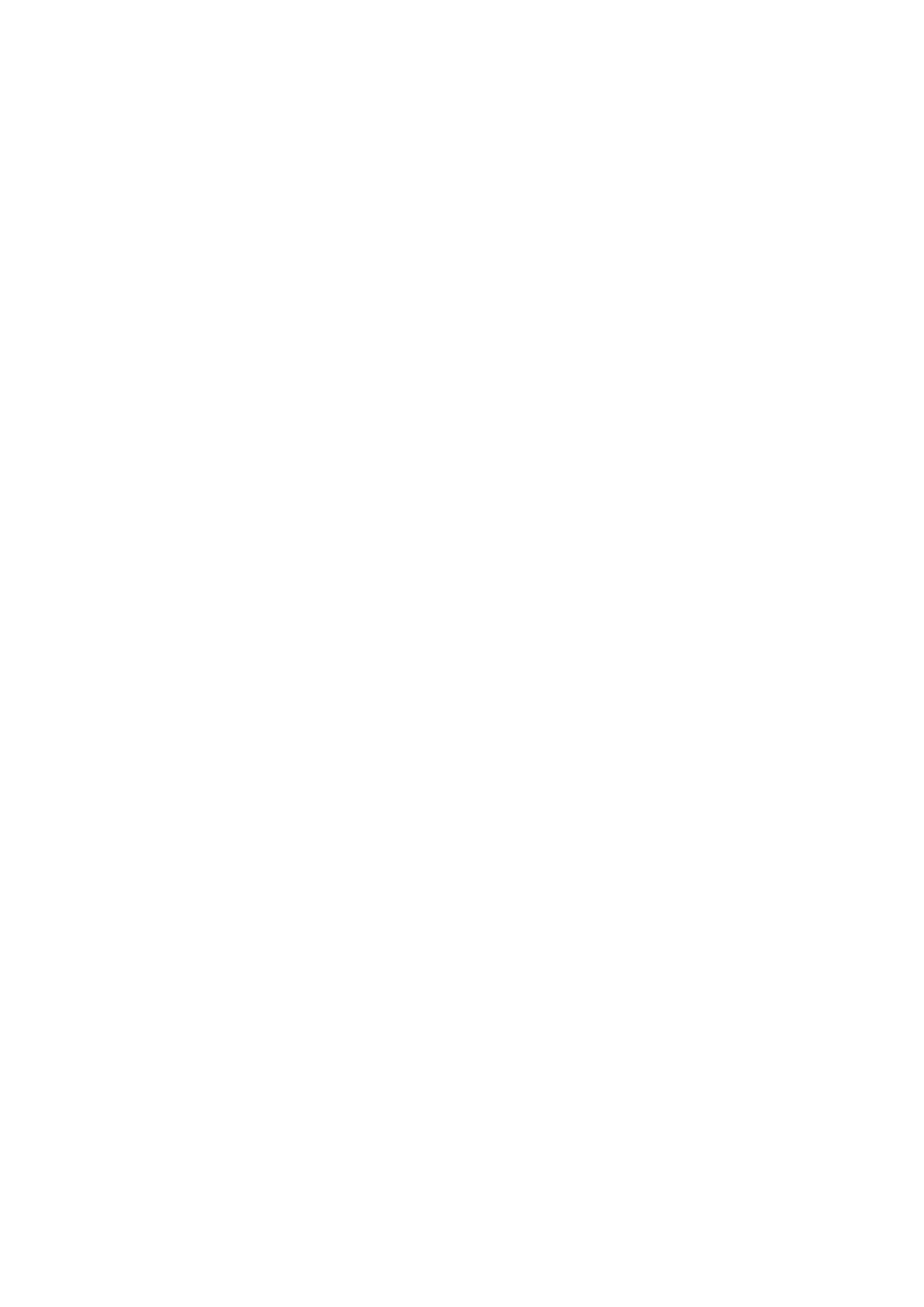## **TABLE OF CONTENTS 3 FEBRUARY 2022**

**Business Page No.**

| 1. | <b>Meeting Conduct</b> |                                                                                     |                |
|----|------------------------|-------------------------------------------------------------------------------------|----------------|
|    | 1.1                    | <b>Karakia</b>                                                                      | 5              |
|    |                        | 1.2 Apologies                                                                       | 5              |
|    | 1.3                    | <b>Conflict of Interest Declarations</b>                                            | 5              |
|    |                        | <b>1.4 Confirmation of Minutes</b>                                                  | 5              |
|    | 1.5                    | Items not on the Agenda                                                             | 5              |
|    |                        | 1.6 Public Participation                                                            | 6              |
| 2. |                        | <b>General Business</b>                                                             | $\overline{7}$ |
|    | 2.1                    | <b>Khandallah Pool Options Report</b>                                               | 10             |
|    |                        | 2.2 City Housing interim tenant support measures                                    | $\overline{7}$ |
|    | 2.3                    | Future of the former Workingmen's Bowling Club Site,<br><b>Wellington Town Belt</b> | 8              |
|    | $2.4^{\circ}$          | Land Exchange - 135 Makara Road and 129 Makara<br>Road, Karori                      | 11             |
|    | 2.5                    | <b>Forward Programme</b>                                                            | 12             |
|    | 2.6                    | <b>Actions Tracking</b>                                                             | 12             |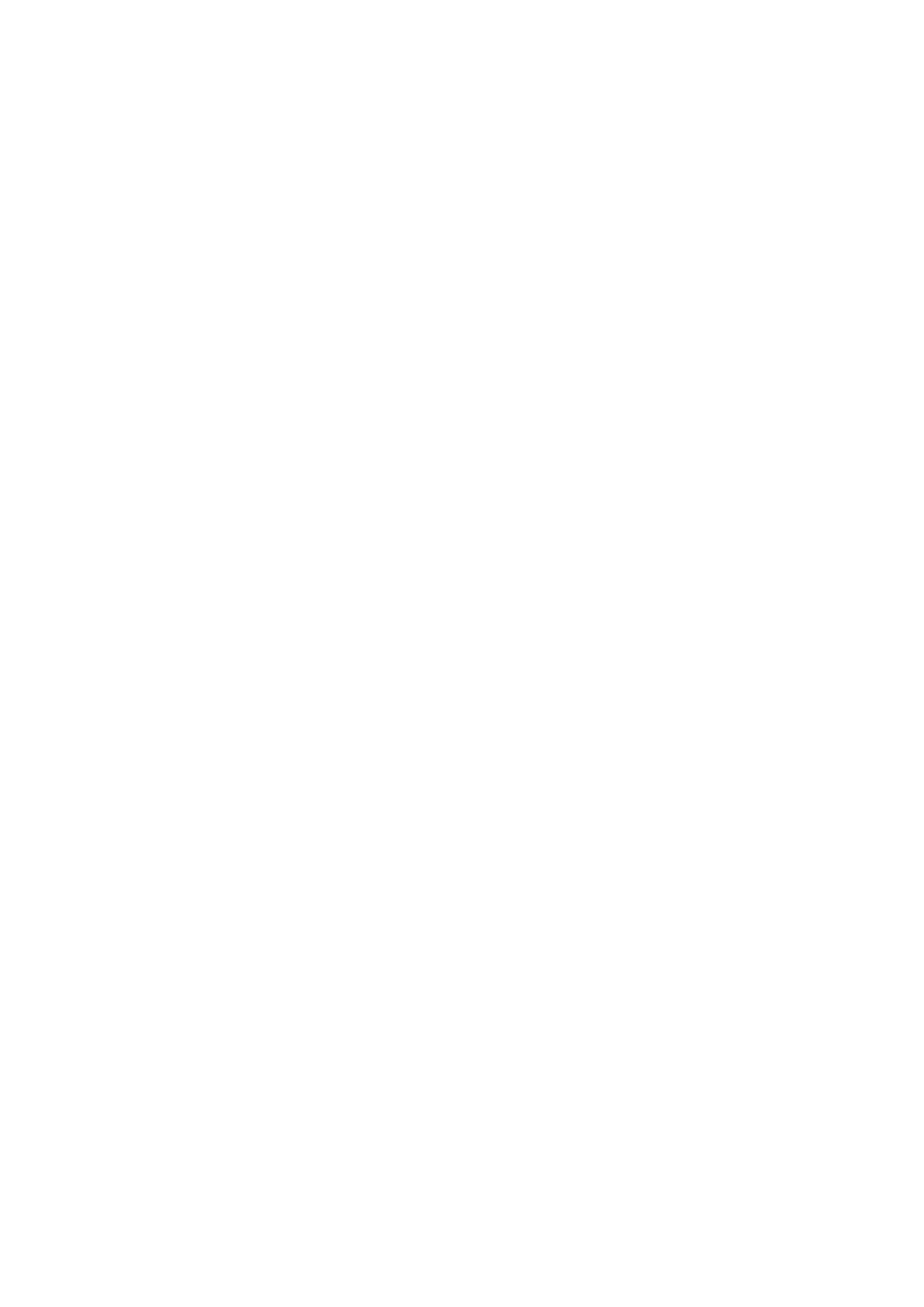## **PŪRORO RANGARANGA | SOCIAL, CULTURAL AND ECONOMIC 3 FEBRUARY 2022**

## <span id="page-4-0"></span>**1. Meeting Conduct**

### **1.1 Karakia**

The Chairperson declared the meeting open at 9:30am and invited members to stand and read the following karakia to open the meeting.

**Whakataka te hau ki te uru, Whakataka te hau ki te tonga. Kia mākinakina ki uta, Kia mātaratara ki tai. E hī ake ana te atākura. He tio, he huka, he hauhū. Tihei Mauri Ora!**

Cease oh winds of the west and of the south Let the bracing breezes flow, over the land and the sea. Let the red-tipped dawn come with a sharpened edge, a touch of frost, a promise of a glorious day

### <span id="page-4-1"></span>**1.2 Apologies**

#### **Moved Councillor Day, seconded Councillor O'Neill**

#### **Resolved**

That the Pūroro Rangaranga | Social, Cultural and Economic Committee:

1. Accept the apologies received from Mayor Foster for partial absence and Liz Kelly for lateness.

**Carried**

### <span id="page-4-2"></span>**1.3 Conflict of Interest Declarations**

No conflicts of interest were declared.

#### <span id="page-4-3"></span>**1.4 Confirmation of Minutes**

### **Moved Councillor Day, seconded Councillor Matthews**

#### **Resolved**

That the Pūroro Rangaranga | Social, Cultural and Economic Committee:

1. Approve the minutes of the Pūroro Rangaranga | Social, Cultural and Economic Committee Meeting held on 2 December 2021, having been circulated, that they be taken as read and confirmed as an accurate record of that meeting.

**Carried**

#### <span id="page-4-4"></span>**1.5 Items not on the Agenda**

There were no items not on the agenda.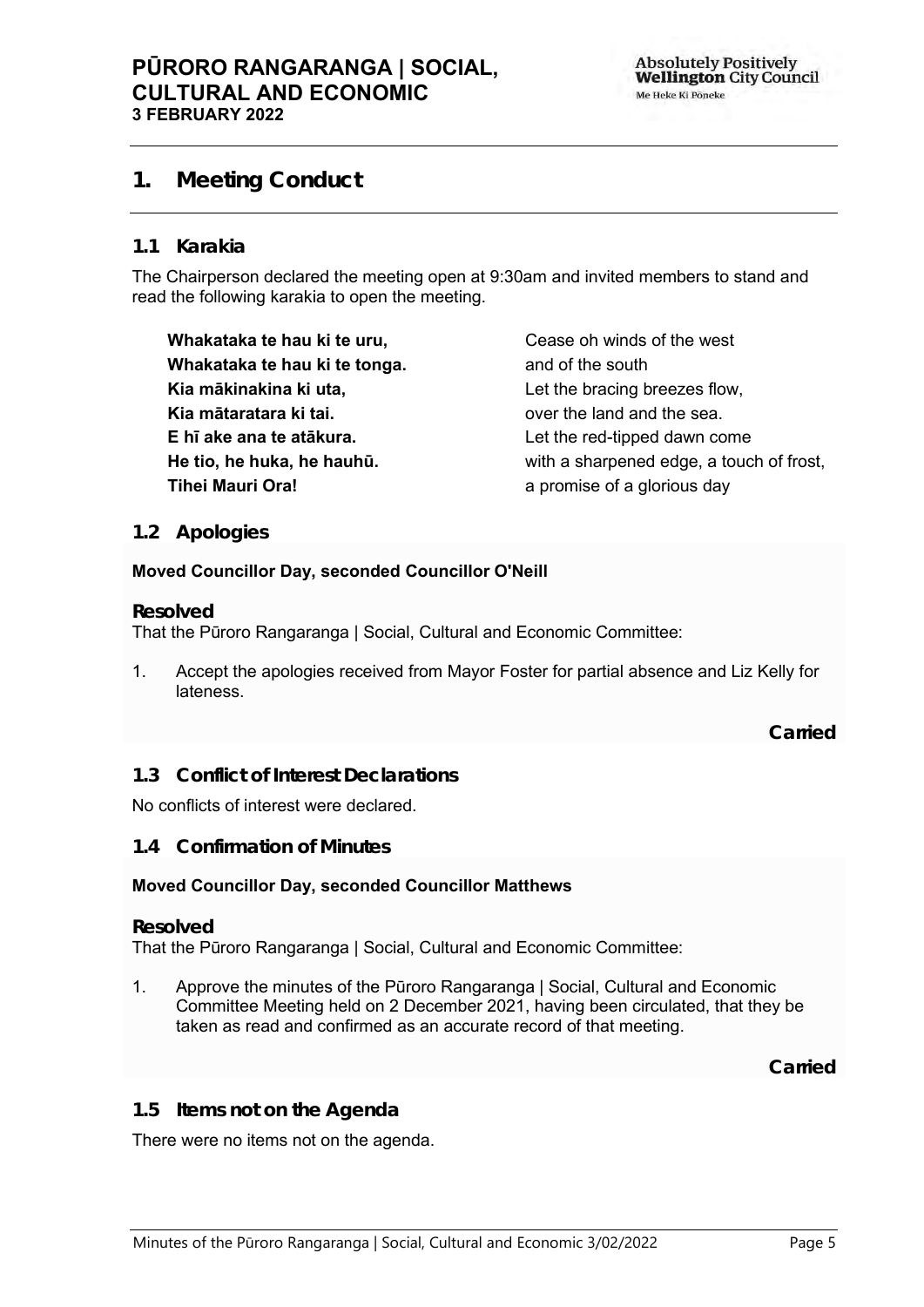## <span id="page-5-0"></span>**1.6 Public Participation**

### **1.6.1 Sarah Gilbertson**

Sarah Gilbertson addressed the meeting regarding the requirement to use COVID Vaccine Passes at Council facilities.

#### **1.6.2 Helen Waddington**

Helen Waddington addressed the meeting regarding the requirement to use COVID Vaccine Passes at Council facilities.

#### **1.6.3 John McGrath**

John McGrath addressed the meeting regarding item 2.1 Khandallah Pool Options Report.

### **1.6.4 Greg O'Connor**

Greg O'Connor addressed the meeting regarding item 2.1 Khandallah Pool Options Report.

#### **1.6.5 Todd Morton - Easy Swim**

On behalf of Easy Swim, Todd Morton addressed the meeting regarding item 2.1 Khandallah Pool Options Report.

### **1.6.6 Hilleke Townsend - ReBicycle**

On behalf of ReBicycle, Hilleke Townsend addressed the meeting regarding Item 2.3 Future of the former Workingmen's Bowling Club Site, Wellington Town Belt.

#### **1.6.7 Liam Prince, Rory Lenihan-Ikin and Kate Walmsley - Kaicycle**

Liam Prince and Kate Walmsley addressed the meeting regarding Item 2.3 Future of the former Workingmen's Bowling Club Site, Wellington Town Belt.

#### **1.6.8 Chris Montgomerie – Innermost Gardens**

Chris Montgomerie addressed the meeting regarding Item 2.3 Future of the former Workingmen's Bowling Club Site, Wellington Town Belt.

#### **1.6.9 Martin Hanley and Steve Cosgrove - Newtown Residents' Association**

On behalf of Newtown Residents' Association, Martin Hanley and Steve Cosgrove addressed the meeting regarding Item 2.3 Future of the former Workingmen's Bowling Club Site, Wellington Town Belt.

The meeting adjourned at 10:32am and resumed at 10:46am with the following members present: Councillor Calvert, Councillor Condie, Councillor Day, Councillor Fitzsimons, Councillor Foon, Deputy Mayor Free, Councillor Matthews, Councillor O'Neill, Councillor Pannett, Councillor Paul, Councillor Rush, Councillor Woolf and Councillor Young.

(Mayor Foster left the meeting at 10:32am)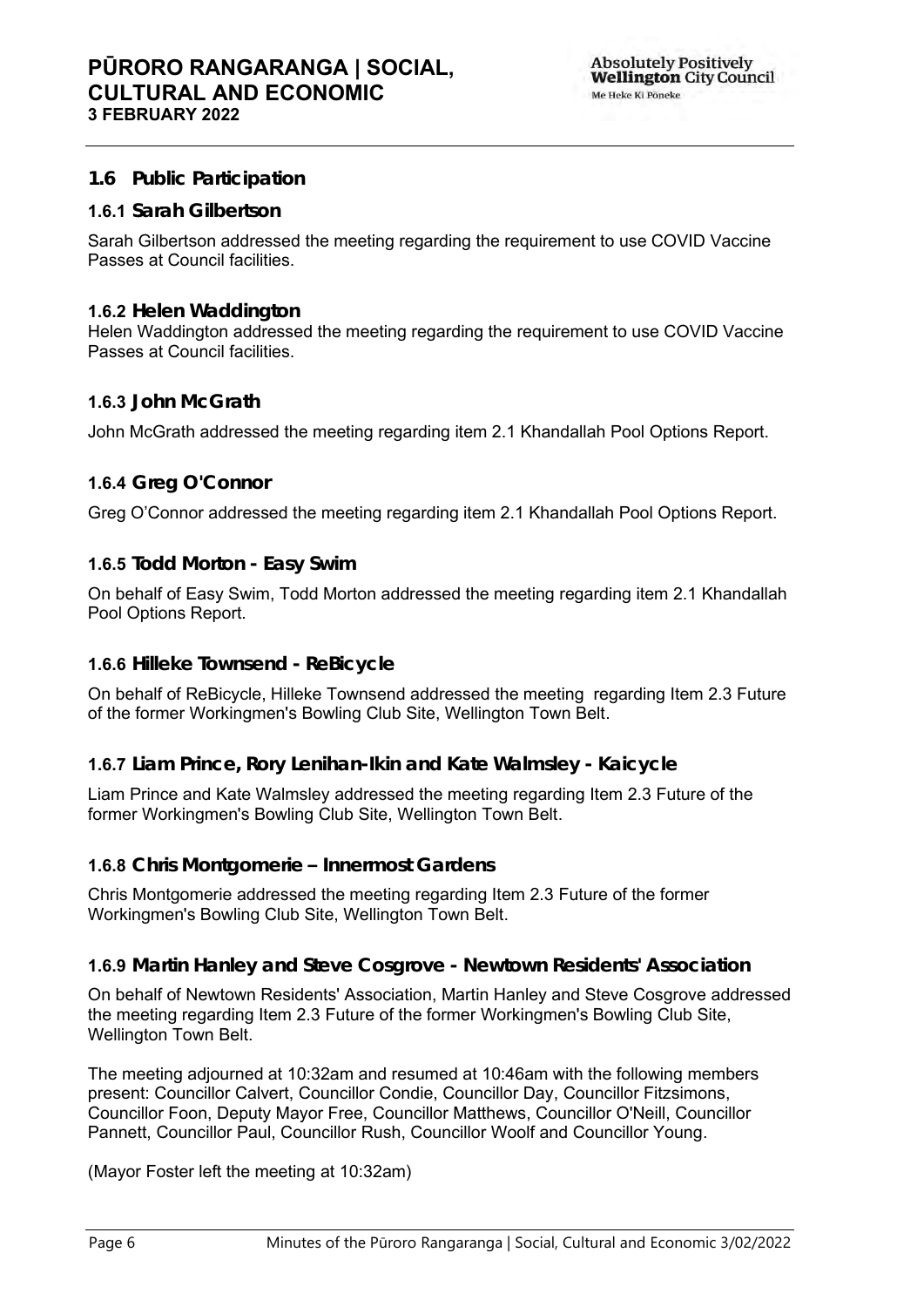## <span id="page-6-0"></span>**2. General Business**

**Secretarial note:** In accordance with standing order 19.1, the chairperson accorded precedence to some items of business and announced that the agenda would be considered in the following order:

- Item 2.2 City Housing interim tenant support measures<br>Item 2.3 Future of the former Workingmen's Bowling Cli
- Item 2.3 Future of the former Workingmen's Bowling Club Site, Wellington Town Belt
- Khandallah Pool Options Report
- Item 2.4 Land Exchange 135 Makara Road and 129 Makara Road, Karori
- Item 2.5 Forward Programme<br>Item 2.6 Actions Tracking
- Actions Tracking

#### <span id="page-6-1"></span>**2.2 City Housing interim tenant support measures**

#### **Moved Councillor Day, seconded Councillor Fitzsimons the following motion proforma**

#### **Resolved**

That the Pūroro Rangaranga | Social, Cultural and Economic Committee:

- 1) Receive the information.
- 2) Note that City Housing is about to begin communicating with tenants to raise awareness of the Affordable Rent Limit Subsidy (ARL) with tenants in hardship, including supporting eligible tenants to apply for the subsidy, should tenants choose to do so
- 3) Note that if all anticipated eligible tenants apply for the ARL, the reduction in revenue is estimated to be \$822,000 per year, although the final impact may depend on the number of people who choose to apply and the extent to which the ARL affects tenants' Accommodation Supplement (AS) from MSD
- 4) Agree that the cost is met by running down City Housing's cash reserves, noting this would be reflected in City Housing's Annual Plan budget through lower revenue for 2022/23 and future years.
- 5) Agrees to freeze rents for all tenants in 2022 and fund this through the City Housing's cash reserves
- 6) Note that City Housing will extend the promotion of existing translation services into the top 10 languages spoken by City Housing tenants to raise awareness amongst tenants of the real-time translation service (Ezispeak) available
- 7) Note that all information provided by tenants during the application process for the affordable rent limit subsidy is used only for this purpose and consistent with the Privacy Act 1993.
- 8) Recommend to the Pūroro Maherehere | Annual Plan / Long-term Plan Committee that the tenants welcome pack is translated into Arabic, Tamil, Farsi, Mandarin/Cantonese, Spanish, Samoan, Russian, Cambodian and Hindi.
- 9) Agrees that officers will prepare advice for how to end the ring fencing of city housing finances and operations in time for deliberations for the Pūroro Maherehere | Annual Plan / Long-term Plan 2022/2023.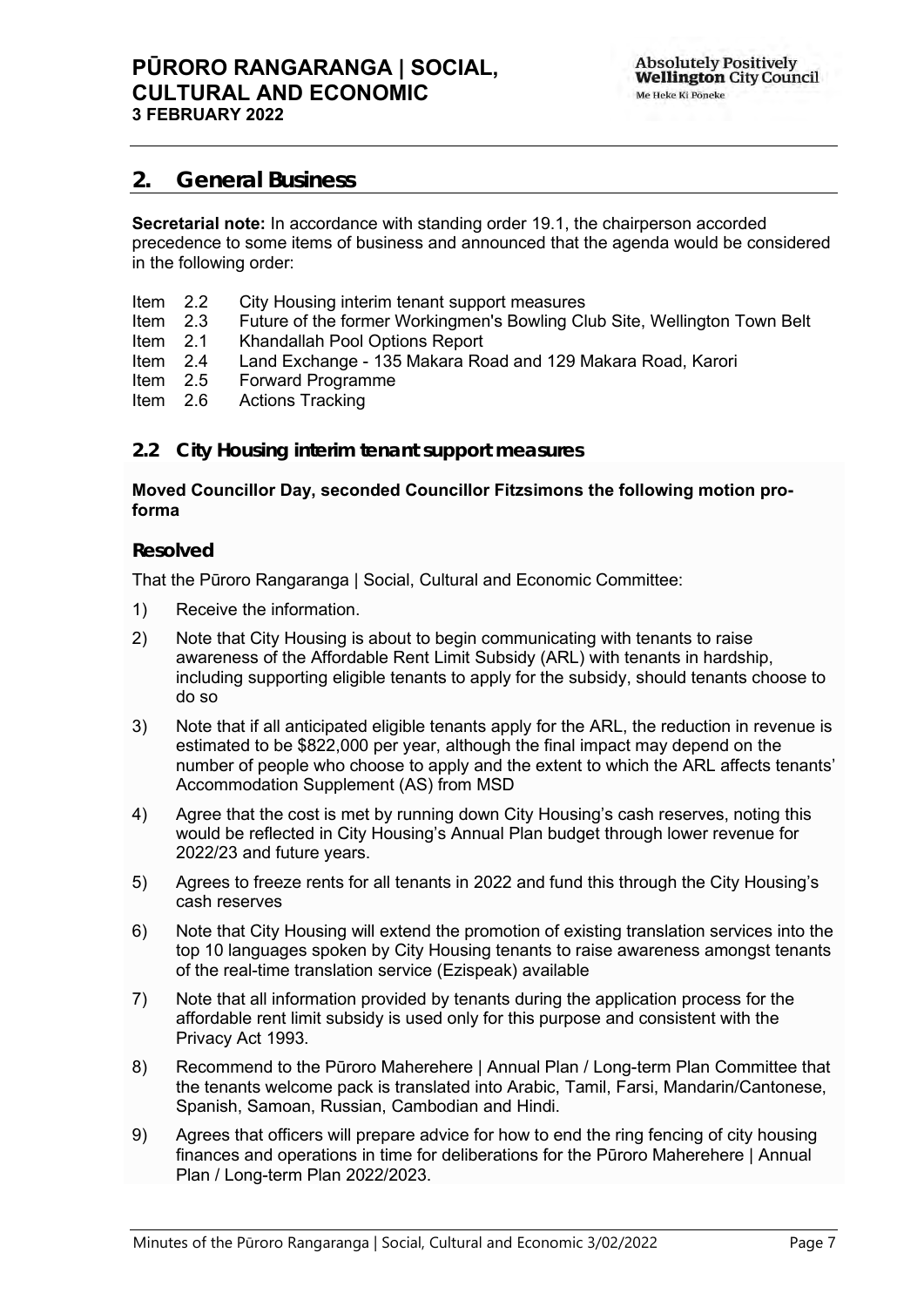### **PŪRORO RANGARANGA | SOCIAL, CULTURAL AND ECONOMIC 3 FEBRUARY 2022**

- 10) Request officers to provide advice through the Annual Plan process on remitting rates back to City Housing to assist with long term financial sustainability issues.
- 11) Restate the long standing position of this Council requesting that Council tenants can access IRRS.
- 12) Agree to support the Mayor's Taskforce on Social Housing.
- 13) Agree to Council officers providing support to the mayoral taskforce on housing where consistent with existing agreed work programmes and Council policy.

**Carried**

**Secretarial Note:** Councillor Day moved the motion with changes from the recommendation in the officer's report.

**Secretarial Note:** The motion was voted on in parts with clauses 1, 2, 3, 4, 6, 7, 11, 12, and 13, clause 8, and clauses 5, 9, and 10 voted on separately. All clauses were carried.

The meeting adjourned at 11:53am and resumed at 12:00pm with the following members present: Councillor Calvert, Councillor Condie, Councillor Day, Councillor Fitzsimons, Councillor Foon, Deputy Mayor Free, Liz Kelly, Councillor Matthews, Councillor O'Neill, Councillor Pannett, Councillor Paul, Councillor Rush, Councillor Woolf and Councillor Young.

(Liz Kelly joined the meeting at 12:00pm)

The meeting adjourned at 12:32pm and resumed at 1:01pm with the following members present: Councillor Calvert, Councillor Condie, Councillor Day, Councillor Fitzsimons, Councillor Foon, Deputy Mayor Free, Liz Kelly, Councillor Matthews, Councillor O'Neill, Councillor Pannett, Councillor Paul, Councillor Rush, Councillor Woolf and Councillor Young.

(Mayor Foster returned to the meeting at 1:05pm)

#### **2.3 Future of the former Workingmen's Bowling Club Site, Wellington Town Belt**

#### <span id="page-7-0"></span>**Moved Councillor Foon, seconded Councillor Fitzsimons the following motion proforma**

That the Pūroro Rangaranga | Social, Cultural and Economic Committee:

- 1) Receive the information.
- 2) Recommend that the Pūroro Maherehere | Annual Plan / Long-term Plan Committee agree to a budget of up to \$1.5 million to upgrade the building and grounds of the former NWBC site for community use.
- 3) Agree that Council run an expression of interest process for community groups or related parties, wishing to use or manage the site, including groups who may need assistance from Council.
- 4) Agree that officers report to the Pūroro Maherehere | Annual Plan / Long-term Plan Committee about the outcome of this process.
- 5) Agree that Council officers will not limit the discussions with relevant community groups to a formal lease or new building arrangement.
- 6) Request officers to maintain the building and grounds to a reasonable standard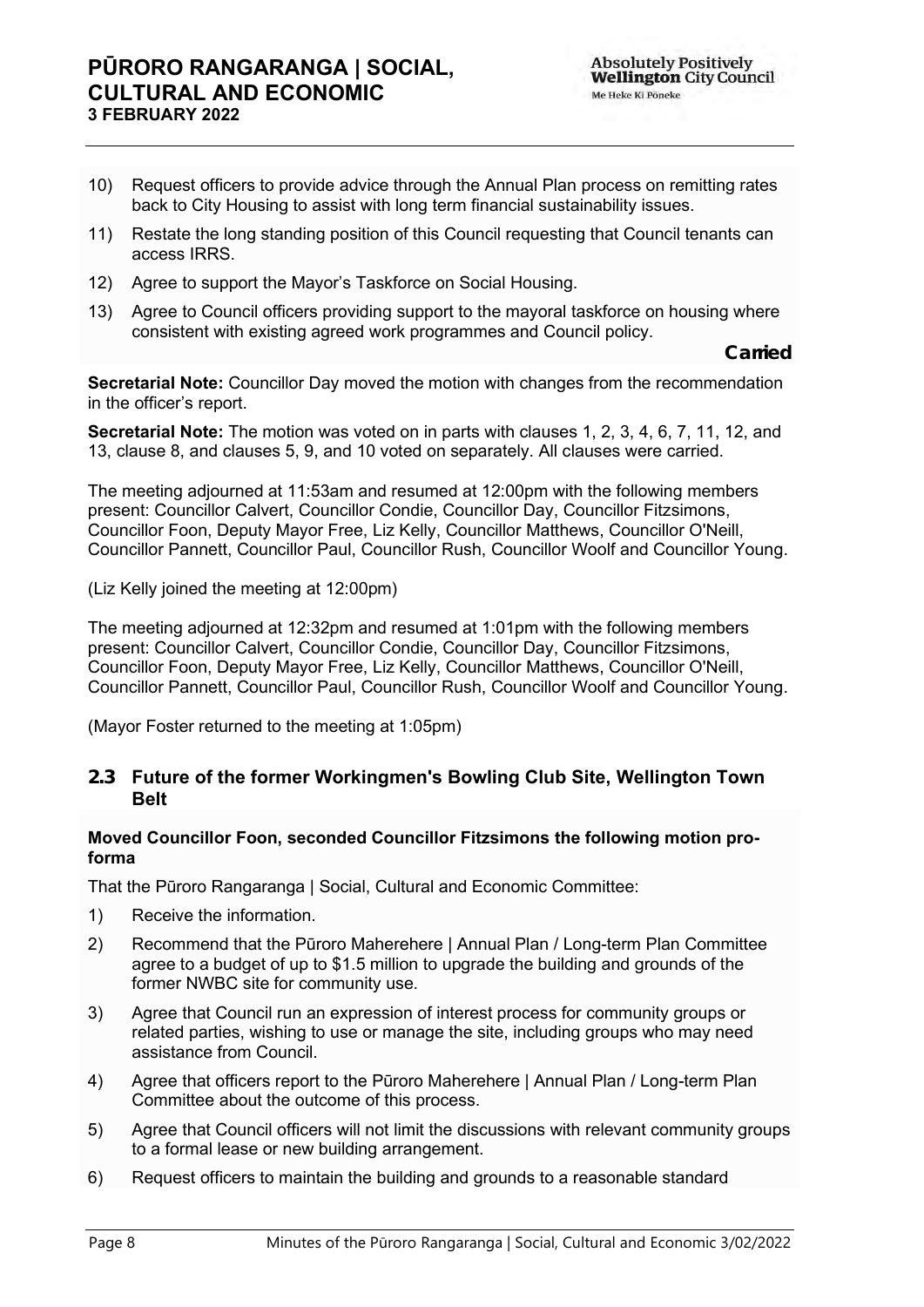including security, while the community tender and design process is progressing.

- 7) Request officers to engage with Kainga Ora as part of the consultation process regarding potential partnership or mutually beneficial opportunities for extended community use.
- 8) Request officers to engage with local community groups who are looking for space to enable temporary lease arrangements while the consultation design process is underway.

**Secretarial Note:** Councillor Foon moved the motion with changes from the recommendation in the officer's report.

#### **Moved Councillor Rush, seconded Councillor Condie the following amendment**

#### **Resolved**

2) Recommend that the Pūroro Maherehere | Annual Plan / Long-term Plan Committee agree to a budget of up to \$1.5 million remove, upgrade, or develop the building and grounds of the former NWBC site for community use, dependent on the results of community engagement described at 3 below.

**Carried**

#### **Moved Councillor Foon, seconded Councillor Fitzsimons the following substantive motion**

#### **Resolved**

That the Pūroro Rangaranga | Social, Cultural and Economic Committee:

- 1) Receive the information.
- 2) Recommend that the Pūroro Maherehere | Annual Plan / Long-term Plan Committee agree to a budget of up to \$1.5 million remove, upgrade, or develop the building and grounds of the former NWBC site for community use, dependent on the results of community engagement described at 3 below.
- 3) Agree that Council run an expression of interest process for community groups or related parties, wishing to use or manage the site, including groups who may need assistance from Council.
- 4) Agree that officers report to the Pūroro Maherehere | Annual Plan / Long-term Plan Committee about the outcome of this process.
- 5) Agree that Council officers will not limit the discussions with relevant community groups to a formal lease or new building arrangement.
- 6) Request officers to maintain the building and grounds to a reasonable standard including security, while the community tender and design process is progressing.
- 7) Request officers to engage with Kainga Ora as part of the consultation process regarding potential partnership or mutually beneficial opportunities for extended community use.
- 8) Request officers to engage with local community groups who are looking for space to enable temporary lease arrangements while the consultation design process is underway.

**Carried**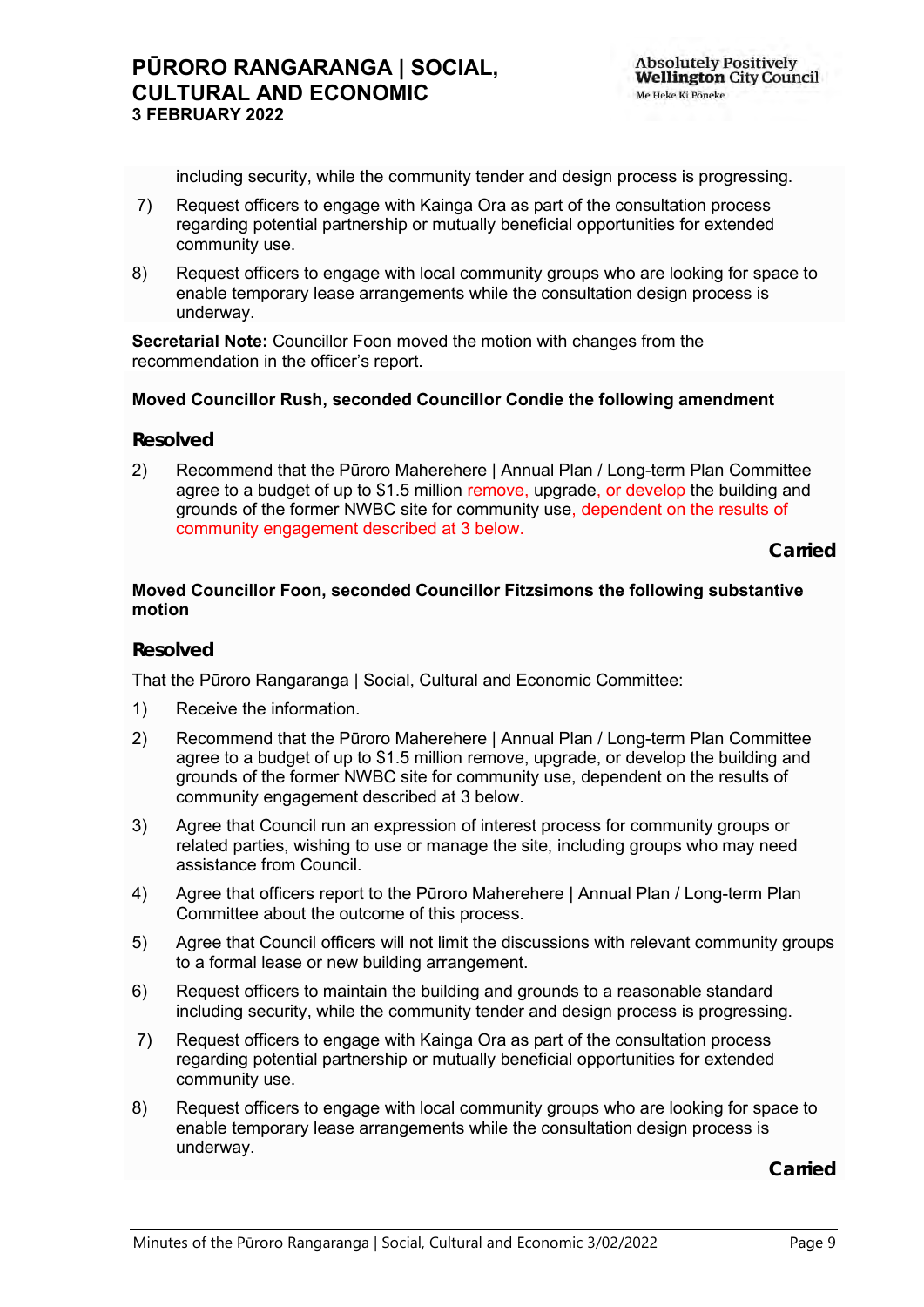The meeting adjourned at 2:26pm and resumed at 2:31pm with the following members present: Councillor Calvert, Councillor Condie, Councillor Day, Councillor Fitzsimons, Councillor Foon, Mayor Foster, Deputy Mayor Free, Liz Kelly, Councillor Matthews, Councillor O'Neill, Councillor Pannett, Councillor Paul, Councillor Rush, Councillor Woolf and Councillor Young.

<span id="page-9-0"></span>**2.1 Khandallah Pool Options Report**

### **Moved Councillor Calvert, seconded Councillor Day the following motion pro-forma**

#### **Resolved**

That the Pūroro Rangaranga | Social, Cultural and Economic Committee:

- 1) Receive the information.
- 2) Note that the Khandallah summer pool will continue to operate with the existing level of service including any planned scheduled and reactive maintenance activities.
- 3) Note this will include piloting an extended summer season in 2021/22 of two weekends, in response to a recent petition.
- 4) Refer to the Pūroro Maherehere | Annual Plan / Long-term Plan Committee that a longer operating service (for March 2023) be considered
- 5) Note \$1.1m of capex is currently budgeted in 2023/24 in the current Long-term Plan for upgrading Khandallah Pool. This current funding is insufficient to address critical asset renewal/upgrade requirements or options considered in this report.
- 6) Agree that Khandallah Pool will be upgraded in line with Option B (clause 94- Increase level of service) of the report subject to further detailed design and community (place and interest) engagement and that Officers will report back with an achievable construction timeline at the Pūroro Rangaranga Committee in May 2022.
- 7) Note that Khandallah Pool upgrade is intended to commence in 2023/24 as agreed in the 2018/28 Long-term Plan.
- 8) Refer the decision, to include the additional funds of \$7 million to be included in the 2023/24 budget, to this year's Pūroro Maherehere | Annual Plan / Long-term Plan Committee.

**Carried**

**Secretarial Note:** Councillor Calvert moved the motion with changes from the recommendation in the officer's report.

**Secretarial Note:** The motion was voted on in parts with clauses 1, 2, 3, 4, and 5, and clauses 6, 7, and 8 voted on separately. All clauses were carried.

#### **Moved Councillor Young, seconded Councillor Condie the following amendment**

- 9) Agree that if Option B is chosen staff will investigate;
	- a. funding 50% of the cost of this "Increased Level of Service" through a targeted rate on property owners in the 6035 postal code area, and
	- b. set a differential fee structure for residents living outside the 6035 postal area

**Lost**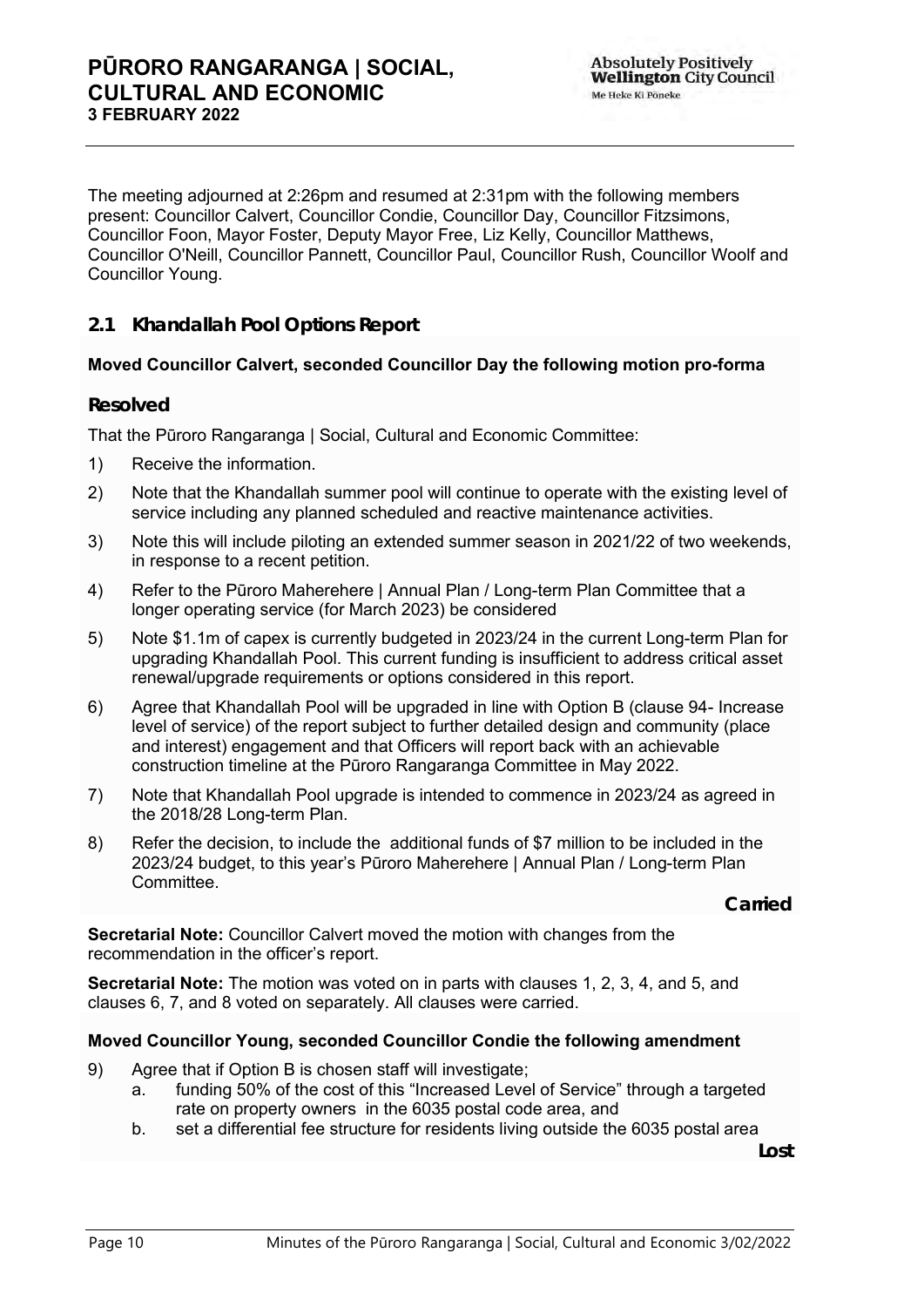**Motion to extend meeting duration Moved Councillor Day, seconded Councillor Fitzsimons Resolved** That the Pūroro Rangaranga | Social, Cultural and Economic Committee: 1) Agree to extend the meeting duration beyond six hours. **Carried Terminate or Adjourn Debate 3.16.2(c) Moved Councillor Pannett, seconded Councillor Paul**

That the Pūroro Rangaranga | Social, Cultural and Economic Committee:

1) In accordance with standing order 25.2(c) put the amendment under debate to the vote.

**Lost**

The meeting adjourned at 3:47pm and resumed at 3:50pm with the following members present: Councillor Calvert, Councillor Condie, Councillor Day, Councillor Fitzsimons, Councillor Foon, Mayor Foster, Deputy Mayor Free, Liz Kelly, Councillor Matthews, Councillor O'Neill, Councillor Pannett, Councillor Paul, Councillor Rush, Councillor Woolf and Councillor Young.

(Councillor Rush left the meeting at 3:47pm)

### <span id="page-10-0"></span>**2.4 Land Exchange - 135 Makara Road and 129 Makara Road, Karori**

#### **Moved Councillor Day, seconded Councillor Matthews**

#### **Resolved**

That the Pūroro Rangaranga | Social, Cultural and Economic Committee:

- 1) Receive the information.
- 2) Recommend to Council that it:
	- a. Authorise, pursuant to Section 15 of the Reserves Act 1977, the exchange of approximately 78m² of land held as Local Purpose (Water Reservoir) Reserve (the Land) at 135 Makara Road Karori (being Part Lot 1 Application Plan 2142, ROT WN942/12) (*the Land*), for approximately 190m² part of privately-owned land at 129 Makara Road, Karori (being Lot 14 DP 21009, ROT WN841/58) (*the 129 Makara Road Land*).
	- b. Agree to dispose of the Land, in order to give effect to the exchange.
	- c. Agree to acquire the 129 Makara Road Land, in order to give effect to the exchange.
	- d. Delegate to the Chief Executive Officer the power to conclude all matters in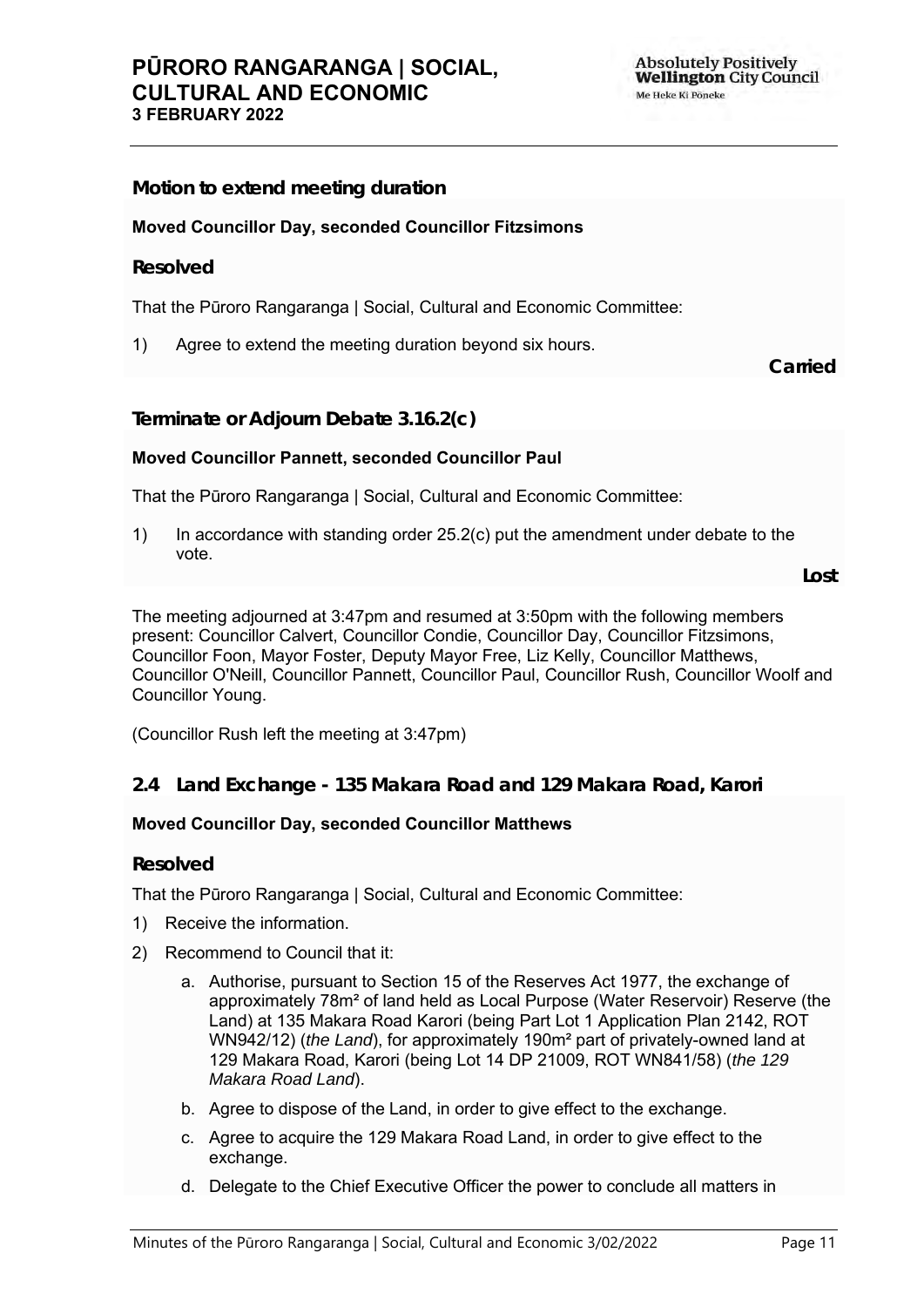Me Heke Ki Pôneke

**Absolutely Positively Wellington City Council** 

relation to the disposal of the Land, and the acquisition of the 129 Makara Road Land, including all legislative matters, issuing relevant public notices, negotiating the terms of the sale or exchange, imposing any reasonable covenants, and anything else necessary.

- e. Note that the above approvals are conditional on public notification under section 15 of the Reserves Act 1977, and no sustained objections resulting from this public notification.
- 3) Note that a further report will be submitted to the Pūroro Rangaranga Social, Cultural and Economic Committee to summarise submissions from the public notification and decide whether or not to uphold objections, if necessary.

**Carried**

### <span id="page-11-0"></span>**2.5 Forward Programme**

#### **Moved Councillor Day, seconded Deputy Mayor Free**

#### **Resolved**

That the Pūroro Rangaranga | Social, Cultural and Economic Committee:

1. Receive the information.

**Carried**

### <span id="page-11-1"></span>**2.6 Actions Tracking**

#### **Moved Councillor Day, seconded Councillor Young**

#### **Resolved**

That the Pūroro Rangaranga | Social, Cultural and Economic Committee:

1. Receive the information.

**Carried**

The meeting concluded at 3:51 pm with the reading of the following karakia:

| Unuhia, unuhia, unuhia ki te uru tapu nui  | Draw on, draw on                      |
|--------------------------------------------|---------------------------------------|
| Kia wātea, kia māmā, te ngākau, te tinana, | Draw on the supreme sacredness        |
| te wairua                                  | To clear, to free the heart, the body |
| I te ara takatū                            | and the spirit of mankind             |
| Koia rā e Rongo, whakairia ake ki runga    | Oh Rongo, above (symbol of peace)     |
| Kia wātea, kia wātea                       | Let this all be done in unity         |
| Āe rā, kua wātea!                          |                                       |

Authenticated:

**Chair**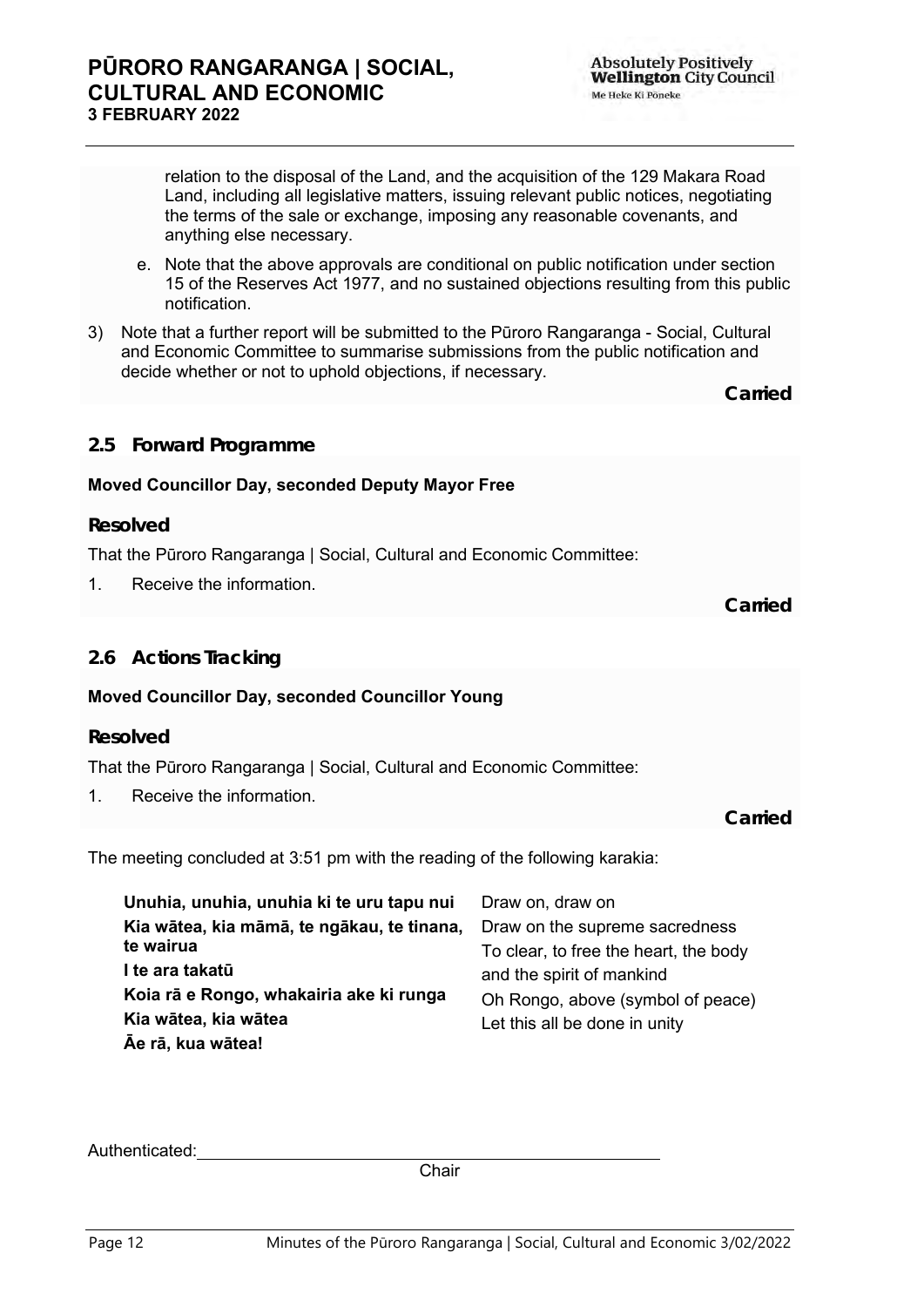#### **Petition tabled by Helen Waddington at the Pūroro Rangaranga | Social, Cultural and Economic Committee meeting of 3 February 2022**

| Status<br>885 Submitted | Date Submitted<br>1/02/2022 8:55 PM | Name<br>Heidi Marriott | Email | Address | Signature<br>By checking this box you agree that the Wellington City Council<br>must remove all restrictions on its facilities.                                       |
|-------------------------|-------------------------------------|------------------------|-------|---------|-----------------------------------------------------------------------------------------------------------------------------------------------------------------------|
|                         | 884 Submitted 1/02/2022 8:30 PM     | Aaron Sergeant         |       |         | By checking this box you agree that the Wellington City Council                                                                                                       |
|                         | 883 Submitted 1/02/2022 8:09 PM     | Rebecca Jones          |       |         | must remove all restrictions on its facilities.<br>By checking this box you agree that the Wellington City Council                                                    |
|                         | 882 Submitted 1/02/2022 8:01 PM     | Duncan Wylie           |       |         | must remove all restrictions on its facilities.<br>By checking this box you agree that the Wellington City Council<br>must remove all restrictions on its facilities. |
|                         | 881 Submitted 1/02/2022 7:26 PM     | Anita Gude             |       |         |                                                                                                                                                                       |
|                         | 880 Submitted 1/02/2022 7:17 PM     | Jennifer Dawick        |       |         | By checking this box you agree that the Wellington City Council                                                                                                       |
|                         | 879 Submitted 1/02/2022 7:14 PM     | <b>Matt Gardner</b>    |       |         | must remove all restrictions on its facilities.<br>By checking this box you agree that the Wellington City Council                                                    |
|                         | 878 Submitted 1/02/2022 5:40 PM     | Heidi Wekenborg        |       |         | must remove all restrictions on its facilities.<br>By checking this box you agree that the Wellington City Council                                                    |
|                         | 877 Submitted 1/02/2022 5:39 PM     | Victoria Sommers       |       |         | must remove all restrictions on its facilities.<br>By checking this box you agree that the Wellington City Council                                                    |
|                         | 876 Submitted 1/02/2022 4:48 PM     | Mirjam Maclean         |       |         | must remove all restrictions on its facilities.<br>By checking this box you agree that the Wellington City Council                                                    |
|                         | 875 Submitted 1/02/2022 11:25 AM    | Kathleen Moffat        |       |         | must remove all restrictions on its facilities.<br>By checking this box you agree that the Wellington City Council                                                    |
|                         | 874 Submitted 1/02/2022 9:52 AM     | Thea Matsis            |       |         | must remove all restrictions on its facilities.<br>By checking this box you agree that the Wellington City Council                                                    |
|                         | 873 Submitted 1/02/2022 9:29 AM     | gUY Armstrong          |       |         | must remove all restrictions on its facilities.<br>By checking this box you agree that the Wellington City Council                                                    |
|                         | 872 Submitted 1/02/2022 9:26 AM     | Sheryn McNeill         |       |         | must remove all restrictions on its facilities.<br>By checking this box you agree that the Wellington City Council                                                    |
|                         | 871 Submitted 1/02/2022 9:25 AM     | Sophia Cooper          |       |         | must remove all restrictions on its facilities.<br>By checking this box you agree that the Wellington City Council                                                    |
|                         | 870 Submitted 1/02/2022 9:04 AM     | Hailey White           |       |         | must remove all restrictions on its facilities.<br>By checking this box you agree that the Wellington City Council                                                    |
|                         | 869 Submitted 1/02/2022 8:49 AM     | Mark Sidebotham        |       |         | must remove all restrictions on its facilities.<br>By checking this box you agree that the Wellington City Council                                                    |
|                         |                                     |                        |       |         | must remove all restrictions on its facilities.                                                                                                                       |
|                         | 868 Submitted 1/02/2022 7:27 AM     | Gillian Croad          |       |         | By checking this box you agree that the Wellington City Council<br>must remove all restrictions on its facilities.                                                    |
|                         | 867 Submitted 1/02/2022 5:45 AM     | Kirsten Ball           |       |         | By checking this box you agree that the Wellington City Council<br>must remove all restrictions on its facilities.                                                    |
|                         | 866 Submitted 1/02/2022 5:38 AM     | Palma Borocz           |       |         | By checking this box you agree that the Wellington City Council<br>must remove all restrictions on its facilities.                                                    |
|                         | 865 Submitted 1/02/2022 4:56 AM     | EJ Cho                 |       |         | By checking this box you agree that the Wellington City Council<br>must remove all restrictions on its facilities.                                                    |
|                         | 864 Submitted 1/02/2022 4:37 AM     | James Baca Tallen      |       |         | By checking this box you agree that the Wellington City Council<br>must remove all restrictions on its facilities.                                                    |
|                         | 863 Submitted 1/02/2022 4:37 AM     | Steven Gledhill        |       |         | By checking this box you agree that the Wellington City Council<br>must remove all restrictions on its facilities.                                                    |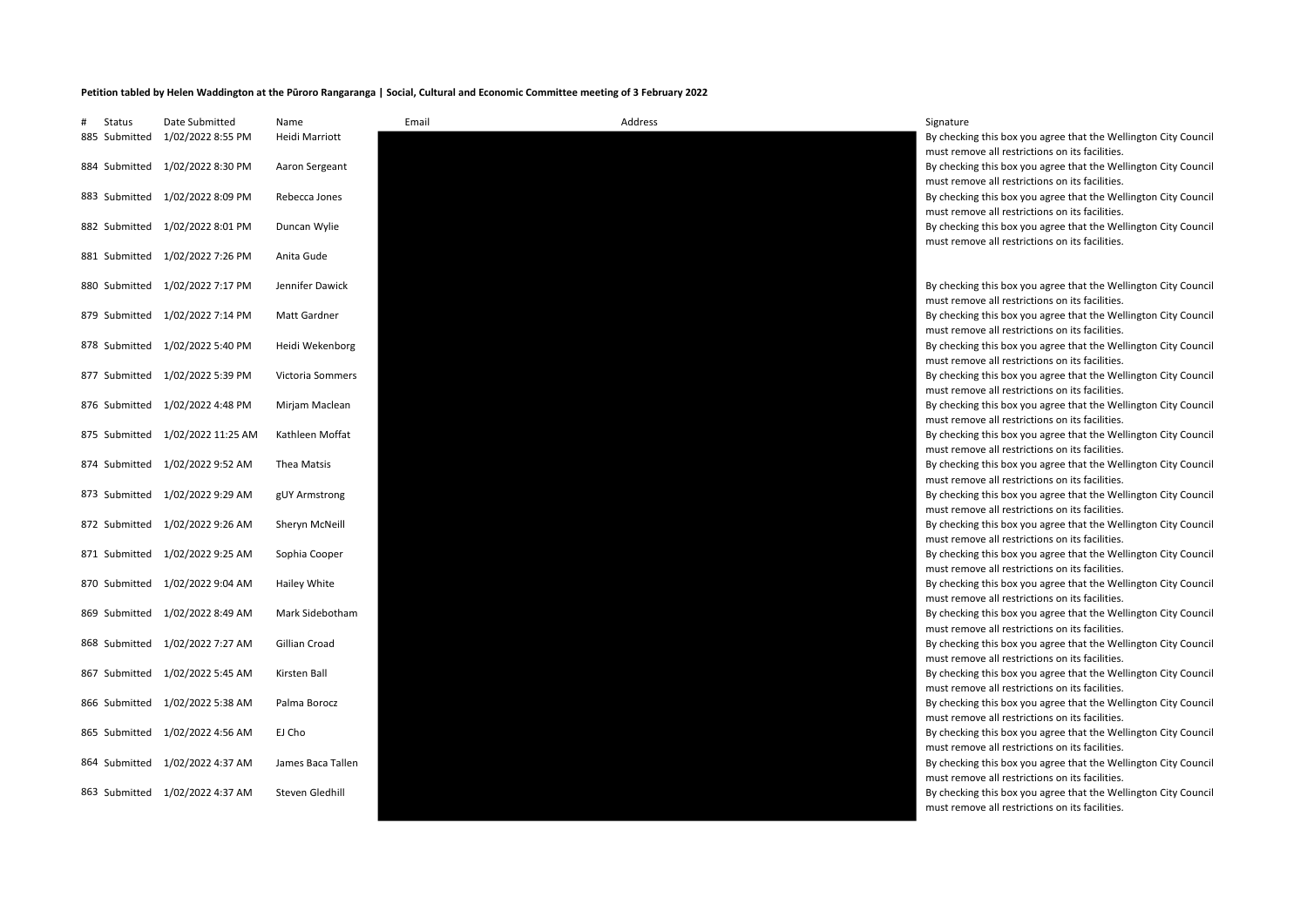| 862 Submitted | 1/02/2022 4:35 AM   | Amanda Tallen          |
|---------------|---------------------|------------------------|
| 861 Submitted | 1/02/2022 4:16 AM   | SP Wood                |
| 860 Submitted | 1/02/2022 3:36 AM   | <b>Steve Carr</b>      |
| 859 Submitted | 1/02/2022 3:30 AM   | Sacha Alnat            |
| 858 Submitted | 1/02/2022 3:03 AM   | Una Kim                |
| 857 Submitted | 1/02/2022 2:37 AM   | Sarah Horne            |
| 856 Submitted | 1/02/2022 2:29 AM   | Linda Reid             |
| 855 Submitted | 1/02/2022 2:01 AM   | <b>Tyler Patterson</b> |
| 854 Submitted | 1/02/2022 1:57 AM   | Jacque Wells           |
| 853 Submitted | 1/02/2022 1:27 AM   | Andy Ziegler           |
| 852 Submitted | 1/02/2022 1:16 AM   | Nicola Chandler        |
| 851 Submitted | 1/02/2022 1:13 AM   | Angela Bucher          |
| 850 Submitted | 1/02/2022 1:04 AM   | <b>Tony Skinner</b>    |
| 849 Submitted | 1/02/2022 12:48 AM  | Camille Patterson      |
| 848 Submitted | 1/02/2022 12:34 AM  | NINA Larisch-Haid      |
| 847 Submitted | 1/02/2022 12:33 AM  | Marta Paunero          |
| 846 Submitted | 1/02/2022 12:12 AM  | Andy Sua               |
| 845 Submitted | 1/02/2022 12:04 AM  | David Fraser           |
|               |                     |                        |
| 844 Submitted | 1/02/2022 12:01 AM  | Lauren Staats          |
| 843 Submitted | 1/02/2022 12:00 AM  | Sara Lepper-Schei      |
| 842 Submitted | 31/01/2022 11:53 PM | Terri Ushaw            |
| 841 Submitted | 31/01/2022 11:51 PM | Raymond Henkel         |
| 840 Submitted | 31/01/2022 11:24 PM | Martyn Giles           |
| 839 Submitted | 31/01/2022 11:11 PM | Simon Lyons            |
| 838 Submitted | 31/01/2022 10:32 PM | Lyell Collett          |



By checking this box you agree that the Wellington City Council must remove all restrictions on its facilities. By checking this box you agree that the Wellington City Council must remove all restrictions on its facilities.

By checking this box you agree that the Wellington City Council must remove all restrictions on its facilities.

By checking this box you agree that the Wellington City Council must remove all restrictions on its facilities.

By checking this box you agree that the Wellington City Council must remove all restrictions on its facilities.

By checking this box you agree that the Wellington City Council must remove all restrictions on its facilities.

By checking this box you agree that the Wellington City Council must remove all restrictions on its facilities.

By checking this box you agree that the Wellington City Council must remove all restrictions on its facilities.

By checking this box you agree that the Wellington City Council must remove all restrictions on its facilities.

By checking this box you agree that the Wellington City Council must remove all restrictions on its facilities.

By checking this box you agree that the Wellington City Council must remove all restrictions on its facilities.

By checking this box you agree that the Wellington City Council must remove all restrictions on its facilities.

By checking this box you agree that the Wellington City Council must remove all restrictions on its facilities.

By checking this box you agree that the Wellington City Council must remove all restrictions on its facilities.

must remove all restrictions on its facilities.

By checking this box you agree that the Wellington City Council must remove all restrictions on its facilities.

By checking this box you agree that the Wellington City Council must remove all restrictions on its facilities.

By checking this box you agree that the Wellington City Council must remove all restrictions on its facilities.

By checking this box you agree that the Wellington City Council must remove all restrictions on its facilities.

must remove all restrictions on its facilities.

By checking this box you agree that the Wellington City Council must remove all restrictions on its facilities.

By checking this box you agree that the Wellington City Council must remove all restrictions on its facilities.

By checking this box you agree that the Wellington City Council must remove all restrictions on its facilities.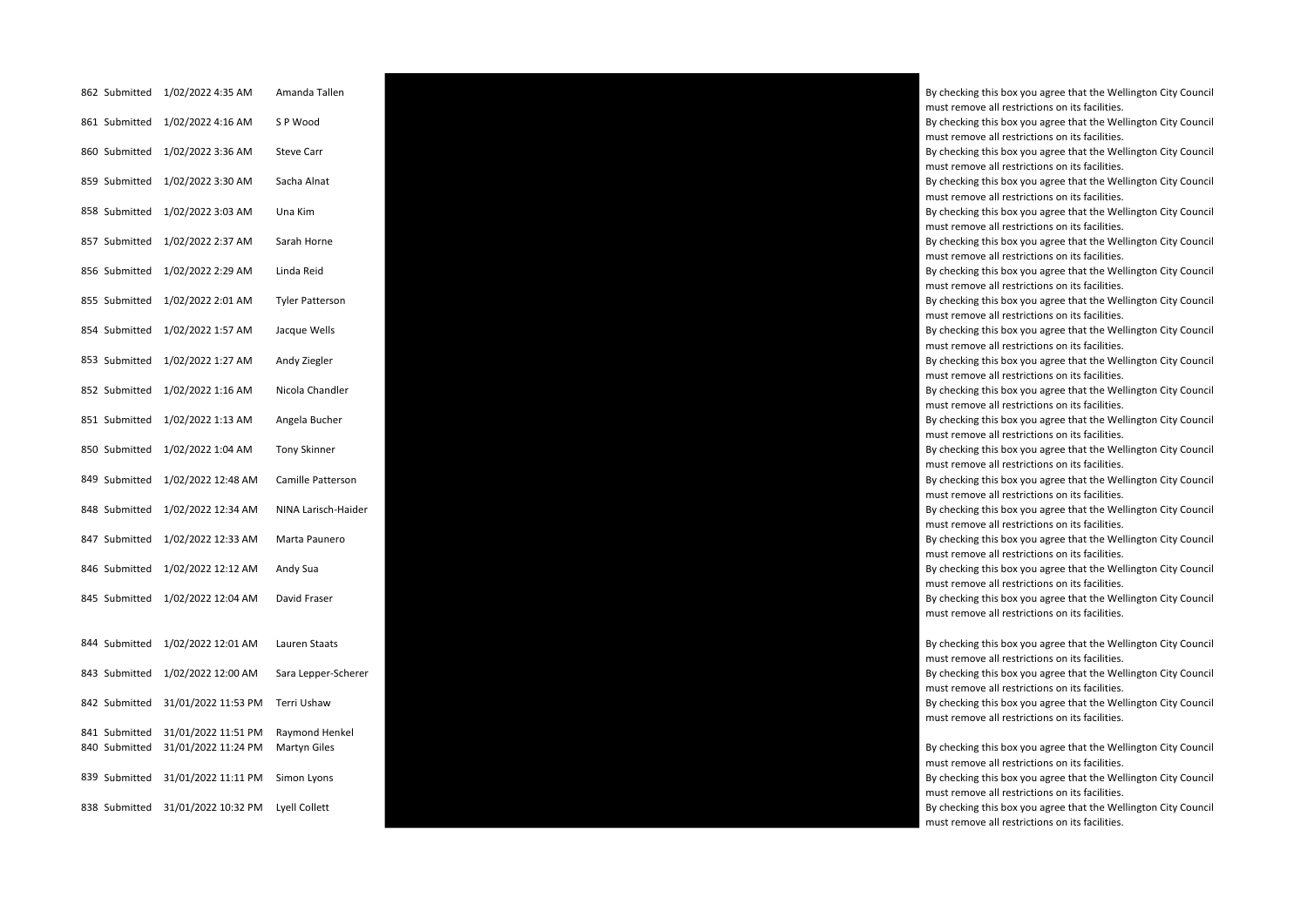| 837 Submitted | 31/01/2022 10:00 PM | David Walmsley        |
|---------------|---------------------|-----------------------|
| 836 Submitted | 31/01/2022 9:48 PM  | Katherine Roddick     |
| 835 Submitted | 31/01/2022 9:11 PM  | Sheryl Handley        |
| 834 Submitted | 31/01/2022 8:12 PM  | Celia O'Loughlin      |
| 833 Submitted | 31/01/2022 7:58 PM  | Kent W                |
| 832 Submitted | 31/01/2022 7:56 PM  | <b>Henry Strong</b>   |
| 831 Submitted | 31/01/2022 7:56 PM  | Elenora Biggson       |
| 830 Submitted | 31/01/2022 7:55 PM  | Greg Clarkson         |
| 829 Submitted | 31/01/2022 7:54 PM  | Genieve Hall          |
| 828 Submitted | 31/01/2022 7:30 PM  | Veronika Donka        |
| 827 Submitted | 31/01/2022 6:52 PM  | Michael Smith         |
| 826 Submitted | 31/01/2022 6:49 PM  | Mike Murphy           |
| 825 Submitted | 31/01/2022 6:43 PM  | Sharon Powick         |
| 824 Submitted | 31/01/2022 5:54 PM  | Lise Wolstenholme     |
| 823 Submitted | 31/01/2022 5:36 PM  | Nalini Singh          |
| 822 Submitted | 31/01/2022 10:12 AM | Petrus Mulder         |
| 821 Submitted | 31/01/2022 9:59 AM  | Tamara An             |
| 820 Submitted | 31/01/2022 9:53 AM  | Darin Thistoll        |
| 819 Submitted | 31/01/2022 9:50 AM  | Chris Kiteos          |
| 818 Submitted | 31/01/2022 9:28 AM  | Dianne Parsonage      |
| 817 Submitted | 31/01/2022 9:08 AM  | Dean Harris           |
| 816 Submitted | 31/01/2022 8:52 AM  | Elizabeth (Betty) Con |
| 815 Submitted | 31/01/2022 8:51 AM  | Elizabeth (Liz) Conwa |
| 814 Submitted | 31/01/2022 7:34 AM  | Fiona Cziraki         |
| 813 Submitted | 31/01/2022 6:35 AM  | Jeff Greenfield       |



By checking this box you agree that the Wellington City Council must remove all restrictions on its facilities. By checking this box you agree that the Wellington City Council

must remove all restrictions on its facilities.

By checking this box you agree that the Wellington City Council must remove all restrictions on its facilities.

By checking this box you agree that the Wellington City Council must remove all restrictions on its facilities.

By checking this box you agree that the Wellington City Council must remove all restrictions on its facilities.

By checking this box you agree that the Wellington City Council must remove all restrictions on its facilities.

By checking this box you agree that the Wellington City Council must remove all restrictions on its facilities.

By checking this box you agree that the Wellington City Council must remove all restrictions on its facilities.

By checking this box you agree that the Wellington City Council must remove all restrictions on its facilities.

By checking this box you agree that the Wellington City Council must remove all restrictions on its facilities.

By checking this box you agree that the Wellington City Council must remove all restrictions on its facilities.

By checking this box you agree that the Wellington City Council must remove all restrictions on its facilities.

By checking this box you agree that the Wellington City Council must remove all restrictions on its facilities.

By checking this box you agree that the Wellington City Council must remove all restrictions on its facilities.

By checking this box you agree that the Wellington City Council must remove all restrictions on its facilities.

By checking this box you agree that the Wellington City Council must remove all restrictions on its facilities.

By checking this box you agree that the Wellington City Council must remove all restrictions on its facilities.

By checking this box you agree that the Wellington City Council must remove all restrictions on its facilities.

By checking this box you agree that the Wellington City Council must remove all restrictions on its facilities.

By checking this box you agree that the Wellington City Council must remove all restrictions on its facilities.

By checking this box you agree that the Wellington City Council must remove all restrictions on its facilities.

must remove all restrictions on its facilities.

By checking this box you agree that the Wellington City Council must remove all restrictions on its facilities.

By checking this box you agree that the Wellington City Council must remove all restrictions on its facilities.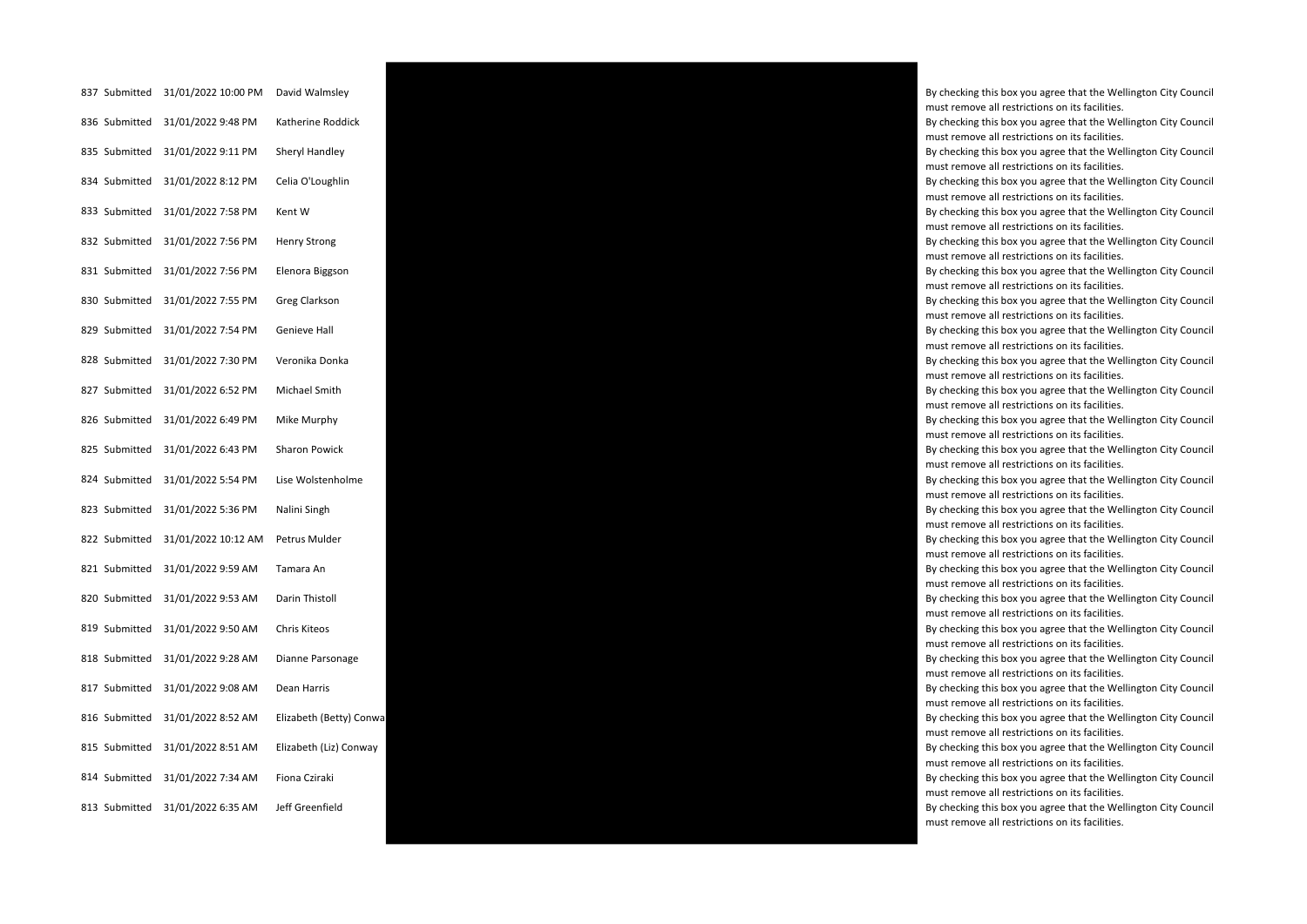| 812 Submitted | 31/01/2022 4:46 AM  | Sharon Yearsley        |
|---------------|---------------------|------------------------|
| 811 Submitted | 31/01/2022 4:32 AM  | Debi Lloyd             |
| 810 Submitted | 31/01/2022 3:26 AM  | Olivia Wilkinson       |
| 809 Submitted | 31/01/2022 1:40 AM  | <b>Emily Feng</b>      |
| 808 Submitted | 31/01/2022 1:36 AM  | Laura mccormick        |
| 807 Submitted | 31/01/2022 1:10 AM  | Carey Chen             |
| 806 Submitted | 31/01/2022 1:09 AM  | Deborah Willoughby     |
| 805 Submitted | 31/01/2022 1:09 AM  | Danni Zhong            |
| 804 Submitted | 31/01/2022 1:07 AM  | Weihua Chen            |
| 803 Submitted | 31/01/2022 12:54 AM | Andrea I               |
| 802 Submitted | 30/01/2022 10:29 PM | David Hume             |
| 801 Submitted | 30/01/2022 10:05 PM | Jo Rees-Thomas         |
| 800 Submitted | 30/01/2022 9:47 PM  | Joel Sison             |
| 799 Submitted | 30/01/2022 9:37 PM  | Jennie Eggleton        |
| 798 Submitted | 30/01/2022 9:36 PM  | Graeme Eggleton        |
| 797 Submitted | 30/01/2022 9:24 PM  | Poppy Chapman          |
| 796 Submitted | 30/01/2022 9:11 PM  | Ross Murdoch           |
| 795 Submitted | 30/01/2022 8:51 PM  | Sandy Mattiassi        |
| 794 Submitted | 30/01/2022 7:46 PM  | Anne-Marie Morrison    |
| 793 Submitted | 30/01/2022 7:30 PM  | Will Harris            |
| 792 Submitted | 30/01/2022 5:56 PM  | Jacqui Ritchie         |
| 791 Submitted | 30/01/2022 5:11 PM  | <b>Celine Goulding</b> |
| 790 Submitted | 30/01/2022 10:15 AM | <b>Brendon Hung</b>    |
| 789 Submitted | 30/01/2022 10:03 AM | <b>Billie Handley</b>  |
| 788 Submitted | 30/01/2022 9:47 AM  | Annaliese Riefler      |



By checking this box you agree that the Wellington City Council must remove all restrictions on its facilities.

By checking this box you agree that the Wellington City Council must remove all restrictions on its facilities.

By checking this box you agree that the Wellington City Council must remove all restrictions on its facilities.

By checking this box you agree that the Wellington City Council must remove all restrictions on its facilities.

By checking this box you agree that the Wellington City Council must remove all restrictions on its facilities.

By checking this box you agree that the Wellington City Council must remove all restrictions on its facilities.

By checking this box you agree that the Wellington City Council must remove all restrictions on its facilities.

By checking this box you agree that the Wellington City Council must remove all restrictions on its facilities.

By checking this box you agree that the Wellington City Council must remove all restrictions on its facilities.

By checking this box you agree that the Wellington City Council must remove all restrictions on its facilities.

By checking this box you agree that the Wellington City Council

must remove all restrictions on its facilities. By checking this box you agree that the Wellington City Council must remove all restrictions on its facilities.

By checking this box you agree that the Wellington City Council must remove all restrictions on its facilities.

By checking this box you agree that the Wellington City Council must remove all restrictions on its facilities.

By checking this box you agree that the Wellington City Council must remove all restrictions on its facilities.

By checking this box you agree that the Wellington City Council must remove all restrictions on its facilities.

By checking this box you agree that the Wellington City Council must remove all restrictions on its facilities.

By checking this box you agree that the Wellington City Council must remove all restrictions on its facilities.

By checking this box you agree that the Wellington City Council must remove all restrictions on its facilities.

By checking this box you agree that the Wellington City Council must remove all restrictions on its facilities.

By checking this box you agree that the Wellington City Council must remove all restrictions on its facilities.

By checking this box you agree that the Wellington City Council must remove all restrictions on its facilities.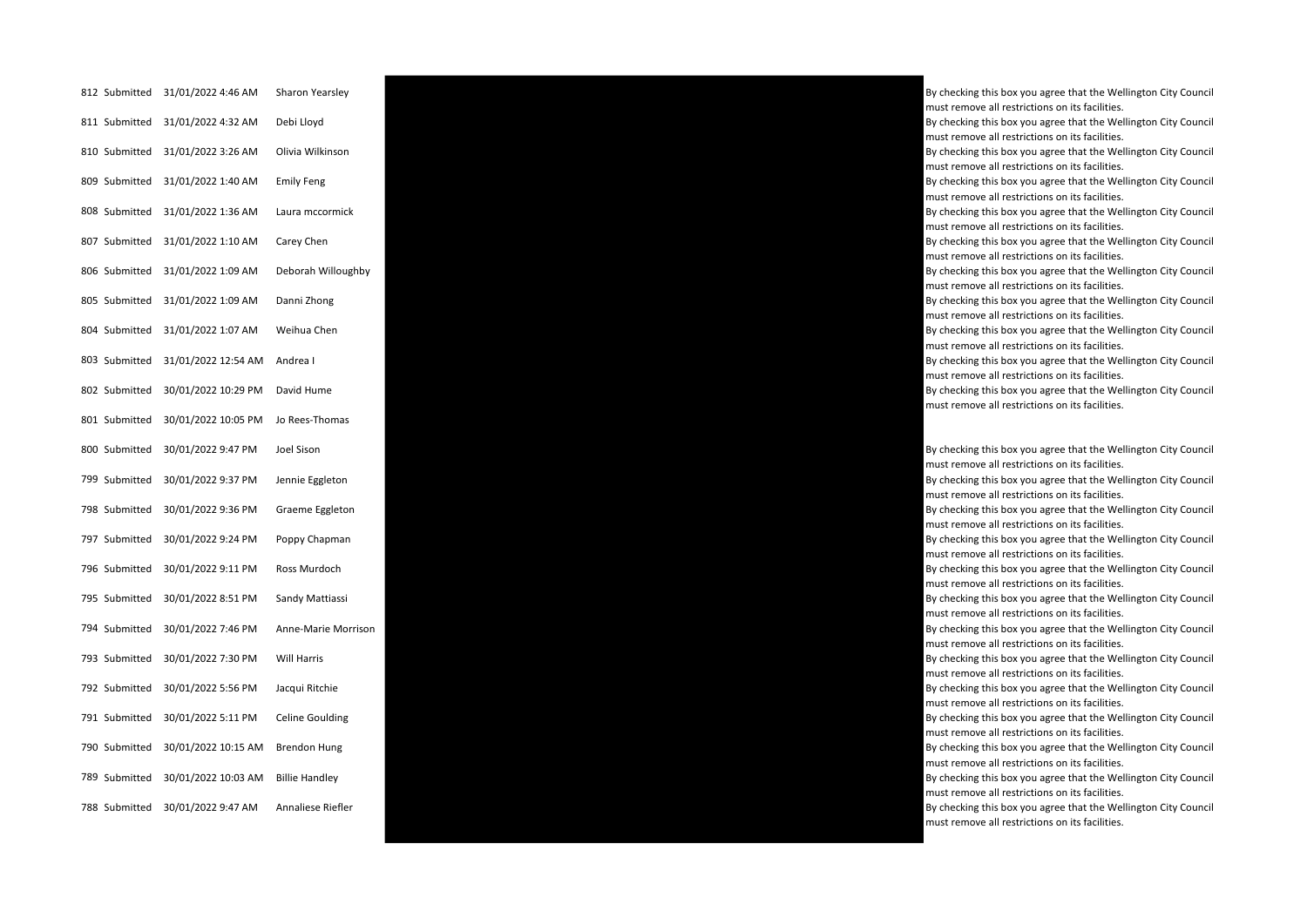| 787 Submitted | 30/01/2022 9:21 AM | <b>Anton Petrov</b>   |
|---------------|--------------------|-----------------------|
| 786 Submitted | 30/01/2022 9:18 AM | Atom Emet             |
| 785 Submitted | 30/01/2022 9:12 AM | Rosa Henderson        |
| 784 Submitted | 30/01/2022 8:45 AM | Mark Galvin           |
| 783 Submitted | 30/01/2022 8:31 AM | Barbara Gibb          |
| 782 Submitted | 30/01/2022 8:24 AM | Rebekh Wilkin         |
| 781 Submitted | 30/01/2022 7:52 AM | Gerald Mullen         |
| 780 Submitted | 30/01/2022 7:25 AM | Courtney Stone        |
| 779 Submitted | 30/01/2022 7:19 AM | Rachel Sarich         |
| 778 Submitted | 30/01/2022 6:59 AM | Penny Hopkins         |
| 777 Submitted | 30/01/2022 6:45 AM | Nicola Chandler       |
| 776 Submitted | 30/01/2022 6:44 AM | Georgia Wilkinson     |
| 775 Submitted | 30/01/2022 6:42 AM | Marina Smith          |
| 774 Submitted | 30/01/2022 6:39 AM | Daniel Tither         |
| 773 Submitted | 30/01/2022 6:37 AM | Ching-Wei Yeoh        |
| 772 Submitted | 30/01/2022 6:27 AM | Jane Woods            |
| 771 Submitted | 30/01/2022 6:24 AM | <b>Marise Gemming</b> |
| 770 Submitted | 30/01/2022 6:24 AM | Simon Marshall        |
| 769 Submitted | 30/01/2022 6:24 AM | William Power         |
| 768 Submitted | 30/01/2022 6:21 AM | Lynne Keane           |
| 767 Submitted | 30/01/2022 6:05 AM | Valerie Cranfield     |
| 766 Submitted | 30/01/2022 5:50 AM | L McKerrow            |
| 765 Submitted | 30/01/2022 5:26 AM | Veda Parshotam        |
| 764 Submitted | 30/01/2022 5:02 AM | Dannelle Betts        |
| 763 Submitted | 30/01/2022 4:49 AM | Claire Waldron        |



By checking this box you agree that the Wellington City Council must remove all restrictions on its facilities. By checking this box you agree that the Wellington City Council must remove all restrictions on its facilities. By checking this box you agree that the Wellington City Council must remove all restrictions on its facilities. By checking this box you agree that the Wellington City Council must remove all restrictions on its facilities. By checking this box you agree that the Wellington City Council must remove all restrictions on its facilities. By checking this box you agree that the Wellington City Council must remove all restrictions on its facilities. By checking this box you agree that the Wellington City Council must remove all restrictions on its facilities. By checking this box you agree that the Wellington City Council must remove all restrictions on its facilities. By checking this box you agree that the Wellington City Council must remove all restrictions on its facilities. By checking this box you agree that the Wellington City Council must remove all restrictions on its facilities. By checking this box you agree that the Wellington City Council must remove all restrictions on its facilities. By checking this box you agree that the Wellington City Council must remove all restrictions on its facilities. By checking this box you agree that the Wellington City Council must remove all restrictions on its facilities. By checking this box you agree that the Wellington City Council must remove all restrictions on its facilities. By checking this box you agree that the Wellington City Council must remove all restrictions on its facilities. By checking this box you agree that the Wellington City Council must remove all restrictions on its facilities. By checking this box you agree that the Wellington City Council must remove all restrictions on its facilities. By checking this box you agree that the Wellington City Council must remove all restrictions on its facilities. By checking this box you agree that the Wellington City Council must remove all restrictions on its facilities. By checking this box you agree that the Wellington City Council must remove all restrictions on its facilities. By checking this box you agree that the Wellington City Council must remove all restrictions on its facilities. By checking this box you agree that the Wellington City Council must remove all restrictions on its facilities. By checking this box you agree that the Wellington City Council must remove all restrictions on its facilities. By checking this box you agree that the Wellington City Council must remove all restrictions on its facilities.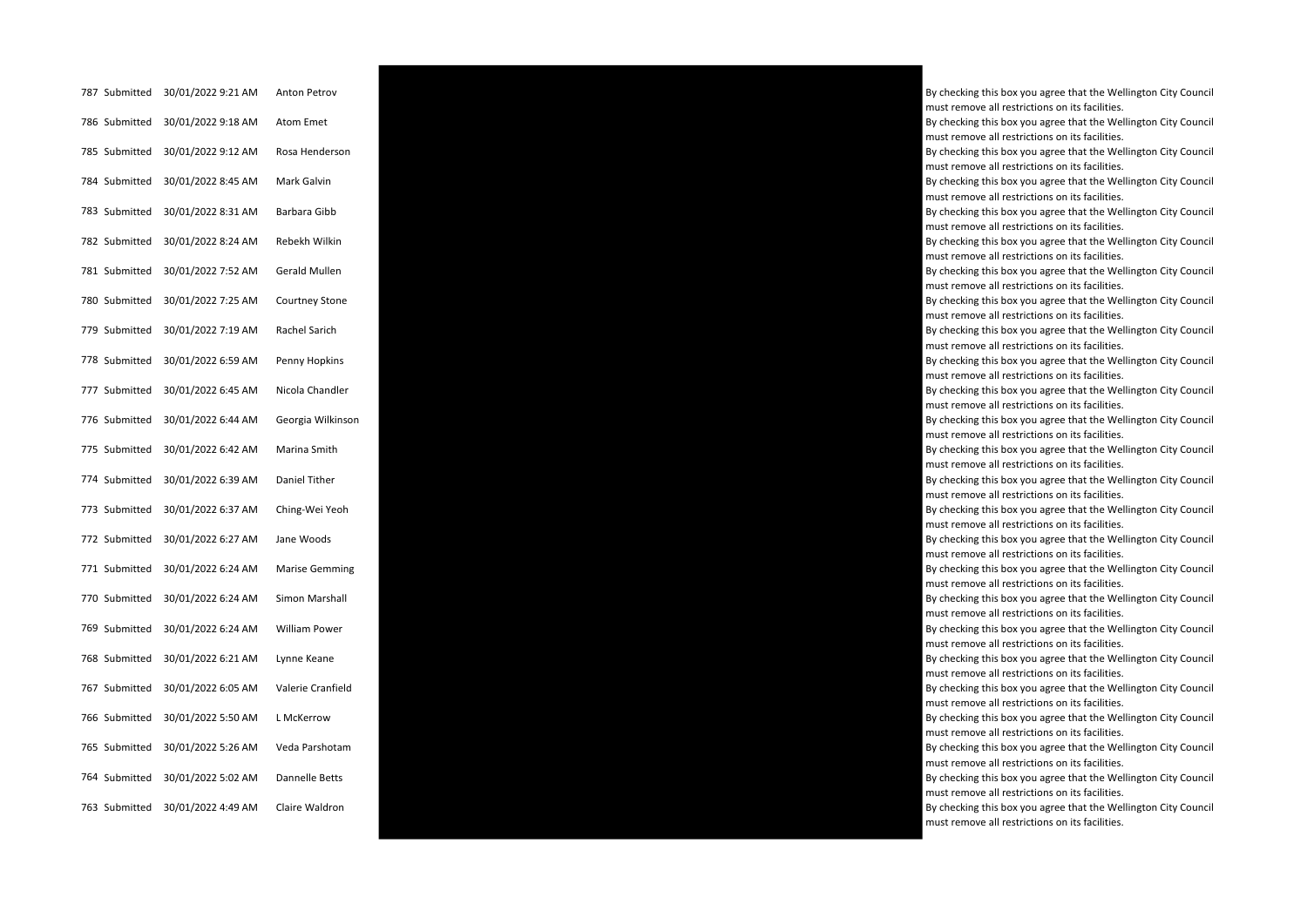| 762 Submitted | 30/01/2022 4:20 AM | Melanie Cottingham             |
|---------------|--------------------|--------------------------------|
| 761 Submitted | 30/01/2022 4:19 AM | Anastasia Gratsounas-<br>Povey |
| 760 Submitted | 30/01/2022 4:03 AM | <b>Tracey Bock</b>             |
| 759 Submitted | 30/01/2022 4:02 AM | <b>Suzanne Harris</b>          |
| 758 Submitted | 30/01/2022 3:24 AM | Ingrid Wierenga                |
| 757 Submitted | 30/01/2022 3:04 AM | Nicola Hawkins                 |
| 756 Submitted | 30/01/2022 2:34 AM | Casey Lochead                  |
| 755 Submitted | 30/01/2022 2:23 AM | Sarah Horne                    |
| 754 Submitted | 30/01/2022 2:21 AM | Jeff McEnaney                  |
| 753 Submitted | 30/01/2022 2:20 AM | Ingrid McEnaney                |
| 752 Submitted | 30/01/2022 2:20 AM | Jess Galloway                  |
| 751 Submitted | 30/01/2022 2:03 AM | Jacqui Shrimpton               |
| 750 Submitted | 30/01/2022 1:56 AM | <b>Bridget Geraghty</b>        |
| 749 Submitted | 30/01/2022 1:54 AM | Cecily Guarrera                |
| 748 Submitted | 30/01/2022 1:51 AM | <b>Heather Moore</b>           |
| 747 Submitted | 30/01/2022 1:49 AM | <b>Cyndee Bessinger</b>        |
| 746 Submitted | 30/01/2022 1:45 AM | Gayleen Smith                  |
| 745 Submitted | 30/01/2022 1:44 AM | Rachel Wilson                  |
| 744 Submitted | 30/01/2022 1:42 AM | Nancy Fulford                  |
| 743 Submitted | 30/01/2022 1:40 AM | Barbara McKenzie               |
| 742 Submitted | 30/01/2022 1:39 AM | David Fraser                   |
|               |                    |                                |
| 741 Submitted | 30/01/2022 1:32 AM | Ramnita Singh                  |
| 740 Submitted | 30/01/2022 1:31 AM | Andrew Iupati                  |
| 739 Submitted | 30/01/2022 1:27 AM | Roger Lam                      |



must remove all restrictions on its facilities. By checking this box you agree that the Wellington City Council must remove all restrictions on its facilities. By checking this box you agree that the Wellington City Council must remove all restrictions on its facilities. By checking this box you agree that the Wellington City Council must remove all restrictions on its facilities. By checking this box you agree that the Wellington City Council must remove all restrictions on its facilities. By checking this box you agree that the Wellington City Council must remove all restrictions on its facilities. By checking this box you agree that the Wellington City Council must remove all restrictions on its facilities. By checking this box you agree that the Wellington City Council must remove all restrictions on its facilities. By checking this box you agree that the Wellington City Council must remove all restrictions on its facilities. By checking this box you agree that the Wellington City Council must remove all restrictions on its facilities. By checking this box you agree that the Wellington City Council must remove all restrictions on its facilities. By checking this box you agree that the Wellington City Council must remove all restrictions on its facilities. By checking this box you agree that the Wellington City Council must remove all restrictions on its facilities. By checking this box you agree that the Wellington City Council must remove all restrictions on its facilities. By checking this box you agree that the Wellington City Council must remove all restrictions on its facilities. By checking this box you agree that the Wellington City Council must remove all restrictions on its facilities. By checking this box you agree that the Wellington City Council must remove all restrictions on its facilities. By checking this box you agree that the Wellington City Council must remove all restrictions on its facilities. By checking this box you agree that the Wellington City Council must remove all restrictions on its facilities. By checking this box you agree that the Wellington City Council must remove all restrictions on its facilities. By checking this box you agree that the Wellington City Council must remove all restrictions on its facilities.

By checking this box you agree that the Wellington City Council must remove all restrictions on its facilities.

By checking this box you agree that the Wellington City Council must remove all restrictions on its facilities.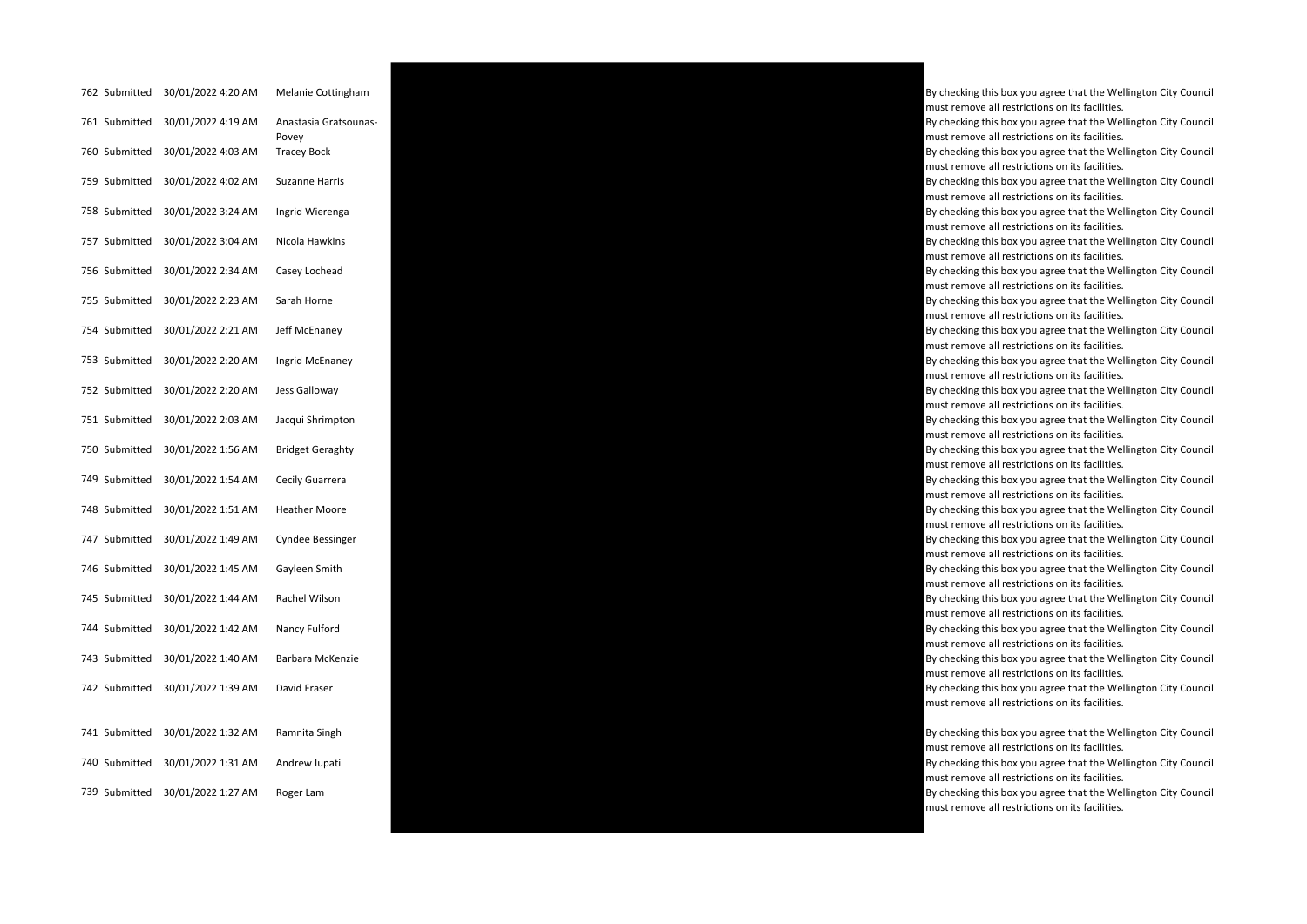| 738 Submitted                  | 30/01/2022 1:12 AM                         | Bo van der Lugt                |
|--------------------------------|--------------------------------------------|--------------------------------|
| 737 Submitted                  | 30/01/2022 1:06 AM                         | Vicky Roache                   |
| 736 Submitted                  | 30/01/2022 1:03 AM                         | Erica Adams                    |
| 735 Submitted<br>734 Submitted | 30/01/2022 12:53 AM<br>30/01/2022 12:52 AM | Frances Kuo<br>Camilla Forsyth |
| 733 Submitted                  | 30/01/2022 12:51 AM                        | Ayla Akin                      |
| 732 Submitted                  | 30/01/2022 12:50 AM                        | Carolyn Gliddon                |
| 731 Submitted                  | 30/01/2022 12:47 AM                        | Ana Nieuwoudt                  |
| 730 Submitted                  | 30/01/2022 12:43 AM                        | <b>Blair Walter</b>            |
| 729 Submitted                  | 30/01/2022 12:41 AM                        | Tania Tregoning                |
| 728 Submitted                  | 30/01/2022 12:37 AM                        | Amanda Chadwick                |
| 727 Submitted                  | 30/01/2022 12:35 AM                        | Sarah Morgan                   |
| 726 Submitted                  | 30/01/2022 12:34 AM                        | Simon Cunliffe                 |
| 725 Submitted                  | 30/01/2022 12:34 AM                        | Andy Riddell                   |
| 724 Submitted                  | 30/01/2022 12:32 AM                        | Lydia Rogers                   |
| 723 Submitted                  | 30/01/2022 12:31 AM                        | Ulrich Kohler                  |
| 722 Submitted                  | 30/01/2022 12:24 AM                        | Angela Thurston                |
| 721 Submitted                  | 30/01/2022 12:22 AM                        | audie wilkinson                |
| 720 Submitted                  | 30/01/2022 12:20 AM                        | Daryl Maclean                  |
| 719 Submitted                  | 29/01/2022 4:47 AM                         | Aimee Jean                     |
| 718 Submitted                  | 28/01/2022 7:51 AM                         | Michael Thurston               |
| 717 Submitted                  | 27/01/2022 8:31 PM                         | Tineka Bramley                 |
| 716 Submitted                  | 27/01/2022 6:32 PM                         | Hannah Gower                   |
| 715 Submitted                  | 27/01/2022 7:55 AM                         | fiona oates                    |
| 714 Submitted                  | 27/01/2022 6:23 AM                         | Catriona Thurston              |



must remove all restrictions on its facilities. By checking this box you agree that the Wellington City Council must remove all restrictions on its facilities. By checking this box you agree that the Wellington City Council must remove all restrictions on its facilities. By checking this box you agree that the Wellington City Council must remove all restrictions on its facilities. By checking this box you agree that the Wellington City Council must remove all restrictions on its facilities. By checking this box you agree that the Wellington City Council must remove all restrictions on its facilities. By checking this box you agree that the Wellington City Council must remove all restrictions on its facilities. By checking this box you agree that the Wellington City Council must remove all restrictions on its facilities. By checking this box you agree that the Wellington City Council must remove all restrictions on its facilities. By checking this box you agree that the Wellington City Council must remove all restrictions on its facilities. By checking this box you agree that the Wellington City Council must remove all restrictions on its facilities. By checking this box you agree that the Wellington City Council must remove all restrictions on its facilities. By checking this box you agree that the Wellington City Council must remove all restrictions on its facilities. By checking this box you agree that the Wellington City Council must remove all restrictions on its facilities. By checking this box you agree that the Wellington City Council must remove all restrictions on its facilities.

By checking this box you agree that the Wellington City Council

By checking this box you agree that the Wellington City Council must remove all restrictions on its facilities.

By checking this box you agree that the Wellington City Council must remove all restrictions on its facilities.

By checking this box you agree that the Wellington City Council must remove all restrictions on its facilities.

By checking this box you agree that the Wellington City Council must remove all restrictions on its facilities.

By checking this box you agree that the Wellington City Council must remove all restrictions on its facilities.

By checking this box you agree that the Wellington City Council must remove all restrictions on its facilities.

By checking this box you agree that the Wellington City Council must remove all restrictions on its facilities.

By checking this box you agree that the Wellington City Council must remove all restrictions on its facilities.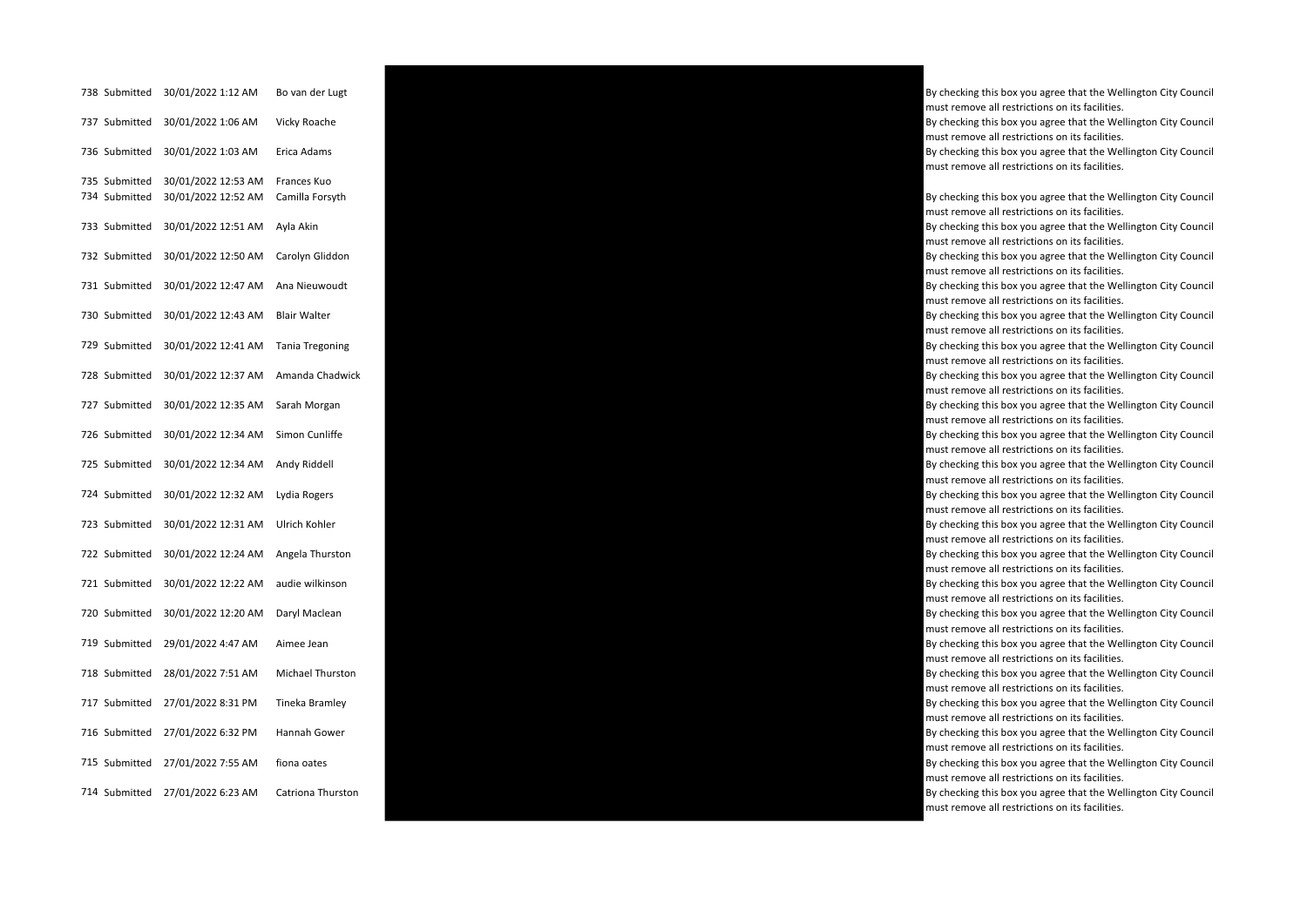| 713 Submitted | 27/01/2022 4:35 AM               | Fey Valiant           |
|---------------|----------------------------------|-----------------------|
|               | 712 Submitted 27/01/2022 1:45 AM | Vaughan Nicholls      |
| 711 Submitted | 27/01/2022 12:53 AM              | Chris Logan           |
| 710 Submitted | 26/01/2022 10:06 PM              | Jeannine Winton       |
| 709 Submitted | 26/01/2022 10:00 PM              | Marilyn Cox           |
| 708 Submitted | 26/01/2022 9:34 PM               | Julie Logan           |
| 707 Submitted | 26/01/2022 7:43 PM               | Alex Sefton           |
| 706 Submitted | 26/01/2022 6:57 PM               | Meryl Kirkham         |
| 705 Submitted | 26/01/2022 4:52 PM               | Faye Tohbyn           |
| 704 Submitted | 26/01/2022 10:50 AM              | Marc Waterworth       |
| 703 Submitted | 26/01/2022 10:39 AM              | Ovi Pop               |
| 702 Submitted | 26/01/2022 9:18 AM               | Paul Van Houtte       |
| 701 Submitted | 26/01/2022 9:10 AM               | MK Wong               |
| 700 Submitted | 26/01/2022 8:37 AM               | Linda George          |
| 699 Submitted | 26/01/2022 8:33 AM               | Phillip Rose          |
| 698 Submitted | 26/01/2022 8:02 AM               | <b>Brent Copeland</b> |
| 697 Submitted | 26/01/2022 3:40 AM               | George Rota           |
| 696 Submitted | 26/01/2022 2:25 AM               | Courtney King         |
| 695 Submitted | 25/01/2022 10:23 PM              | Lisa King             |
| 694 Submitted | 25/01/2022 10:41 AM              | Nina Burleigh         |
| 693 Submitted | 25/01/2022 8:59 AM               | J Middlemass          |
| 692 Submitted | 25/01/2022 7:01 AM               | Anna Hobman           |
| 691 Submitted | 24/01/2022 9:41 AM               | Jessica Flynn         |
| 690 Submitted | 24/01/2022 8:44 AM               | Rachel Ovens          |
| 689 Submitted | 24/01/2022 8:32 AM               | Christiaan Van der    |



By checking this box you agree that the Wellington City Council must remove all restrictions on its facilities. By checking this box you agree that the Wellington City Council must remove all restrictions on its facilities. By checking this box you agree that the Wellington City Council must remove all restrictions on its facilities. By checking this box you agree that the Wellington City Council must remove all restrictions on its facilities. By checking this box you agree that the Wellington City Council must remove all restrictions on its facilities. By checking this box you agree that the Wellington City Council must remove all restrictions on its facilities. By checking this box you agree that the Wellington City Council must remove all restrictions on its facilities. By checking this box you agree that the Wellington City Council must remove all restrictions on its facilities. By checking this box you agree that the Wellington City Council must remove all restrictions on its facilities. By checking this box you agree that the Wellington City Council must remove all restrictions on its facilities. By checking this box you agree that the Wellington City Council must remove all restrictions on its facilities. By checking this box you agree that the Wellington City Council must remove all restrictions on its facilities. By checking this box you agree that the Wellington City Council must remove all restrictions on its facilities. By checking this box you agree that the Wellington City Council must remove all restrictions on its facilities. By checking this box you agree that the Wellington City Council must remove all restrictions on its facilities. By checking this box you agree that the Wellington City Council must remove all restrictions on its facilities. By checking this box you agree that the Wellington City Council must remove all restrictions on its facilities. By checking this box you agree that the Wellington City Council must remove all restrictions on its facilities. By checking this box you agree that the Wellington City Council must remove all restrictions on its facilities. By checking this box you agree that the Wellington City Council must remove all restrictions on its facilities. By checking this box you agree that the Wellington City Council must remove all restrictions on its facilities. By checking this box you agree that the Wellington City Council must remove all restrictions on its facilities. must remove all restrictions on its facilities.

By checking this box you agree that the Wellington City Council

By checking this box you agree that the Wellington City Council

must remove all restrictions on its facilities.

must remove all restrictions on its facilities.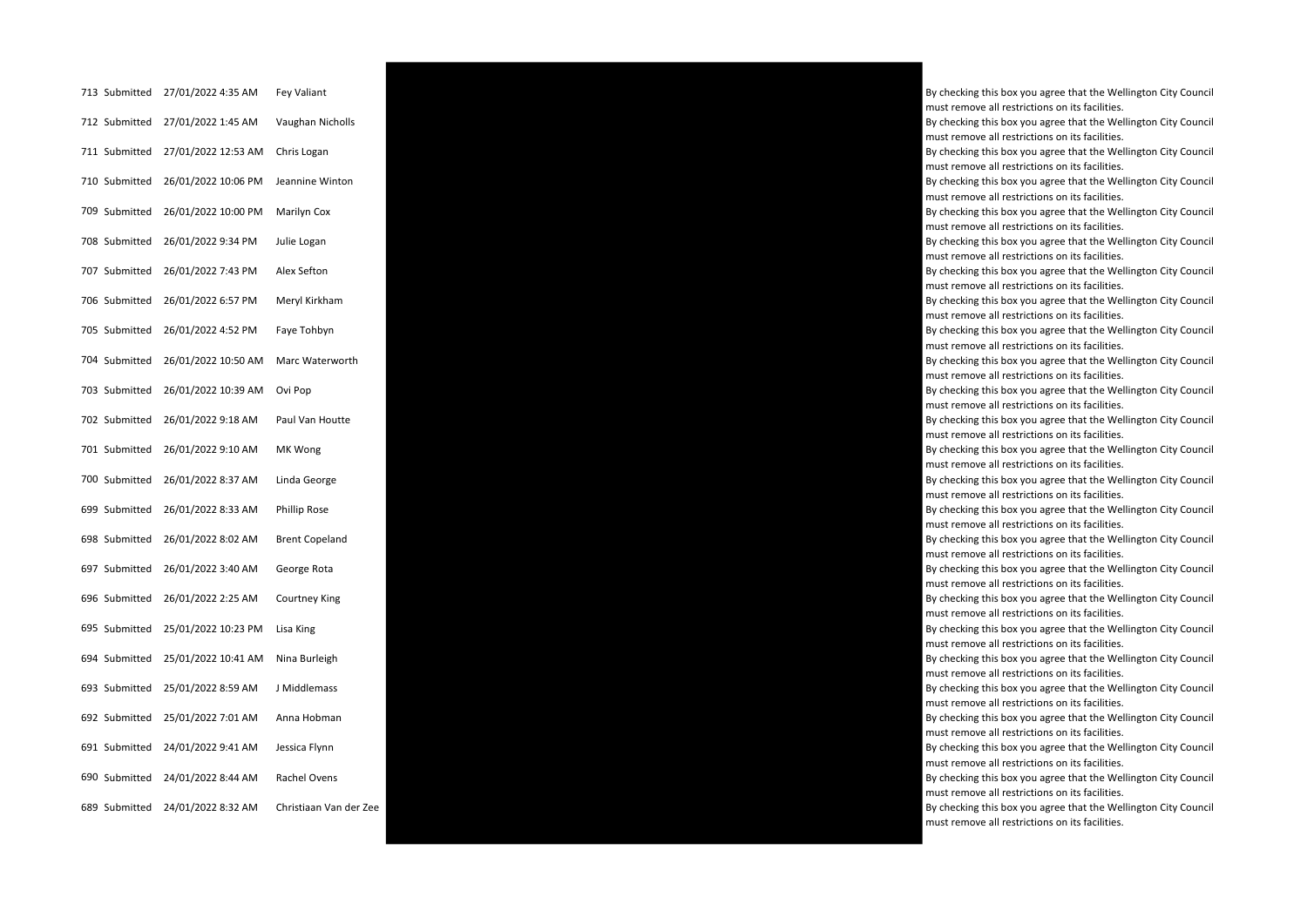|     | 688 Submitted                  | 24/01/2022 7:18 AM                         | Kayla Vaeau                 |
|-----|--------------------------------|--------------------------------------------|-----------------------------|
|     | 687 Submitted                  | 24/01/2022 6:23 AM                         | David Walmsley              |
|     | 686 Submitted<br>685 Submitted | 24/01/2022 12:28 AM<br>24/01/2022 12:10 AM | Louise Askin<br>Sandra Park |
|     | 684 Submitted                  | 24/01/2022 12:04 AM                        | Nicholas Hancox             |
|     | 683 Submitted                  | 23/01/2022 8:18 PM                         | <b>Alex Hills</b>           |
|     | 682 Submitted                  | 23/01/2022 12:30 AM                        | <b>Ricky Threlfo</b>        |
|     | 681 Submitted                  | 22/01/2022 7:24 AM                         | Duncan van Dorp             |
|     | 680 Submitted                  | 22/01/2022 5:53 AM                         | Carane Winton               |
|     | 679 Submitted                  | 22/01/2022 2:35 AM                         | L McKerrow                  |
|     | 678 Submitted                  | 22/01/2022 12:11 AM                        | Diana Tan                   |
|     | 677 Submitted                  | 21/01/2022 10:35 PM                        | <b>Nell Winton</b>          |
|     | 676 Submitted                  | 21/01/2022 5:54 PM                         | Madeline Lamb               |
|     | 675 Submitted                  | 21/01/2022 2:55 AM                         | Saul Gibbs                  |
|     | 674 Submitted                  | 21/01/2022 2:53 AM                         | Heker Robertson             |
|     | 673 Submitted                  | 20/01/2022 6:47 AM                         | Sonja Clements              |
|     | 672 Submitted                  | 20/01/2022 6:44 AM                         | Megan Meroiti               |
|     | 671 Submitted                  | 20/01/2022 6:42 AM                         | Jill Wright                 |
|     | 670 Submitted                  | 20/01/2022 4:30 AM                         | Ricardo Jicama              |
|     | 669 Submitted                  | 20/01/2022 4:29 AM                         | Caroline Doust              |
|     | 668 Submitted                  | 20/01/2022 4:26 AM                         | Jeremy Verity               |
|     | 667 Submitted                  | 20/01/2022 2:41 AM                         | Royce Goddard               |
|     | 666 Submitted                  | 20/01/2022 1:40 AM                         | <b>Ben SUTHERLAND</b>       |
| 665 | Submitted                      | 20/01/2022 1:36 AM                         | Jeanine McAuley             |
|     | 664 Submitted                  | 20/01/2022 1:30 AM                         | <b>Brendan Carson</b>       |



By checking this box you agree that the Wellington City Council must remove all restrictions on its facilities. By checking this box you agree that the Wellington City Council must remove all restrictions on its facilities.

By checking this box you agree that the Wellington City Council must remove all restrictions on its facilities.

By checking this box you agree that the Wellington City Council must remove all restrictions on its facilities.

By checking this box you agree that the Wellington City Council must remove all restrictions on its facilities.

By checking this box you agree that the Wellington City Council must remove all restrictions on its facilities.

By checking this box you agree that the Wellington City Council must remove all restrictions on its facilities.

By checking this box you agree that the Wellington City Council must remove all restrictions on its facilities.

By checking this box you agree that the Wellington City Council must remove all restrictions on its facilities.

By checking this box you agree that the Wellington City Council must remove all restrictions on its facilities.

By checking this box you agree that the Wellington City Council must remove all restrictions on its facilities.

By checking this box you agree that the Wellington City Council must remove all restrictions on its facilities.

By checking this box you agree that the Wellington City Council must remove all restrictions on its facilities.

By checking this box you agree that the Wellington City Council must remove all restrictions on its facilities.

By checking this box you agree that the Wellington City Council must remove all restrictions on its facilities.

By checking this box you agree that the Wellington City Council must remove all restrictions on its facilities.

By checking this box you agree that the Wellington City Council must remove all restrictions on its facilities.

By checking this box you agree that the Wellington City Council must remove all restrictions on its facilities.

By checking this box you agree that the Wellington City Council must remove all restrictions on its facilities.

By checking this box you agree that the Wellington City Council must remove all restrictions on its facilities.

By checking this box you agree that the Wellington City Council must remove all restrictions on its facilities.

By checking this box you agree that the Wellington City Council must remove all restrictions on its facilities.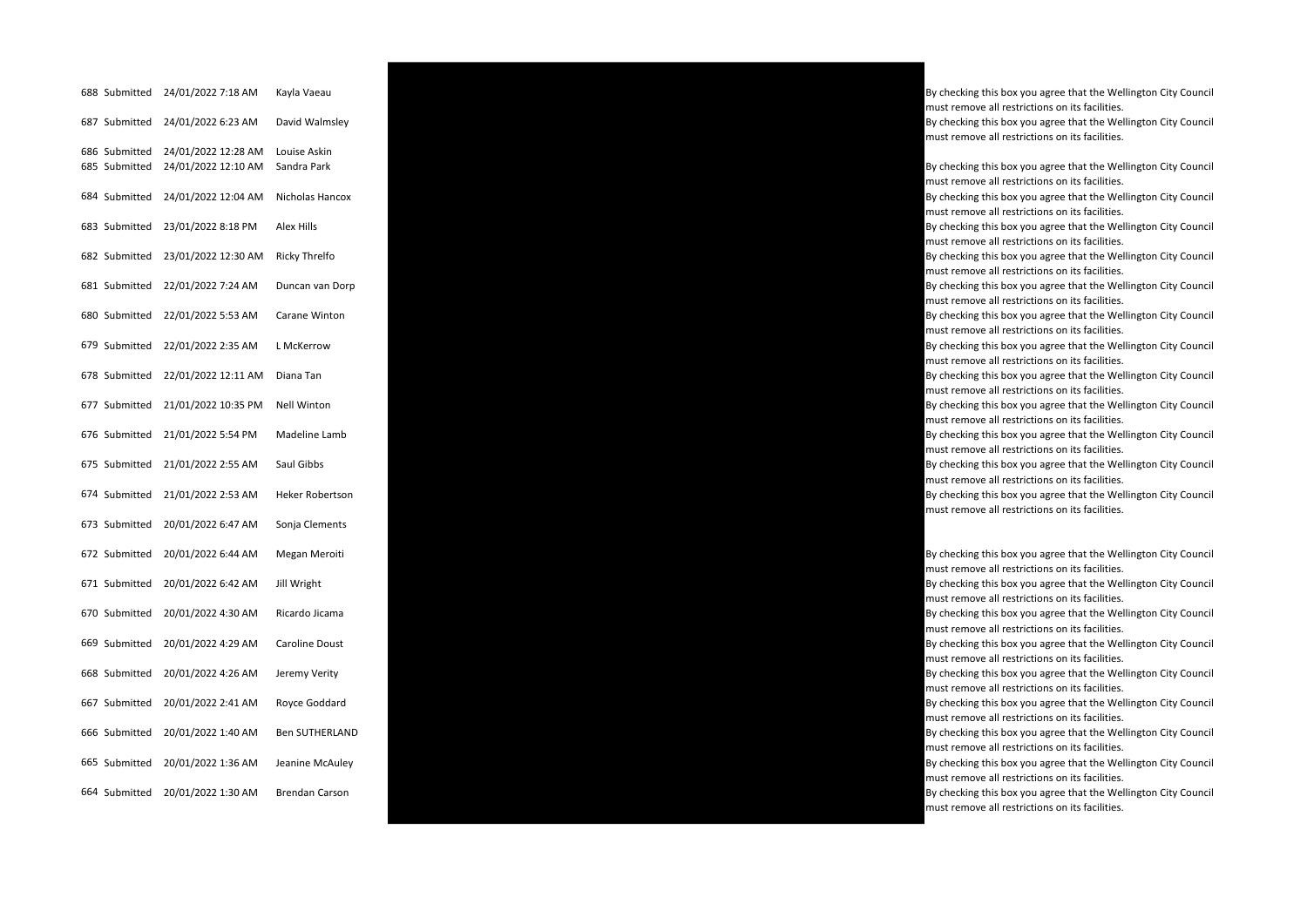| 662 Submitted | 20/01/2022 12:57 AM | <b>Keith Paine</b>    |
|---------------|---------------------|-----------------------|
| 661 Submitted | 19/01/2022 11:57 PM | Pamela Taylor         |
| 660 Submitted | 19/01/2022 11:50 PM | Loretta Lewis         |
| 659 Submitted | 19/01/2022 11:39 PM | Jasim Adam            |
| 658 Submitted | 19/01/2022 11:35 PM | <b>Tracy Wing</b>     |
| 657 Submitted | 19/01/2022 11:24 PM | Simon Lyons           |
| 656 Submitted | 19/01/2022 11:13 PM | Deb Gully             |
| 655 Submitted | 19/01/2022 11:06 PM | John Eccles           |
| 654 Submitted | 19/01/2022 10:58 PM | Ben folkman           |
| 653 Submitted | 19/01/2022 10:47 PM | Daniel Clarke         |
| 652 Submitted | 19/01/2022 6:56 PM  | <b>JENNIE MCMURRA</b> |
| 651 Submitted | 19/01/2022 9:43 AM  | Anita Gude            |
| 650 Submitted | 19/01/2022 8:52 AM  | <b>Brent Copeland</b> |
| 649 Submitted | 19/01/2022 8:05 AM  | Sarah Longbottom      |
| 648 Submitted | 19/01/2022 7:20 AM  | Vikki Samuelson-S     |
| 647 Submitted | 19/01/2022 7:07 AM  | Camilla Forsyth       |
| 646 Submitted | 19/01/2022 7:05 AM  | Filipo Alefosio       |
| 645 Submitted | 19/01/2022 7:04 AM  | Chane Simpson         |
| 644 Submitted | 19/01/2022 3:05 AM  | Mary Byrne            |
| 643 Submitted | 18/01/2022 11:20 PM | Tamina Beveridge      |
| 642 Submitted | 18/01/2022 9:49 PM  | Richard Te Tau        |
| 641 Submitted | 18/01/2022 9:48 PM  | Henrietta Te Tau      |
| 640 Submitted | 18/01/2022 9:43 PM  | Rachel Young          |



must remove all restrictions on its facilities.

By checking this box you agree that the Wellington City Council must remove all restrictions on its facilities.

By checking this box you agree that the Wellington City Council must remove all restrictions on its facilities.

By checking this box you agree that the Wellington City Council must remove all restrictions on its facilities.

By checking this box you agree that the Wellington City Council must remove all restrictions on its facilities.

By checking this box you agree that the Wellington City Council must remove all restrictions on its facilities.

By checking this box you agree that the Wellington City Council must remove all restrictions on its facilities.

By checking this box you agree that the Wellington City Council must remove all restrictions on its facilities.

By checking this box you agree that the Wellington City Council must remove all restrictions on its facilities.

By checking this box you agree that the Wellington City Council must remove all restrictions on its facilities.

By checking this box you agree that the Wellington City Council must remove all restrictions on its facilities.

must remove all restrictions on its facilities.

By checking this box you agree that the Wellington City Council must remove all restrictions on its facilities.

By checking this box you agree that the Wellington City Council must remove all restrictions on its facilities.

By checking this box you agree that the Wellington City Council must remove all restrictions on its facilities.

must remove all restrictions on its facilities.

By checking this box you agree that the Wellington City Council must remove all restrictions on its facilities.

By checking this box you agree that the Wellington City Council must remove all restrictions on its facilities.

By checking this box you agree that the Wellington City Council must remove all restrictions on its facilities.

By checking this box you agree that the Wellington City Council must remove all restrictions on its facilities.

By checking this box you agree that the Wellington City Council must remove all restrictions on its facilities.

By checking this box you agree that the Wellington City Council must remove all restrictions on its facilities.

By checking this box you agree that the Wellington City Council must remove all restrictions on its facilities.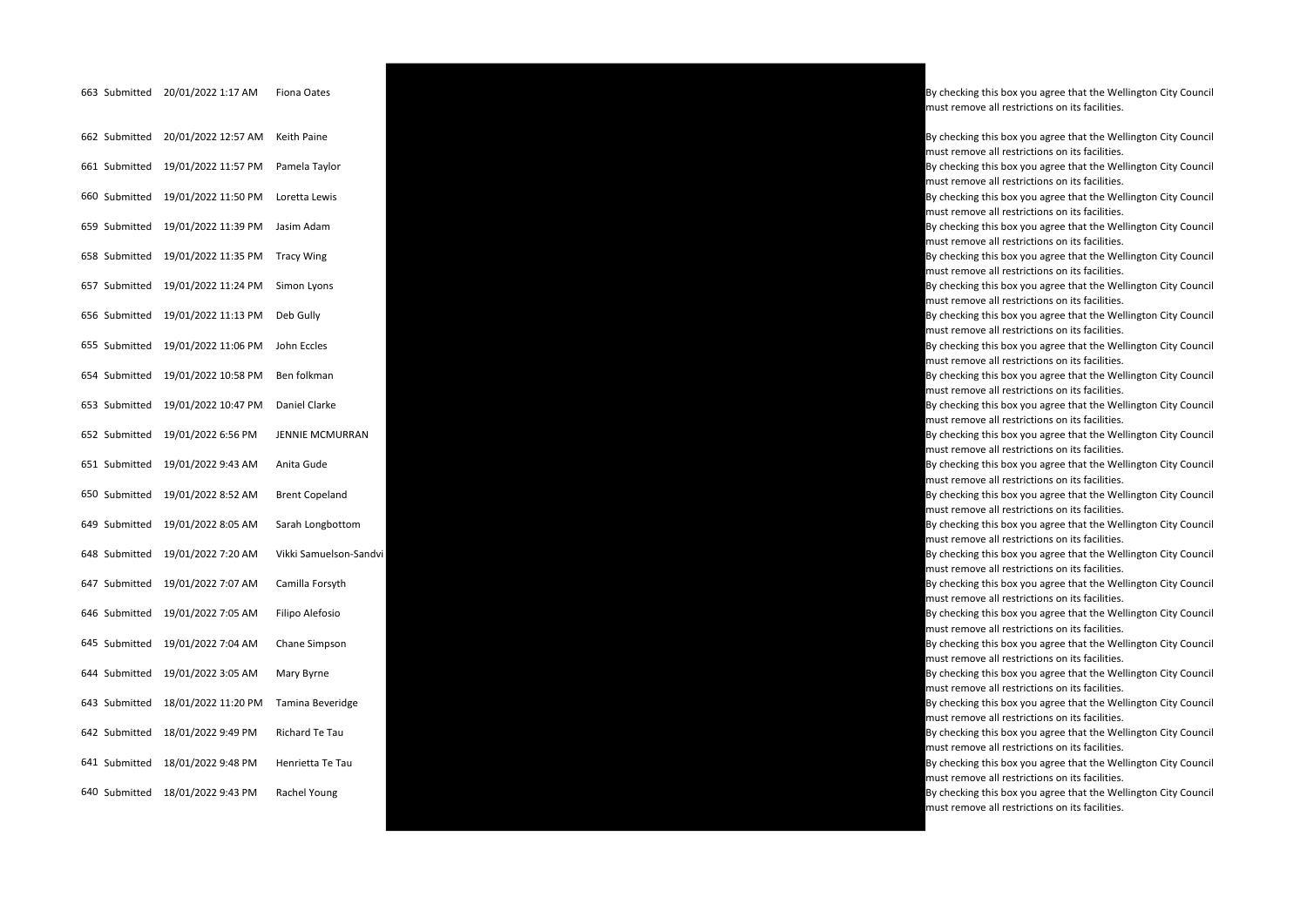| 639 Submitted | 18/01/2022 9:05 PM  | <b>Phillip Rose</b> |
|---------------|---------------------|---------------------|
| 638 Submitted | 18/01/2022 9:01 PM  | Katrina Osgood      |
| 637 Submitted | 18/01/2022 8:52 PM  | Daniel Poynton      |
| 636 Submitted | 18/01/2022 7:11 PM  | Nicola Godfrey      |
| 635 Submitted | 18/01/2022 12:26 PM | Sheelagh Kelly      |
| 634 Submitted | 18/01/2022 9:26 AM  | Chris Logan         |
| 633 Submitted | 18/01/2022 8:26 AM  | Anna Koudrin        |
| 632 Submitted | 18/01/2022 8:19 AM  | fiona Tang          |
| 631 Submitted | 18/01/2022 8:12 AM  | Kaoru Morioak       |
| 630 Submitted | 18/01/2022 8:11 AM  | John Elsmore        |
| 629 Submitted | 18/01/2022 8:11 AM  | Michelle Elsmore    |
| 628 Submitted | 18/01/2022 8:03 AM  | Cory Sutherland     |
| 627 Submitted | 18/01/2022 7:50 AM  | Courtney Hutchins   |
| 626 Submitted | 18/01/2022 7:02 AM  | Pru Hamilton        |
| 625 Submitted | 18/01/2022 6:50 AM  | Joshua Hawkes       |
| 624 Submitted | 18/01/2022 5:35 AM  | Margaret McCallun   |
| 623 Submitted | 18/01/2022 4:50 AM  | Rowena Marin        |
| 622 Submitted | 18/01/2022 4:47 AM  | oeorgina hape       |
| 621 Submitted | 18/01/2022 4:31 AM  | J Carubio           |
| 620 Submitted | 18/01/2022 4:30 AM  | Eli Carubio         |
| 619 Submitted | 18/01/2022 4:29 AM  | D Carubio           |
| 618 Submitted | 18/01/2022 4:28 AM  | Candice carubio     |
| 617 Submitted | 18/01/2022 3:15 AM  | Katherine Christie  |
| 616 Submitted | 18/01/2022 2:39 AM  | Nathan R            |
| 615 Submitted | 18/01/2022 2:25 AM  | Dominic Donald      |



By checking this box you agree that the Wellington City Council must remove all restrictions on its facilities. By checking this box you agree that the Wellington City Council must remove all restrictions on its facilities.

By checking this box you agree that the Wellington City Council must remove all restrictions on its facilities.

By checking this box you agree that the Wellington City Council must remove all restrictions on its facilities.

By checking this box you agree that the Wellington City Council must remove all restrictions on its facilities.

By checking this box you agree that the Wellington City Council must remove all restrictions on its facilities.

By checking this box you agree that the Wellington City Council must remove all restrictions on its facilities.

By checking this box you agree that the Wellington City Council must remove all restrictions on its facilities.

By checking this box you agree that the Wellington City Council must remove all restrictions on its facilities.

By checking this box you agree that the Wellington City Council must remove all restrictions on its facilities.

By checking this box you agree that the Wellington City Council must remove all restrictions on its facilities.

By checking this box you agree that the Wellington City Council must remove all restrictions on its facilities.

must remove all restrictions on its facilities.

By checking this box you agree that the Wellington City Council must remove all restrictions on its facilities.

By checking this box you agree that the Wellington City Council must remove all restrictions on its facilities.

must remove all restrictions on its facilities.

By checking this box you agree that the Wellington City Council must remove all restrictions on its facilities.

By checking this box you agree that the Wellington City Council must remove all restrictions on its facilities.

By checking this box you agree that the Wellington City Council must remove all restrictions on its facilities.

By checking this box you agree that the Wellington City Council must remove all restrictions on its facilities.

By checking this box you agree that the Wellington City Council must remove all restrictions on its facilities.

By checking this box you agree that the Wellington City Council must remove all restrictions on its facilities.

By checking this box you agree that the Wellington City Council must remove all restrictions on its facilities.

By checking this box you agree that the Wellington City Council must remove all restrictions on its facilities.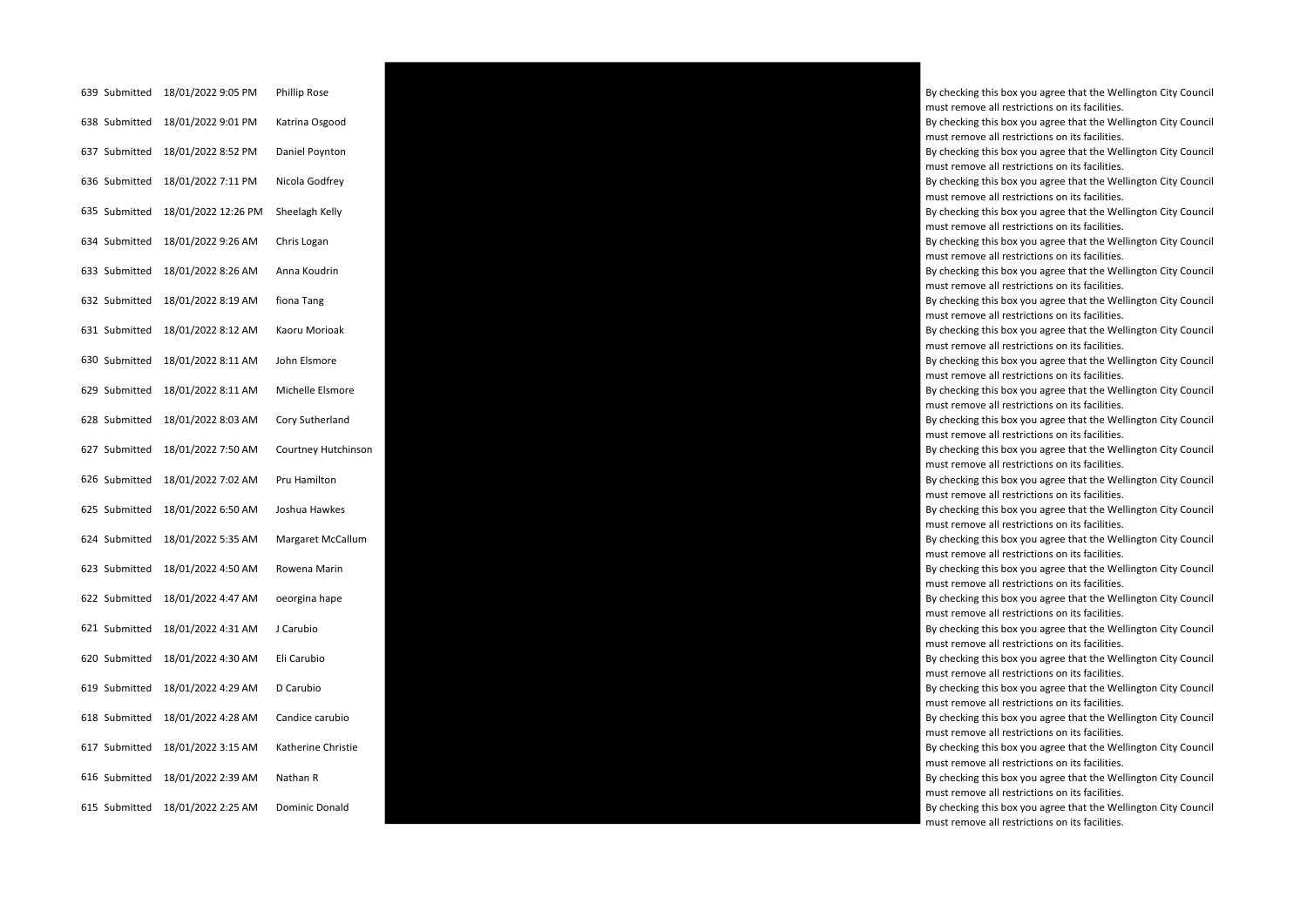| 614 Submitted                  | 18/01/2022 1:40 AM                       | Helen Dickson                 |
|--------------------------------|------------------------------------------|-------------------------------|
| 613 Submitted                  | 18/01/2022 1:36 AM                       | Amy May                       |
| 612 Submitted                  | 18/01/2022 1:29 AM                       | Ameliaranne Ekenasio          |
| 611 Submitted                  | 18/01/2022 12:53 AM                      | Julie Richards                |
| 610 Submitted                  | 18/01/2022 12:44 AM                      | MARIA HILLING-SYMO            |
| 609 Submitted                  | 18/01/2022 12:09 AM                      | Sean Murphy                   |
| 608 Submitted                  | 18/01/2022 12:07 AM                      | Jacqueline Marriah            |
| 607 Submitted                  | 17/01/2022 11:49 PM                      | Elaine Robinson               |
| 606 Submitted                  | 17/01/2022 9:48 PM                       | Fey Valiant                   |
| 605 Submitted                  | 17/01/2022 9:40 PM                       | Mark Elliott                  |
| 604 Submitted                  | 17/01/2022 8:02 PM                       | Karla Beauchamp               |
| 603 Submitted                  | 17/01/2022 8:00 PM                       | Jonathan Beauchamp            |
| 602 Submitted                  | 17/01/2022 7:44 PM                       | Donna Liddicoat               |
| 601 Submitted                  | 17/01/2022 7:31 PM                       | Sarah Liddicoat               |
| 600 Submitted                  | 17/01/2022 2:42 PM                       | S Cousins                     |
| 599 Submitted                  | 17/01/2022 2:13 PM                       | Glenn White                   |
| 598 Submitted                  | 17/01/2022 10:03 AM                      | Lorraine Archbold             |
| 597 Submitted                  | 17/01/2022 9:47 AM                       | Martin Wilson                 |
| 596 Submitted                  | 17/01/2022 9:13 AM                       | Anfrii Petrov                 |
| 595 Submitted                  | 17/01/2022 9:08 AM                       | Tanielle Poole                |
| 594 Submitted                  | 17/01/2022 7:14 AM                       | Dwane Osborne                 |
| 593 Submitted                  | 17/01/2022 7:11 AM                       | Claire Cook                   |
| 592 Submitted<br>591 Submitted | 17/01/2022 7:04 AM<br>17/01/2022 6:54 AM | Peter Simpson<br>Neil Douglas |
| 590 Submitted                  | 17/01/2022 6:53 AM                       | <b>Bridget Coghlan</b>        |
|                                |                                          |                               |



By checking this box you agree that the Wellington City Council must remove all restrictions on its facilities. By checking this box you agree that the Wellington City Council must remove all restrictions on its facilities. By checking this box you agree that the Wellington City Council must remove all restrictions on its facilities. must remove all restrictions on its facilities. By checking this box you agree that the Wellington City Council must remove all restrictions on its facilities. By checking this box you agree that the Wellington City Council must remove all restrictions on its facilities. By checking this box you agree that the Wellington City Council must remove all restrictions on its facilities. By checking this box you agree that the Wellington City Council must remove all restrictions on its facilities.

By checking this box you agree that the Wellington City Council must remove all restrictions on its facilities.

By checking this box you agree that the Wellington City Council must remove all restrictions on its facilities.

By checking this box you agree that the Wellington City Council must remove all restrictions on its facilities.

By checking this box you agree that the Wellington City Council must remove all restrictions on its facilities.

By checking this box you agree that the Wellington City Council must remove all restrictions on its facilities.

By checking this box you agree that the Wellington City Council must remove all restrictions on its facilities.

By checking this box you agree that the Wellington City Council must remove all restrictions on its facilities.

By checking this box you agree that the Wellington City Council must remove all restrictions on its facilities.

By checking this box you agree that the Wellington City Council must remove all restrictions on its facilities.

By checking this box you agree that the Wellington City Council must remove all restrictions on its facilities.

By checking this box you agree that the Wellington City Council must remove all restrictions on its facilities.

By checking this box you agree that the Wellington City Council must remove all restrictions on its facilities.

By checking this box you agree that the Wellington City Council must remove all restrictions on its facilities.

By checking this box you agree that the Wellington City Council must remove all restrictions on its facilities. By checking this box you agree that the Wellington City Council must remove all restrictions on its facilities.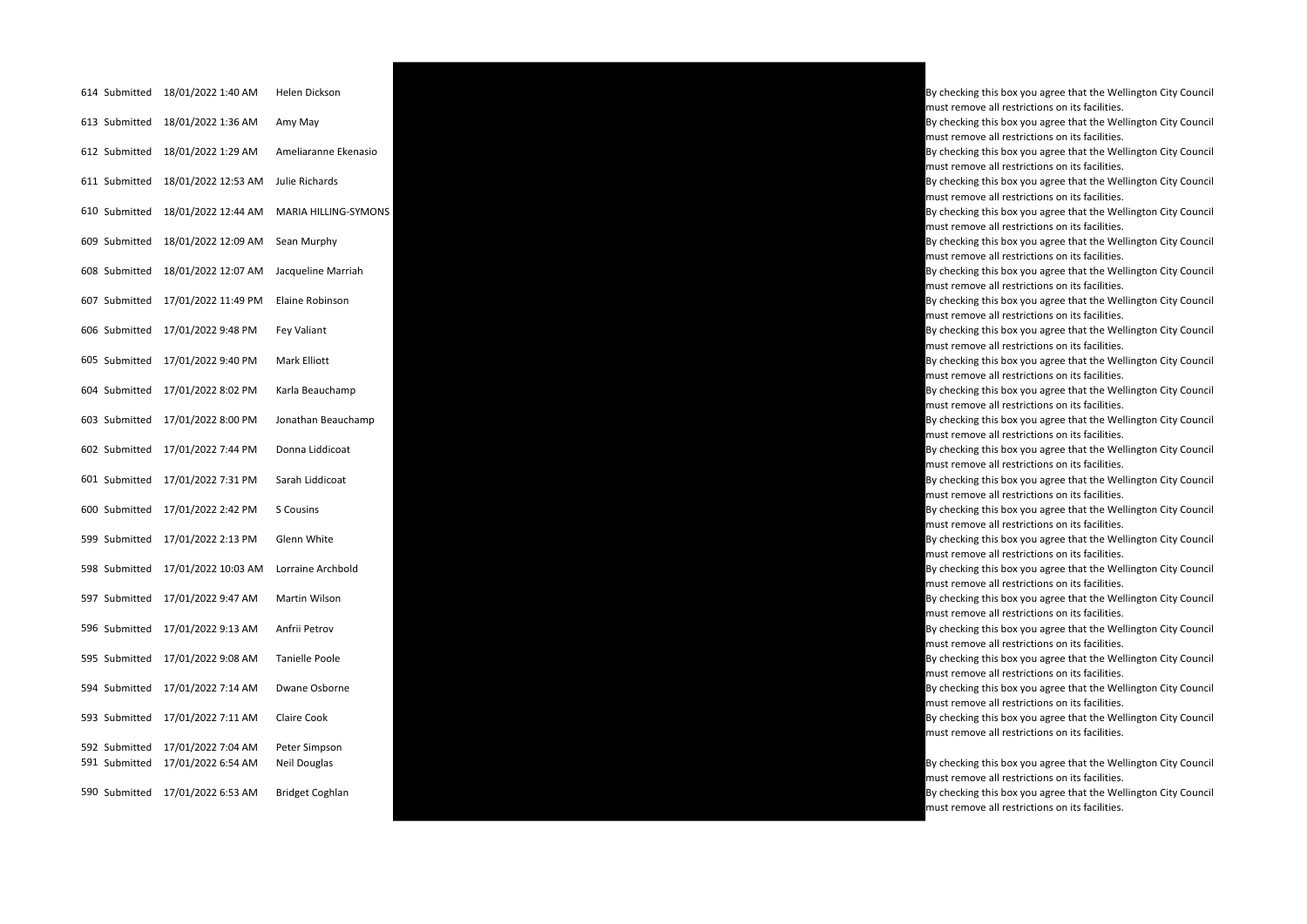| 589 Submitted | 17/01/2022 6:43 AM  | Molly Waddington       |
|---------------|---------------------|------------------------|
| 588 Submitted | 17/01/2022 6:31 AM  | Haluk Gokcen           |
| 587 Submitted | 17/01/2022 6:29 AM  | Barbara Smyth          |
| 586 Submitted | 17/01/2022 6:26 AM  | franz schleicher       |
| 585 Submitted | 17/01/2022 5:47 AM  | Justine King           |
| 584 Submitted | 17/01/2022 5:07 AM  | <b>Stephen Mills</b>   |
| 583 Submitted | 17/01/2022 4:33 AM  | <b>Clelland Harper</b> |
| 582 Submitted | 17/01/2022 4:14 AM  | Celia Kennedy          |
| 581 Submitted | 17/01/2022 3:19 AM  | Aldo Barbagallo        |
| 580 Submitted | 17/01/2022 3:09 AM  | Julie Logan            |
| 579 Submitted | 17/01/2022 3:05 AM  | <b>Bridget Kelly</b>   |
| 578 Submitted | 17/01/2022 2:57 AM  | Violet Lily            |
| 577 Submitted | 17/01/2022 2:52 AM  | Carina Allen           |
| 576 Submitted | 17/01/2022 2:49 AM  | Netta Mzlaren          |
| 575 Submitted | 17/01/2022 1:45 AM  | Srey Hung              |
| 574 Submitted | 17/01/2022 1:42 AM  | Elle Hendriks          |
| 573 Submitted | 17/01/2022 1:38 AM  | matt Pike              |
| 572 Submitted | 17/01/2022 1:04 AM  | Alex Lloyd             |
| 571 Submitted | 17/01/2022 1:01 AM  | Claire Barclay         |
| 570 Submitted | 17/01/2022 12:29 AM | Lisa Mulholland        |
| 569 Submitted | 17/01/2022 12:18 AM | Lisa Shearer           |
| 568 Submitted | 17/01/2022 12:01 AM | Nina Burleigh          |
| 567 Submitted | 16/01/2022 11:03 PM | Liam Collings          |
| 566 Submitted | 16/01/2022 9:48 PM  | Karen Weston           |
| 565 Submitted | 16/01/2022 9:30 PM  | <b>Bessie Bernard</b>  |



must remove all restrictions on its facilities. By checking this box you agree that the Wellington City Council must remove all restrictions on its facilities. By checking this box you agree that the Wellington City Council must remove all restrictions on its facilities. By checking this box you agree that the Wellington City Council must remove all restrictions on its facilities. By checking this box you agree that the Wellington City Council must remove all restrictions on its facilities. By checking this box you agree that the Wellington City Council must remove all restrictions on its facilities. By checking this box you agree that the Wellington City Council must remove all restrictions on its facilities. By checking this box you agree that the Wellington City Council must remove all restrictions on its facilities. By checking this box you agree that the Wellington City Council must remove all restrictions on its facilities. By checking this box you agree that the Wellington City Council must remove all restrictions on its facilities. By checking this box you agree that the Wellington City Council must remove all restrictions on its facilities. By checking this box you agree that the Wellington City Council must remove all restrictions on its facilities. By checking this box you agree that the Wellington City Council must remove all restrictions on its facilities. By checking this box you agree that the Wellington City Council must remove all restrictions on its facilities. By checking this box you agree that the Wellington City Council must remove all restrictions on its facilities. By checking this box you agree that the Wellington City Council must remove all restrictions on its facilities. By checking this box you agree that the Wellington City Council must remove all restrictions on its facilities. By checking this box you agree that the Wellington City Council must remove all restrictions on its facilities. By checking this box you agree that the Wellington City Council must remove all restrictions on its facilities. By checking this box you agree that the Wellington City Council must remove all restrictions on its facilities. By checking this box you agree that the Wellington City Council must remove all restrictions on its facilities. By checking this box you agree that the Wellington City Council must remove all restrictions on its facilities. By checking this box you agree that the Wellington City Council must remove all restrictions on its facilities. By checking this box you agree that the Wellington City Council must remove all restrictions on its facilities.

By checking this box you agree that the Wellington City Council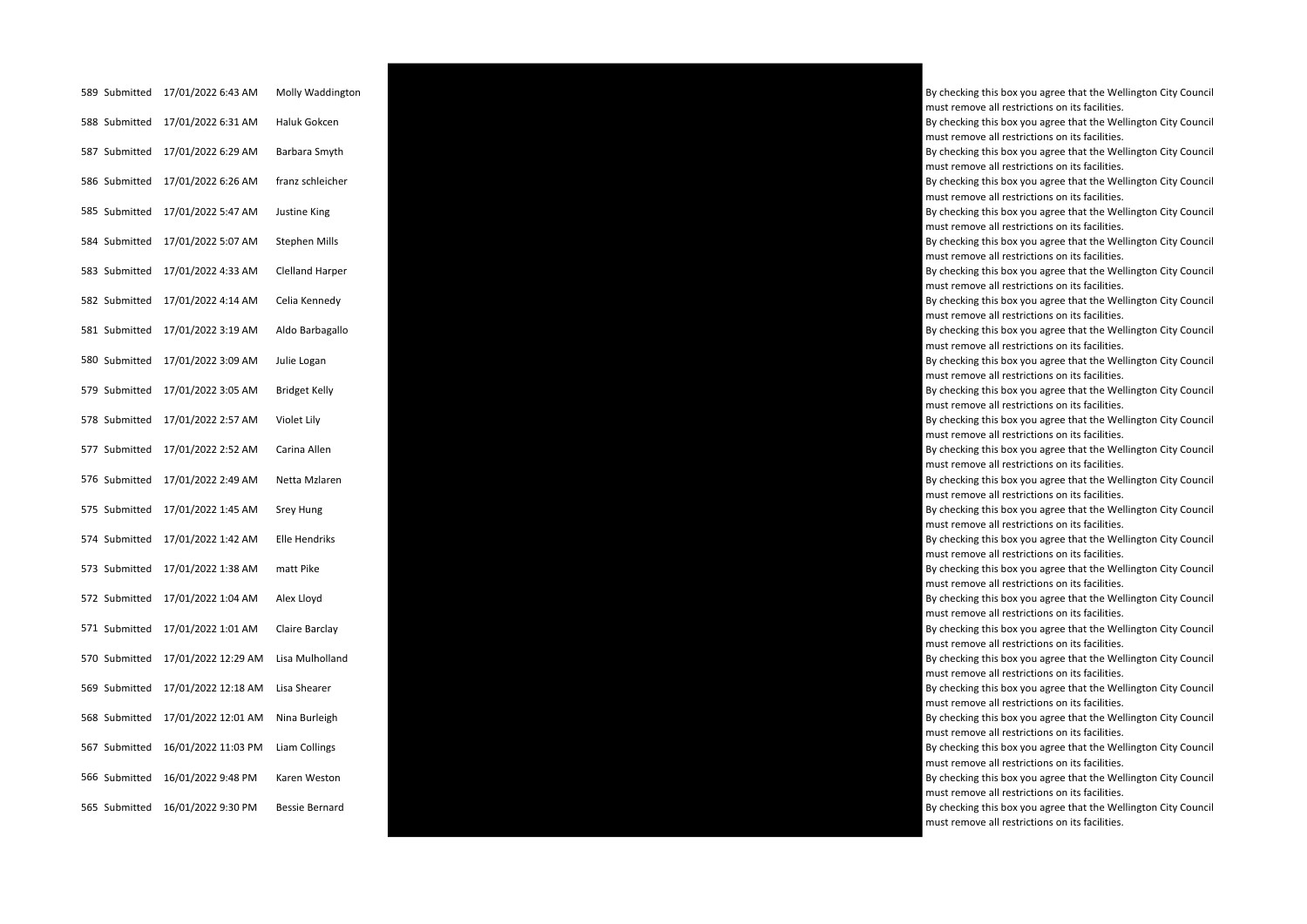| 564 Submitted | 16/01/2022 9:29 PM | Helena Hooper       |
|---------------|--------------------|---------------------|
| 563 Submitted | 16/01/2022 9:26 PM | Joseph Sison        |
| 562 Submitted | 16/01/2022 9:25 PM | Liza Gordon         |
| 561 Submitted | 16/01/2022 9:24 PM | Frederique Bernus   |
| 560 Submitted | 16/01/2022 9:19 PM | Angela Teasdale     |
| 559 Submitted | 16/01/2022 9:10 PM | Tom Dorman          |
| 558 Submitted | 16/01/2022 9:07 PM | Giovanna Salvano    |
| 557 Submitted | 16/01/2022 9:00 PM | Vivian Wei          |
| 556 Submitted | 16/01/2022 8:43 PM | Alison Baker        |
| 555 Submitted | 16/01/2022 8:33 PM | Katie Grealish      |
| 554 Submitted | 16/01/2022 8:09 PM | <b>Chris Kiteos</b> |
| 553 Submitted | 16/01/2022 8:08 PM | Forrest Smyth       |
| 552 Submitted | 16/01/2022 8:02 PM | Anita Frost         |
| 551 Submitted | 16/01/2022 7:55 PM | Kaly Newman         |
| 550 Submitted | 16/01/2022 7:38 PM | Jessie Clark        |
| 549 Submitted | 16/01/2022 7:33 PM | Dora Tooth          |
| 548 Submitted | 16/01/2022 7:23 PM | Erin Smith          |
| 547 Submitted | 16/01/2022 7:20 PM | Rachel Wilson       |
| 546 Submitted | 16/01/2022 7:12 PM | Andrew Hubbard      |
| 545 Submitted | 16/01/2022 7:07 PM | Kerryn Jansen       |
| 544 Submitted | 16/01/2022 7:03 PM | Courtney King       |
| 543 Submitted | 16/01/2022 7:01 PM | <b>Tracy Croft</b>  |
| 542 Submitted | 16/01/2022 7:00 PM | <b>G BEECROFT</b>   |
| 541 Submitted | 16/01/2022 7:00 PM | Danielle Morris     |
| 540 Submitted | 16/01/2022 6:45 PM | Brenda Cacho-Bevir  |



By checking this box you agree that the Wellington City Council must remove all restrictions on its facilities. By checking this box you agree that the Wellington City Council must remove all restrictions on its facilities. By checking this box you agree that the Wellington City Council must remove all restrictions on its facilities. By checking this box you agree that the Wellington City Council must remove all restrictions on its facilities. By checking this box you agree that the Wellington City Council must remove all restrictions on its facilities. By checking this box you agree that the Wellington City Council must remove all restrictions on its facilities. By checking this box you agree that the Wellington City Council must remove all restrictions on its facilities. By checking this box you agree that the Wellington City Council must remove all restrictions on its facilities. By checking this box you agree that the Wellington City Council must remove all restrictions on its facilities. By checking this box you agree that the Wellington City Council must remove all restrictions on its facilities. By checking this box you agree that the Wellington City Council must remove all restrictions on its facilities. By checking this box you agree that the Wellington City Council must remove all restrictions on its facilities. By checking this box you agree that the Wellington City Council must remove all restrictions on its facilities. By checking this box you agree that the Wellington City Council must remove all restrictions on its facilities. By checking this box you agree that the Wellington City Council must remove all restrictions on its facilities. By checking this box you agree that the Wellington City Council must remove all restrictions on its facilities. By checking this box you agree that the Wellington City Council must remove all restrictions on its facilities. By checking this box you agree that the Wellington City Council must remove all restrictions on its facilities. By checking this box you agree that the Wellington City Council must remove all restrictions on its facilities. By checking this box you agree that the Wellington City Council must remove all restrictions on its facilities. By checking this box you agree that the Wellington City Council must remove all restrictions on its facilities. By checking this box you agree that the Wellington City Council must remove all restrictions on its facilities. By checking this box you agree that the Wellington City Council must remove all restrictions on its facilities. By checking this box you agree that the Wellington City Council must remove all restrictions on its facilities.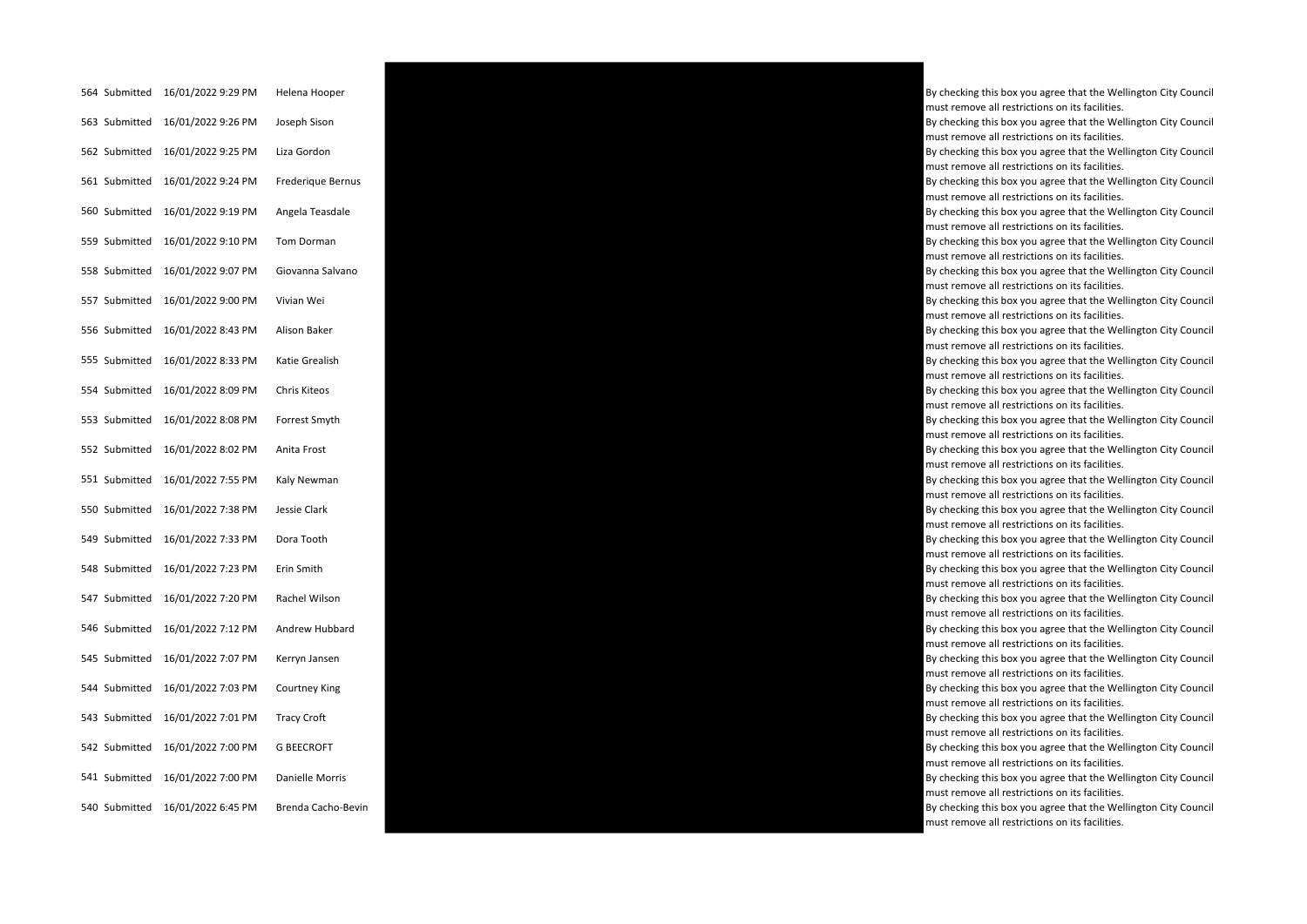| 539 Submitted | 16/01/2022 6:06 PM  | Janet Cooper              |
|---------------|---------------------|---------------------------|
| 538 Submitted | 16/01/2022 6:04 PM  | Nikita P                  |
| 537 Submitted | 16/01/2022 6:03 PM  | Angela Thurston           |
| 536 Submitted | 16/01/2022 5:25 PM  | Julia Kuiper              |
| 535 Submitted | 16/01/2022 12:37 PM | Katie Te Ani McNeish      |
| 534 Submitted | 16/01/2022 12:35 PM | Violet Rehu               |
| 533 Submitted | 16/01/2022 11:40 AM | Elizabeth Conway          |
| 532 Submitted | 16/01/2022 10:24 AM | Brenda Stickley           |
| 531 Submitted | 16/01/2022 10:17 AM | <b>Rucelin Fernandes</b>  |
| 530 Submitted | 16/01/2022 10:13 AM | Wadina Paraone-Kelly      |
| 529 Submitted | 16/01/2022 10:08 AM | Shaun Linehan             |
| 528 Submitted | 16/01/2022 10:07 AM | Abbey Hammond             |
| 527 Submitted | 16/01/2022 9:53 AM  | Jared Connon              |
| 526 Submitted | 16/01/2022 9:45 AM  | Fiona OATES               |
| 525 Submitted | 16/01/2022 9:45 AM  | <b>Wendy Skinner</b>      |
| 524 Submitted | 16/01/2022 9:42 AM  | <b>Tania Cooley</b>       |
| 523 Submitted | 16/01/2022 9:34 AM  | <b>Marise Gemming</b>     |
| 522 Submitted | 16/01/2022 9:33 AM  | Sarah Gilbertson          |
| 521 Submitted | 16/01/2022 9:22 AM  | <b>Nick Price</b>         |
| 520 Submitted | 16/01/2022 9:16 AM  | Ismene Gemsjaeger         |
| 519 Submitted | 16/01/2022 9:14 AM  | Rowena Martin             |
| 518 Submitted | 16/01/2022 9:08 AM  | Iuliia Pashchuk           |
| 517 Submitted | 16/01/2022 9:06 AM  | <b>Anthony Androutsos</b> |
| 516 Submitted | 16/01/2022 8:59 AM  | Julie Hammond             |
| 515 Submitted | 16/01/2022 8:58 AM  | Phillip Martin            |



By checking this box you agree that the Wellington City Council must remove all restrictions on its facilities. By checking this box you agree that the Wellington City Council must remove all restrictions on its facilities. By checking this box you agree that the Wellington City Council must remove all restrictions on its facilities. By checking this box you agree that the Wellington City Council must remove all restrictions on its facilities. By checking this box you agree that the Wellington City Council must remove all restrictions on its facilities. By checking this box you agree that the Wellington City Council must remove all restrictions on its facilities. By checking this box you agree that the Wellington City Council must remove all restrictions on its facilities. By checking this box you agree that the Wellington City Council must remove all restrictions on its facilities. By checking this box you agree that the Wellington City Council must remove all restrictions on its facilities. By checking this box you agree that the Wellington City Council must remove all restrictions on its facilities. By checking this box you agree that the Wellington City Council must remove all restrictions on its facilities. By checking this box you agree that the Wellington City Council must remove all restrictions on its facilities. By checking this box you agree that the Wellington City Council must remove all restrictions on its facilities. By checking this box you agree that the Wellington City Council must remove all restrictions on its facilities. By checking this box you agree that the Wellington City Council must remove all restrictions on its facilities. By checking this box you agree that the Wellington City Council must remove all restrictions on its facilities. By checking this box you agree that the Wellington City Council must remove all restrictions on its facilities. By checking this box you agree that the Wellington City Council must remove all restrictions on its facilities. By checking this box you agree that the Wellington City Council must remove all restrictions on its facilities. By checking this box you agree that the Wellington City Council must remove all restrictions on its facilities. By checking this box you agree that the Wellington City Council must remove all restrictions on its facilities. By checking this box you agree that the Wellington City Council must remove all restrictions on its facilities. By checking this box you agree that the Wellington City Council must remove all restrictions on its facilities.

By checking this box you agree that the Wellington City Council must remove all restrictions on its facilities.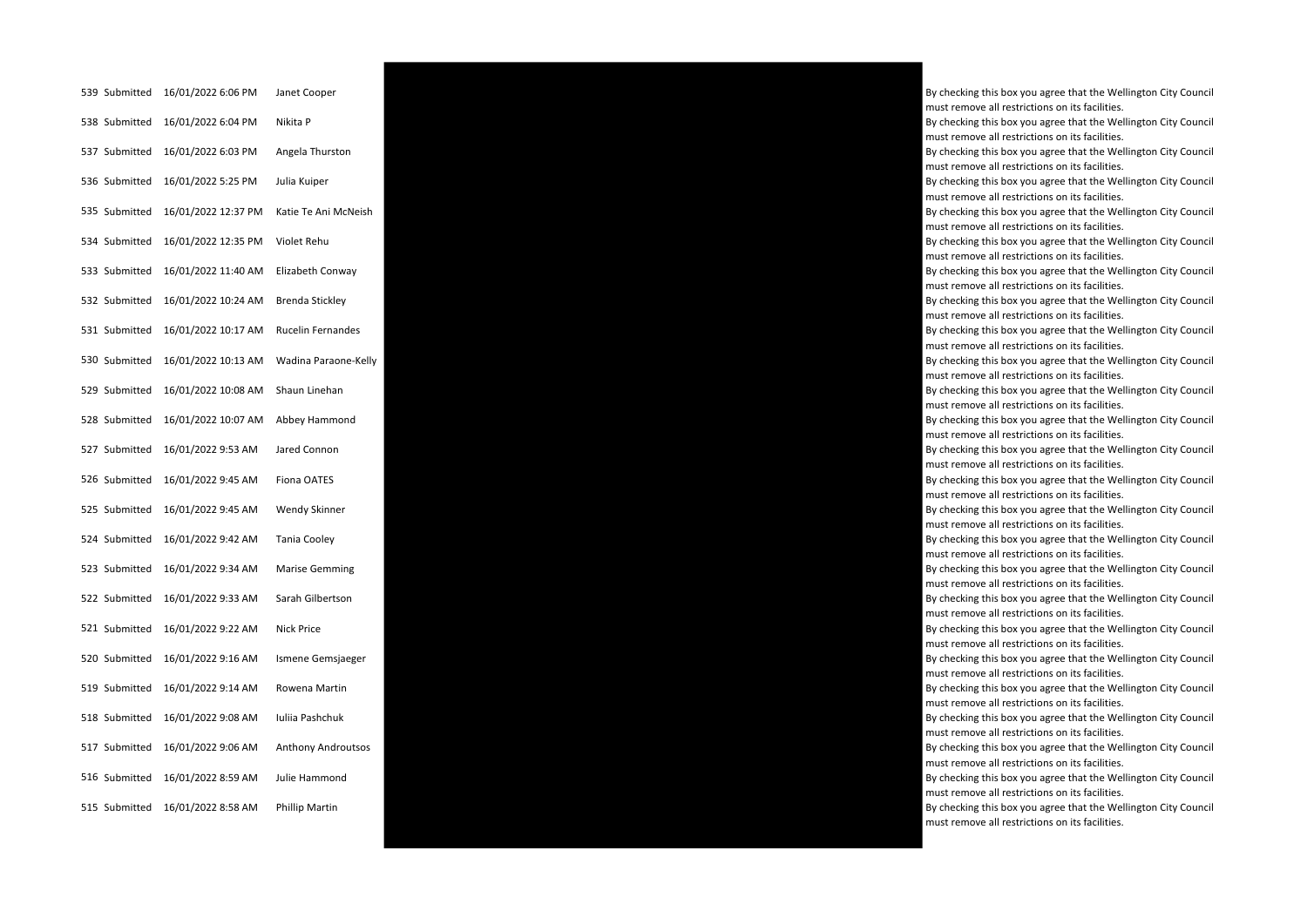| 514 Submitted | 16/01/2022 8:56 AM | Lisa Gallagher          |
|---------------|--------------------|-------------------------|
| 513 Submitted | 16/01/2022 8:52 AM | Sabine Galvin           |
| 512 Submitted | 16/01/2022 8:37 AM | Chun Lee                |
| 511 Submitted | 16/01/2022 8:36 AM | Sabry Macher            |
| 510 Submitted | 16/01/2022 8:34 AM | Hannah Brew             |
| 509 Submitted | 16/01/2022 8:31 AM | Fleur Munro             |
| 508 Submitted | 16/01/2022 8:30 AM | Dianne Wylie            |
| 507 Submitted | 16/01/2022 8:10 AM | Femke Janssens          |
| 506 Submitted | 16/01/2022 8:08 AM | <b>Trish Ubels</b>      |
| 505 Submitted | 16/01/2022 8:07 AM | scott mortimer          |
| 504 Submitted | 16/01/2022 8:02 AM | <b>Brian King</b>       |
| 503 Submitted | 16/01/2022 7:54 AM | Kate Turner             |
|               |                    |                         |
| 502 Submitted | 16/01/2022 7:46 AM | Michelle Fouche         |
| 501 Submitted | 16/01/2022 7:43 AM | Linda Reid              |
| 500 Submitted | 16/01/2022 7:41 AM | Kirsten Ball            |
| 499 Submitted | 16/01/2022 7:32 AM | <b>Storm Sommervill</b> |
| 498 Submitted | 16/01/2022 7:24 AM | R Burr                  |
| 497 Submitted | 16/01/2022 7:18 AM | Bo van der Lugt         |
| 496 Submitted | 16/01/2022 7:15 AM | <b>Justin Tate</b>      |
| 495 Submitted | 16/01/2022 7:12 AM | Jacquie Packer          |
| 494 Submitted | 16/01/2022 7:09 AM | Maggie Tu               |
| 493 Submitted | 16/01/2022 7:09 AM | Peter van't Wout        |
| 492 Submitted | 16/01/2022 6:50 AM | Jeni Mihova             |
| 491 Submitted | 16/01/2022 6:48 AM | Martin Frauenstei       |



By checking this box you agree that the Wellington City Council must remove all restrictions on its facilities.

By checking this box you agree that the Wellington City Council must remove all restrictions on its facilities.

By checking this box you agree that the Wellington City Council must remove all restrictions on its facilities.

By checking this box you agree that the Wellington City Council must remove all restrictions on its facilities.

By checking this box you agree that the Wellington City Council must remove all restrictions on its facilities.

By checking this box you agree that the Wellington City Council must remove all restrictions on its facilities.

By checking this box you agree that the Wellington City Council must remove all restrictions on its facilities.

By checking this box you agree that the Wellington City Council must remove all restrictions on its facilities.

By checking this box you agree that the Wellington City Council must remove all restrictions on its facilities.

By checking this box you agree that the Wellington City Council must remove all restrictions on its facilities.

By checking this box you agree that the Wellington City Council must remove all restrictions on its facilities.

By checking this box you agree that the Wellington City Council must remove all restrictions on its facilities.

By checking this box you agree that the Wellington City Council must remove all restrictions on its facilities.

By checking this box you agree that the Wellington City Council must remove all restrictions on its facilities.

must remove all restrictions on its facilities.

By checking this box you agree that the Wellington City Council must remove all restrictions on its facilities.

By checking this box you agree that the Wellington City Council must remove all restrictions on its facilities.

By checking this box you agree that the Wellington City Council must remove all restrictions on its facilities.

By checking this box you agree that the Wellington City Council must remove all restrictions on its facilities.

By checking this box you agree that the Wellington City Council must remove all restrictions on its facilities.

By checking this box you agree that the Wellington City Council must remove all restrictions on its facilities.

By checking this box you agree that the Wellington City Council must remove all restrictions on its facilities.

must remove all restrictions on its facilities.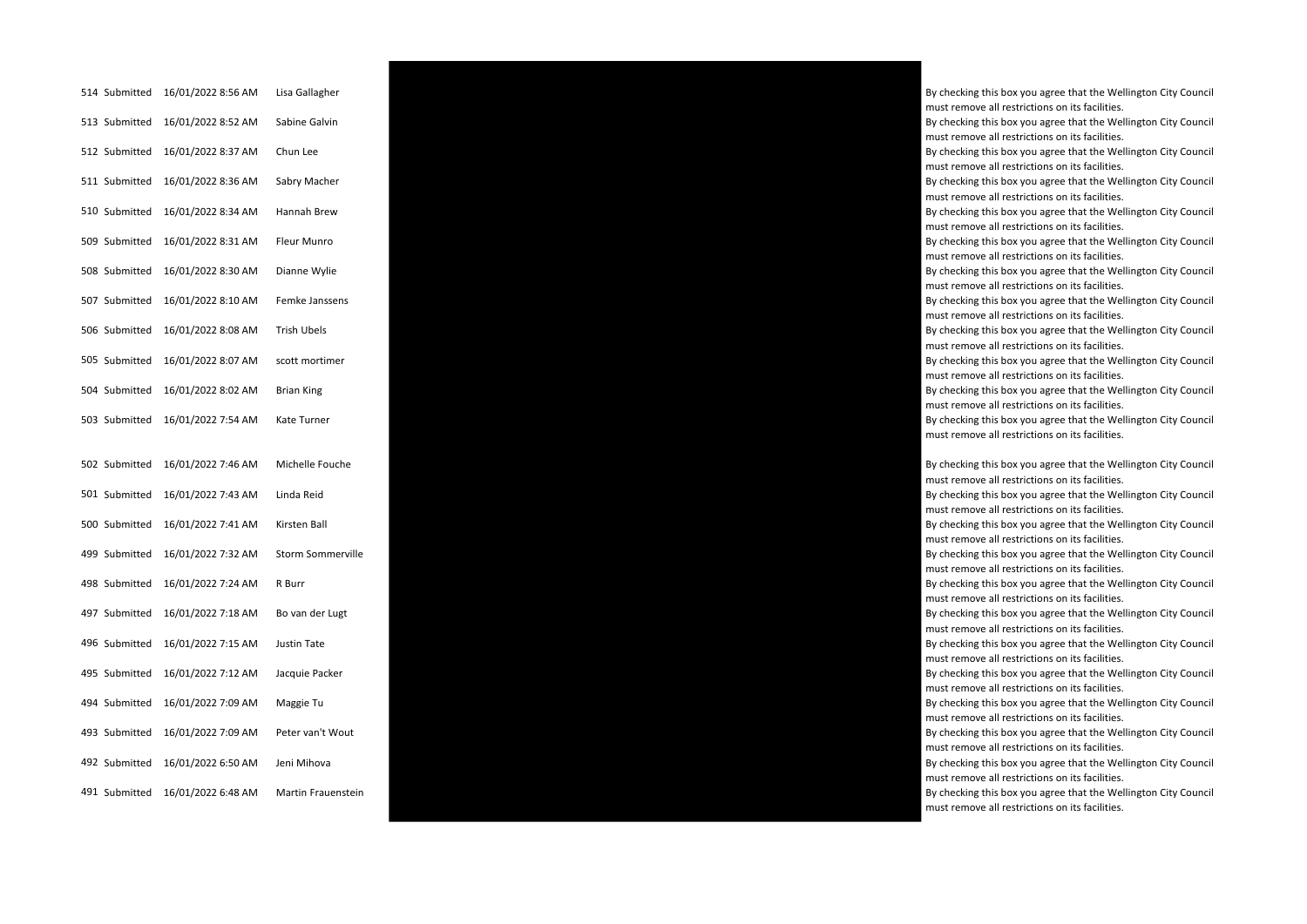| 490 Submitted | 16/01/2022 6:47 AM | Ross Palmer         |
|---------------|--------------------|---------------------|
| 489 Submitted | 16/01/2022 6:45 AM | Jacquelyn Dagg      |
| 488 Submitted | 16/01/2022 6:33 AM | Arthur Thomas       |
| 487 Submitted | 16/01/2022 6:28 AM | Gary Duncan         |
| 486 Submitted | 16/01/2022 6:26 AM | Evgeniia Latysheva  |
| 485 Submitted | 16/01/2022 6:23 AM | Joyce Spellacey     |
| 484 Submitted | 16/01/2022 6:23 AM | Donna Hitchon       |
| 483 Submitted | 16/01/2022 6:19 AM | Dannelle Betts      |
| 482 Submitted | 16/01/2022 6:05 AM | Saicha Knight       |
| 481 Submitted | 16/01/2022 6:01 AM | Alistair Gordon     |
| 480 Submitted | 16/01/2022 6:00 AM | James Nicholas      |
| 479 Submitted | 16/01/2022 5:48 AM | Sinead Jephson      |
| 478 Submitted | 16/01/2022 5:45 AM | Douglas Stickley    |
| 477 Submitted | 16/01/2022 5:35 AM | <b>Tony Shearer</b> |
| 476 Submitted | 16/01/2022 5:33 AM | Kelly Waru          |
| 475 Submitted | 16/01/2022 5:24 AM | quintin wyatt       |
| 474 Submitted | 16/01/2022 5:23 AM | Dhyana Beaumont     |
| 473 Submitted | 16/01/2022 5:20 AM | Jess Clayton        |
| 472 Submitted | 16/01/2022 5:20 AM | Kim Murray          |
| 471 Submitted | 16/01/2022 5:18 AM | Gillian Croad       |
| 470 Submitted | 16/01/2022 5:16 AM | Sam Neal            |
| 469 Submitted | 16/01/2022 5:14 AM | Mary Goodwin        |
| 468 Submitted | 16/01/2022 5:01 AM | Pete Daken          |
| 467 Submitted | 16/01/2022 4:52 AM | Julius Maxwell      |
| 466 Submitted | 16/01/2022 4:43 AM | Nathalie Spencer    |



By checking this box you agree that the Wellington City Council must remove all restrictions on its facilities.

By checking this box you agree that the Wellington City Council must remove all restrictions on its facilities.

By checking this box you agree that the Wellington City Council must remove all restrictions on its facilities.

By checking this box you agree that the Wellington City Council must remove all restrictions on its facilities.

By checking this box you agree that the Wellington City Council must remove all restrictions on its facilities.

By checking this box you agree that the Wellington City Council must remove all restrictions on its facilities.

By checking this box you agree that the Wellington City Council must remove all restrictions on its facilities.

By checking this box you agree that the Wellington City Council must remove all restrictions on its facilities.

By checking this box you agree that the Wellington City Council must remove all restrictions on its facilities.

By checking this box you agree that the Wellington City Council must remove all restrictions on its facilities.

By checking this box you agree that the Wellington City Council must remove all restrictions on its facilities.

By checking this box you agree that the Wellington City Council must remove all restrictions on its facilities.

By checking this box you agree that the Wellington City Council must remove all restrictions on its facilities.

By checking this box you agree that the Wellington City Council must remove all restrictions on its facilities.

By checking this box you agree that the Wellington City Council must remove all restrictions on its facilities.

By checking this box you agree that the Wellington City Council must remove all restrictions on its facilities.

By checking this box you agree that the Wellington City Council must remove all restrictions on its facilities.

By checking this box you agree that the Wellington City Council must remove all restrictions on its facilities.

By checking this box you agree that the Wellington City Council must remove all restrictions on its facilities.

By checking this box you agree that the Wellington City Council must remove all restrictions on its facilities.

By checking this box you agree that the Wellington City Council must remove all restrictions on its facilities.

By checking this box you agree that the Wellington City Council must remove all restrictions on its facilities.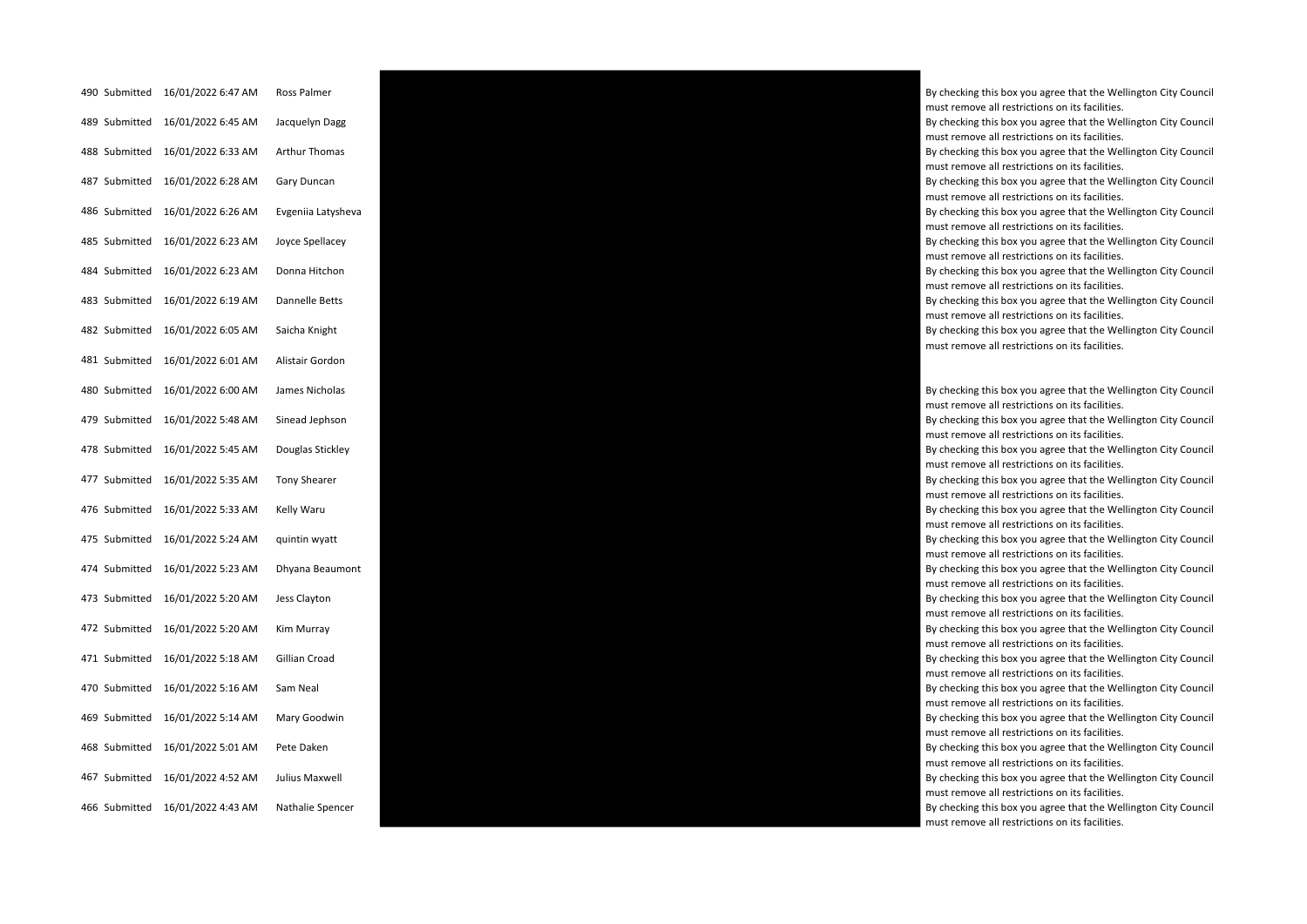| 465 Submitted | 16/01/2022 4:43 AM               | Ashlyn Greig            |
|---------------|----------------------------------|-------------------------|
| 464 Submitted | 16/01/2022 4:38 AM               | David Raw               |
| 463 Submitted | 16/01/2022 4:32 AM               | Elaeth Ivopol-Burke     |
| 462 Submitted | 16/01/2022 4:31 AM               | Tim Morgan              |
| 461 Submitted | 16/01/2022 4:27 AM               | Abbey Kingston-Burl     |
| 460 Submitted | 16/01/2022 4:27 AM               | Jo Constable            |
| 459 Submitted | 16/01/2022 4:26 AM Lara Plunkett |                         |
| 458 Submitted | 16/01/2022 4:25 AM               | <b>Charles Robinson</b> |
| 457 Submitted | 16/01/2022 4:23 AM               | Pablo Steinman          |
| 456 Submitted | 16/01/2022 4:22 AM               | Stephen Jessup          |
| 455 Submitted | 16/01/2022 4:12 AM               | Veda Parshotam          |
| 454 Submitted | 16/01/2022 4:06 AM               | Colin Adam              |
| 453 Submitted | 16/01/2022 4:05 AM               | Alana Cioffi            |
| 452 Submitted | 16/01/2022 4:01 AM               | Rob Frese               |
| 451 Submitted | 16/01/2022 3:59 AM               | Fiona Stewart           |
| 450 Submitted | 16/01/2022 3:58 AM               | Peter Wild              |
| 449 Submitted | 16/01/2022 3:58 AM               | Jo Too                  |
| 448 Submitted | 16/01/2022 3:55 AM               | Kelly George            |
| 447 Submitted | 16/01/2022 3:52 AM               | Liz Wild                |
| 446 Submitted | 16/01/2022 3:47 AM               | James Gibbs             |
| 445 Submitted | 16/01/2022 3:40 AM               | Jessica Mallard         |
| 444 Submitted | 16/01/2022 3:33 AM               | Paula Bird              |
| 443 Submitted | 16/01/2022 3:32 AM               | Gillian Fox             |
| 442 Submitted | 16/01/2022 3:32 AM               | Kyle McLennan           |
| 441 Submitted | 16/01/2022 3:19 AM               | Jovanae Harrison        |



By checking this box you agree that the Wellington City Council must remove all restrictions on its facilities. By checking this box you agree that the Wellington City Council must remove all restrictions on its facilities.

By checking this box you agree that the Wellington City Council must remove all restrictions on its facilities.

By checking this box you agree that the Wellington City Council must remove all restrictions on its facilities.

must remove all restrictions on its facilities.

By checking this box you agree that the Wellington City Council must remove all restrictions on its facilities.

By checking this box you agree that the Wellington City Council must remove all restrictions on its facilities.

By checking this box you agree that the Wellington City Council must remove all restrictions on its facilities.

By checking this box you agree that the Wellington City Council must remove all restrictions on its facilities.

By checking this box you agree that the Wellington City Council must remove all restrictions on its facilities.

By checking this box you agree that the Wellington City Council must remove all restrictions on its facilities.

By checking this box you agree that the Wellington City Council must remove all restrictions on its facilities.

By checking this box you agree that the Wellington City Council must remove all restrictions on its facilities.

By checking this box you agree that the Wellington City Council must remove all restrictions on its facilities.

By checking this box you agree that the Wellington City Council must remove all restrictions on its facilities.

By checking this box you agree that the Wellington City Council must remove all restrictions on its facilities.

By checking this box you agree that the Wellington City Council must remove all restrictions on its facilities.

By checking this box you agree that the Wellington City Council must remove all restrictions on its facilities.

By checking this box you agree that the Wellington City Council must remove all restrictions on its facilities.

By checking this box you agree that the Wellington City Council must remove all restrictions on its facilities.

By checking this box you agree that the Wellington City Council must remove all restrictions on its facilities.

By checking this box you agree that the Wellington City Council must remove all restrictions on its facilities.

By checking this box you agree that the Wellington City Council must remove all restrictions on its facilities.

By checking this box you agree that the Wellington City Council must remove all restrictions on its facilities.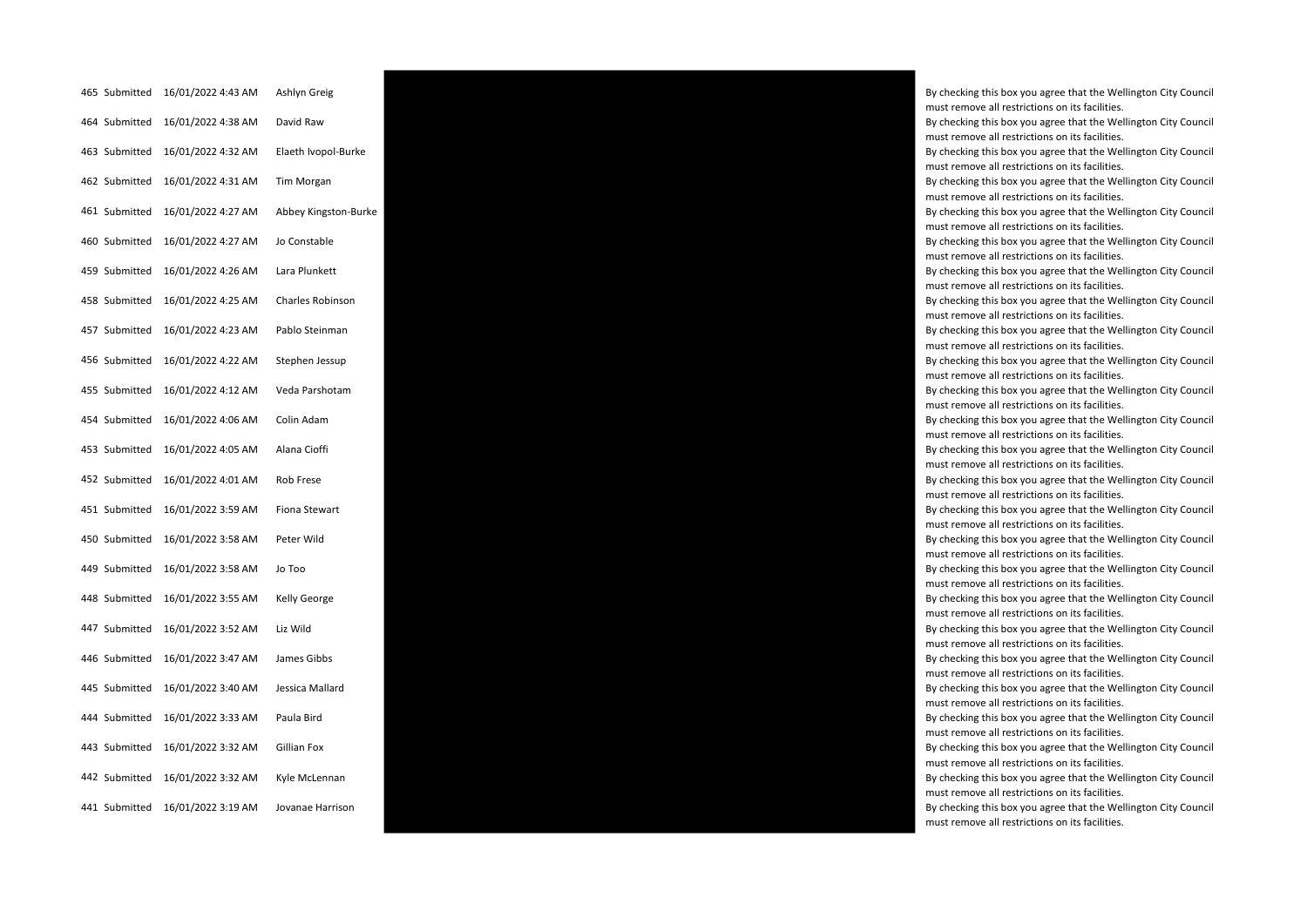| 440 Submitted | 16/01/2022 3:19 AM | Ryan Prior            |
|---------------|--------------------|-----------------------|
| 439 Submitted | 16/01/2022 3:18 AM | David Fraser          |
| 438 Submitted | 16/01/2022 3:07 AM | Monica Devine         |
| 437 Submitted | 16/01/2022 3:07 AM | Katie Wild            |
| 436 Submitted | 16/01/2022 3:04 AM | Kim Chamberlain       |
| 435 Submitted | 16/01/2022 3:02 AM | Teresa Buddle         |
| 434 Submitted | 16/01/2022 2:59 AM | Miriam Ramos          |
| 433 Submitted | 16/01/2022 2:53 AM | Maureen Godwin        |
| 432 Submitted | 16/01/2022 2:53 AM | Olivia Sullivan       |
| 431 Submitted | 16/01/2022 2:52 AM | Vanessa Wilson        |
| 430 Submitted | 16/01/2022 2:46 AM | Robin Agnew           |
| 429 Submitted | 16/01/2022 2:45 AM | kathleen Agnew        |
| 428 Submitted | 16/01/2022 2:44 AM | Cam Blake             |
| 427 Submitted | 16/01/2022 2:32 AM | <b>Beth Miles</b>     |
| 426 Submitted | 16/01/2022 2:32 AM | <b>Billie Handley</b> |
| 425 Submitted | 16/01/2022 2:31 AM | Janet Francis         |
| 424 Submitted | 16/01/2022 2:28 AM | Samantha Hefferna     |
| 423 Submitted | 16/01/2022 2:27 AM | Leah Mataira          |
| 422 Submitted | 16/01/2022 2:23 AM | Michelle Ayres        |
| 421 Submitted | 16/01/2022 2:22 AM | Matt Keig             |
| 420 Submitted | 16/01/2022 2:21 AM | Kat Keig              |
| 419 Submitted | 16/01/2022 2:18 AM | Brenda O'Leary        |
| 418 Submitted | 16/01/2022 2:14 AM | Nicole Wolmarans      |
| 417 Submitted | 16/01/2022 2:13 AM | Pip Pennington        |
| 416 Submitted | 16/01/2022 2:06 AM | Stathia Golding       |



By checking this box you agree that the Wellington City Council must remove all restrictions on its facilities. By checking this box you agree that the Wellington City Council must remove all restrictions on its facilities. By checking this box you agree that the Wellington City Council must remove all restrictions on its facilities. By checking this box you agree that the Wellington City Council must remove all restrictions on its facilities. By checking this box you agree that the Wellington City Council must remove all restrictions on its facilities. By checking this box you agree that the Wellington City Council must remove all restrictions on its facilities. By checking this box you agree that the Wellington City Council must remove all restrictions on its facilities. By checking this box you agree that the Wellington City Council must remove all restrictions on its facilities. By checking this box you agree that the Wellington City Council must remove all restrictions on its facilities. By checking this box you agree that the Wellington City Council must remove all restrictions on its facilities. By checking this box you agree that the Wellington City Council must remove all restrictions on its facilities. By checking this box you agree that the Wellington City Council must remove all restrictions on its facilities. By checking this box you agree that the Wellington City Council must remove all restrictions on its facilities. By checking this box you agree that the Wellington City Council must remove all restrictions on its facilities. By checking this box you agree that the Wellington City Council must remove all restrictions on its facilities. By checking this box you agree that the Wellington City Council must remove all restrictions on its facilities. must remove all restrictions on its facilities. By checking this box you agree that the Wellington City Council must remove all restrictions on its facilities. By checking this box you agree that the Wellington City Council must remove all restrictions on its facilities. By checking this box you agree that the Wellington City Council must remove all restrictions on its facilities. By checking this box you agree that the Wellington City Council must remove all restrictions on its facilities. By checking this box you agree that the Wellington City Council must remove all restrictions on its facilities. By checking this box you agree that the Wellington City Council must remove all restrictions on its facilities.

By checking this box you agree that the Wellington City Council must remove all restrictions on its facilities.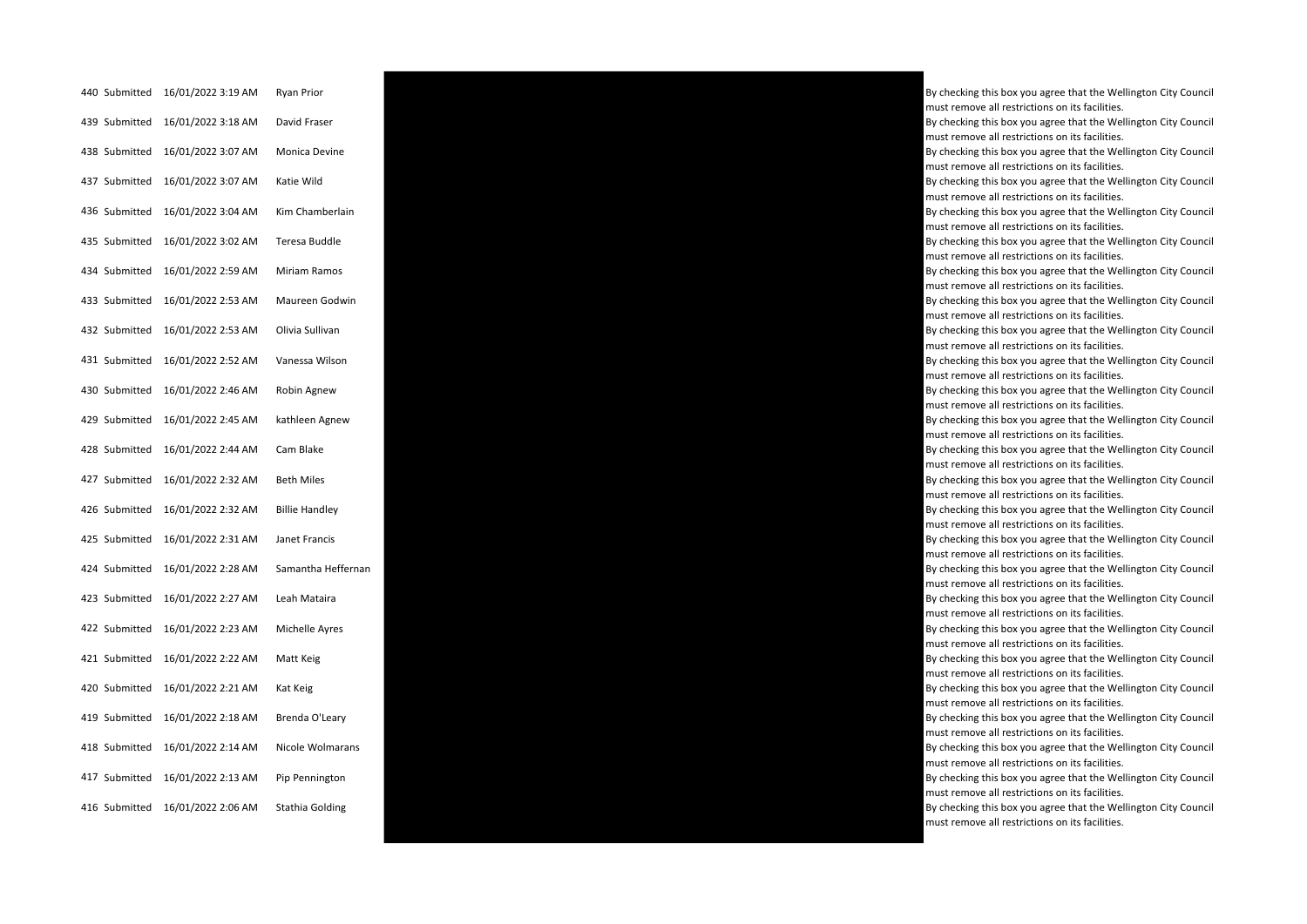| 415 Submitted | 16/01/2022 2:05 AM | Hayden Moffatt        |
|---------------|--------------------|-----------------------|
| 414 Submitted | 16/01/2022 1:57 AM | <b>Steve Corlett</b>  |
| 413 Submitted | 16/01/2022 1:55 AM | Patrick Morris        |
| 412 Submitted | 16/01/2022 1:54 AM | <b>Tania Beazley</b>  |
| 411 Submitted | 16/01/2022 1:51 AM | Christine Keno        |
| 410 Submitted | 16/01/2022 1:50 AM | Julia Moore           |
| 409 Submitted | 16/01/2022 1:48 AM | lan Gore              |
| 408 Submitted | 16/01/2022 1:45 AM | <b>Richard Powell</b> |
| 407 Submitted | 16/01/2022 1:41 AM | Debbie Camp           |
| 406 Submitted | 16/01/2022 1:40 AM | Leigh Cain            |
| 405 Submitted | 16/01/2022 1:38 AM | Marina Smith          |
| 404 Submitted | 16/01/2022 1:37 AM | Leila De Lange        |
| 403 Submitted | 16/01/2022 1:32 AM | Christina Selby Lint  |
| 402 Submitted | 16/01/2022 1:28 AM | Desley Simmonds       |
| 401 Submitted | 16/01/2022 1:26 AM | Sara Lepper-Schere    |
| 400 Submitted | 16/01/2022 1:22 AM | <b>Tam Smith</b>      |
| 399 Submitted | 16/01/2022 1:20 AM | Rachel Fafeita        |
| 398 Submitted | 16/01/2022 1:18 AM | Julie McPhee          |
| 397 Submitted | 16/01/2022 1:17 AM | Rachel Silver         |
| 396 Submitted | 16/01/2022 1:16 AM | <b>Wayne Furniss</b>  |
| 395 Submitted | 16/01/2022 1:13 AM | Kristina Allerborn    |
| 394 Submitted | 16/01/2022 1:13 AM | Roy Barry             |
| 393 Submitted | 16/01/2022 1:10 AM | James Murphy          |
| 392 Submitted | 16/01/2022 1:05 AM | <b>Brian Percival</b> |
| 391 Submitted | 16/01/2022 1:03 AM | Lachlan Davey         |



By checking this box you agree that the Wellington City Council must remove all restrictions on its facilities. By checking this box you agree that the Wellington City Council

must remove all restrictions on its facilities. By checking this box you agree that the Wellington City Council must remove all restrictions on its facilities.

By checking this box you agree that the Wellington City Council must remove all restrictions on its facilities.

By checking this box you agree that the Wellington City Council must remove all restrictions on its facilities.

By checking this box you agree that the Wellington City Council must remove all restrictions on its facilities.

By checking this box you agree that the Wellington City Council must remove all restrictions on its facilities.

By checking this box you agree that the Wellington City Council must remove all restrictions on its facilities.

By checking this box you agree that the Wellington City Council must remove all restrictions on its facilities.

By checking this box you agree that the Wellington City Council must remove all restrictions on its facilities.

By checking this box you agree that the Wellington City Council must remove all restrictions on its facilities.

By checking this box you agree that the Wellington City Council must remove all restrictions on its facilities.

must remove all restrictions on its facilities.

By checking this box you agree that the Wellington City Council must remove all restrictions on its facilities.

must remove all restrictions on its facilities.

By checking this box you agree that the Wellington City Council must remove all restrictions on its facilities.

By checking this box you agree that the Wellington City Council must remove all restrictions on its facilities.

By checking this box you agree that the Wellington City Council must remove all restrictions on its facilities.

By checking this box you agree that the Wellington City Council must remove all restrictions on its facilities.

By checking this box you agree that the Wellington City Council must remove all restrictions on its facilities.

By checking this box you agree that the Wellington City Council must remove all restrictions on its facilities.

By checking this box you agree that the Wellington City Council must remove all restrictions on its facilities.

By checking this box you agree that the Wellington City Council must remove all restrictions on its facilities.

By checking this box you agree that the Wellington City Council must remove all restrictions on its facilities.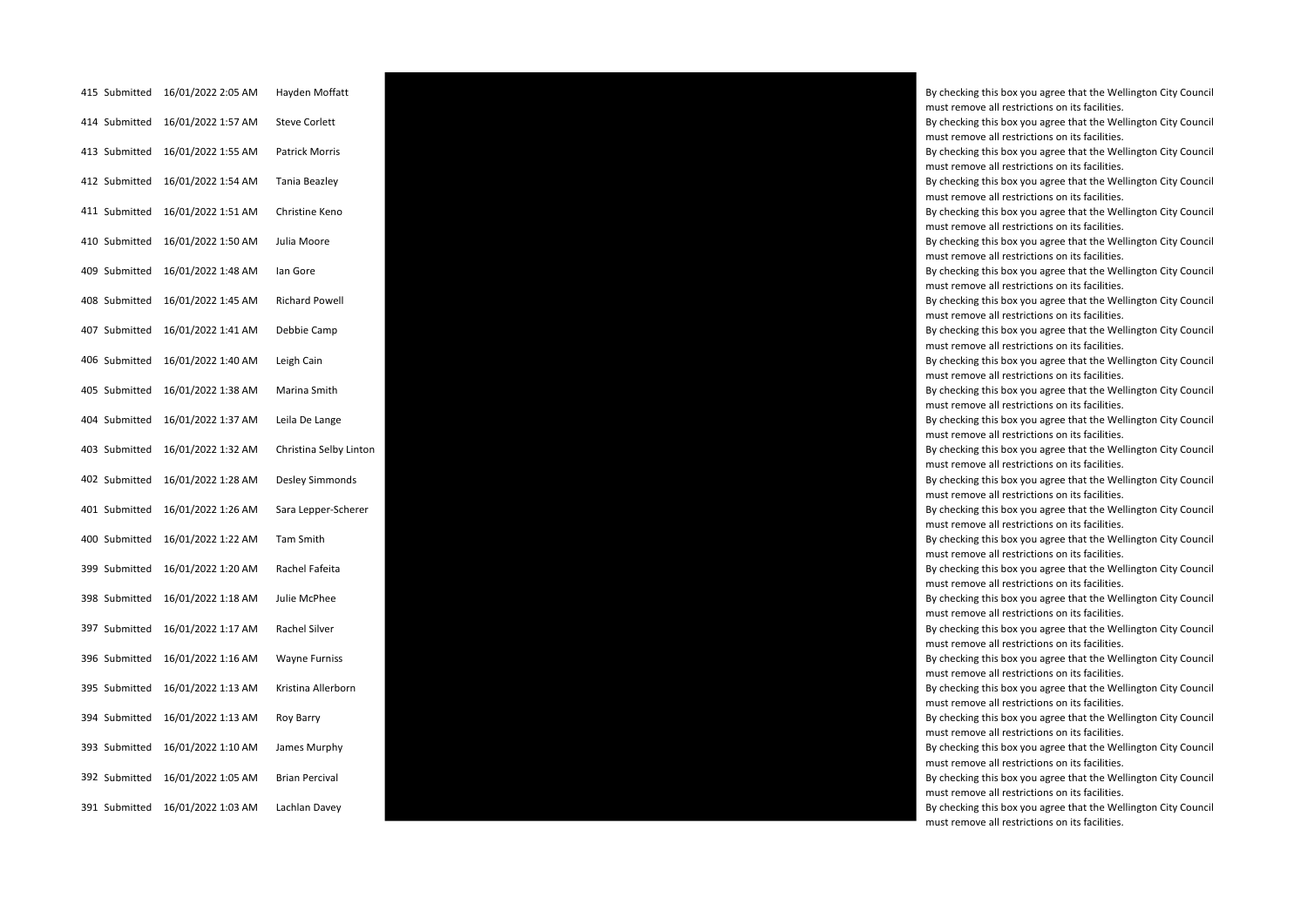| 390 Submitted | 16/01/2022 12:56 AM | Dave Jamieson           |
|---------------|---------------------|-------------------------|
| 389 Submitted | 16/01/2022 12:55 AM | Lorraine Phillips       |
| 388 Submitted | 16/01/2022 12:54 AM | Paul Heffernan          |
| 387 Submitted | 16/01/2022 12:50 AM | Rachel McGrath          |
| 386 Submitted | 16/01/2022 12:43 AM | Ruth Matini             |
| 385 Submitted | 16/01/2022 12:43 AM | Jason Frecklington      |
| 384 Submitted | 16/01/2022 12:42 AM | Simon Kiddle            |
| 383 Submitted | 16/01/2022 12:39 AM | Marilyn Powell          |
| 382 Submitted | 16/01/2022 12:39 AM | Heidi Wekenborg         |
| 381 Submitted | 16/01/2022 12:31 AM | Rachel Barwell          |
| 380 Submitted | 16/01/2022 12:29 AM | Mary Head               |
| 379 Submitted | 16/01/2022 12:27 AM | Janis Splite            |
| 378 Submitted | 16/01/2022 12:24 AM | <b>Timothy Leniston</b> |
| 377 Submitted | 16/01/2022 12:23 AM | <b>Tracy Page</b>       |
| 376 Submitted | 16/01/2022 12:22 AM | Rosemary Chapman        |
| 375 Submitted | 16/01/2022 12:18 AM | Henry Yeoh              |
|               |                     |                         |
| 374 Submitted | 16/01/2022 12:16 AM | Briar English           |
| 373 Submitted | 16/01/2022 12:14 AM | Mirasol Peck            |
| 372 Submitted | 16/01/2022 12:12 AM | Konstanze Artmann       |
| 371 Submitted | 16/01/2022 12:05 AM | Sirma MacDonald         |
| 370 Submitted | 16/01/2022 12:04 AM | Alan Kiddle             |
| 369 Submitted | 16/01/2022 12:04 AM | <b>Tracey Thomas</b>    |
| 368 Submitted | 16/01/2022 12:00 AM | Danielle Zandberger     |



By checking this box you agree that the Wellington City Council must remove all restrictions on its facilities. By checking this box you agree that the Wellington City Council must remove all restrictions on its facilities. By checking this box you agree that the Wellington City Council must remove all restrictions on its facilities. By checking this box you agree that the Wellington City Council must remove all restrictions on its facilities. By checking this box you agree that the Wellington City Council must remove all restrictions on its facilities. By checking this box you agree that the Wellington City Council must remove all restrictions on its facilities. By checking this box you agree that the Wellington City Council must remove all restrictions on its facilities. By checking this box you agree that the Wellington City Council must remove all restrictions on its facilities. By checking this box you agree that the Wellington City Council must remove all restrictions on its facilities. By checking this box you agree that the Wellington City Council must remove all restrictions on its facilities. By checking this box you agree that the Wellington City Council must remove all restrictions on its facilities. By checking this box you agree that the Wellington City Council must remove all restrictions on its facilities. By checking this box you agree that the Wellington City Council must remove all restrictions on its facilities. By checking this box you agree that the Wellington City Council must remove all restrictions on its facilities. By checking this box you agree that the Wellington City Council must remove all restrictions on its facilities. By checking this box you agree that the Wellington City Council must remove all restrictions on its facilities. By checking this box you agree that the Wellington City Council must remove all restrictions on its facilities.

By checking this box you agree that the Wellington City Council

By checking this box you agree that the Wellington City Council

must remove all restrictions on its facilities.

must remove all restrictions on its facilities.

By checking this box you agree that the Wellington City Council must remove all restrictions on its facilities.

By checking this box you agree that the Wellington City Council must remove all restrictions on its facilities.

must remove all restrictions on its facilities.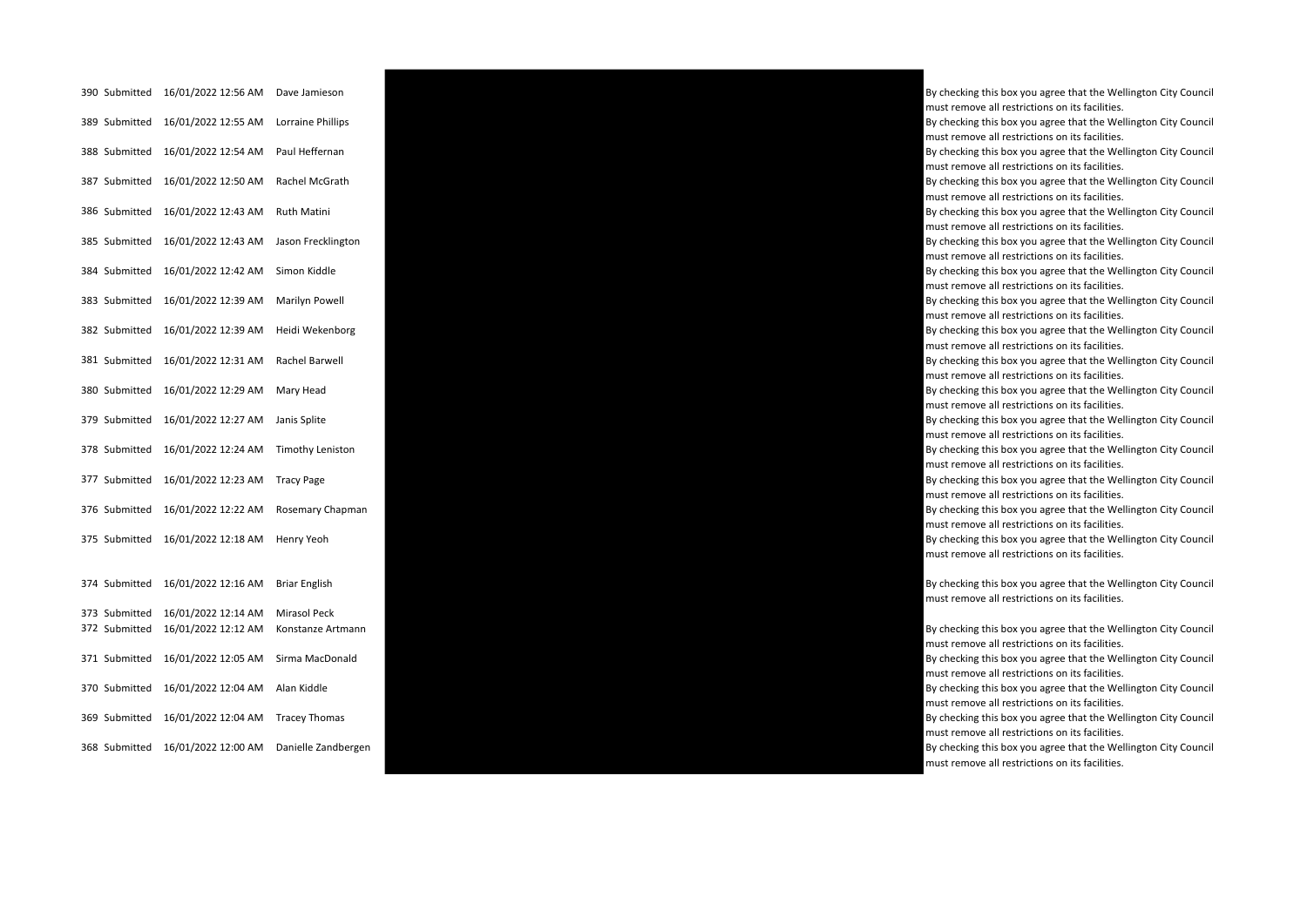| 366 Submitted                  | 15/01/2022 11:54 PM                        | Michael Burrell                 |
|--------------------------------|--------------------------------------------|---------------------------------|
| 365 Submitted                  | 15/01/2022 11:54 PM                        | Lance Goodman                   |
| 364 Submitted                  | 15/01/2022 11:50 PM                        | Kim Eriksen                     |
| 363 Submitted                  | 15/01/2022 11:48 PM                        | Anushka Brooking                |
| 362 Submitted                  | 15/01/2022 11:39 PM                        | Julianne Rees-Thoma             |
| 361 Submitted                  | 15/01/2022 11:38 PM                        | Tania Paulsen                   |
| 360 Submitted                  | 15/01/2022 11:34 PM                        | Sandra Foote                    |
| 359 Submitted                  | 15/01/2022 11:33 PM                        | Rebekah Ward-John:              |
| 358 Submitted                  | 15/01/2022 11:29 PM                        | Amanda Holt                     |
| 357 Submitted                  | 15/01/2022 11:28 PM                        | Sandra Scott                    |
| 356 Submitted                  | 15/01/2022 11:26 PM                        | Donna Rikihana                  |
| 355 Submitted                  | 15/01/2022 11:24 PM                        | Kerin Edwards                   |
| 354 Submitted                  | 15/01/2022 11:23 PM                        | Anita Gallichan                 |
| 353 Submitted                  | 15/01/2022 11:23 PM                        | Caitlin Oconnor                 |
| 352 Submitted                  | 15/01/2022 11:19 PM                        | Alex McNaught                   |
| 351 Submitted<br>350 Submitted | 15/01/2022 11:14 PM<br>15/01/2022 11:11 PM | Jelena Zivanovic<br>Chantelle K |
| 349 Submitted                  | 15/01/2022 11:09 PM                        | Alastair Leslie                 |
| 348 Submitted                  | 15/01/2022 11:08 PM                        | Courtney Griffin                |
| 347 Submitted                  | 15/01/2022 11:05 PM                        | Rachel Lesicki                  |
| 346 Submitted                  | 15/01/2022 11:03 PM                        | Julie Furfie                    |
| 345 Submitted                  | 15/01/2022 11:03 PM                        | Renata Mrosek                   |



must remove all restrictions on its facilities.

By checking this box you agree that the Wellington City Council must remove all restrictions on its facilities. By checking this box you agree that the Wellington City Council must remove all restrictions on its facilities. By checking this box you agree that the Wellington City Council must remove all restrictions on its facilities. By checking this box you agree that the Wellington City Council must remove all restrictions on its facilities. must remove all restrictions on its facilities. By checking this box you agree that the Wellington City Council must remove all restrictions on its facilities. By checking this box you agree that the Wellington City Council must remove all restrictions on its facilities. must remove all restrictions on its facilities. By checking this box you agree that the Wellington City Council must remove all restrictions on its facilities. By checking this box you agree that the Wellington City Council must remove all restrictions on its facilities. By checking this box you agree that the Wellington City Council must remove all restrictions on its facilities. By checking this box you agree that the Wellington City Council must remove all restrictions on its facilities. By checking this box you agree that the Wellington City Council must remove all restrictions on its facilities. By checking this box you agree that the Wellington City Council must remove all restrictions on its facilities. By checking this box you agree that the Wellington City Council must remove all restrictions on its facilities. By checking this box you agree that the Wellington City Council must remove all restrictions on its facilities.

By checking this box you agree that the Wellington City Council must remove all restrictions on its facilities.

By checking this box you agree that the Wellington City Council must remove all restrictions on its facilities.

By checking this box you agree that the Wellington City Council must remove all restrictions on its facilities.

By checking this box you agree that the Wellington City Council must remove all restrictions on its facilities.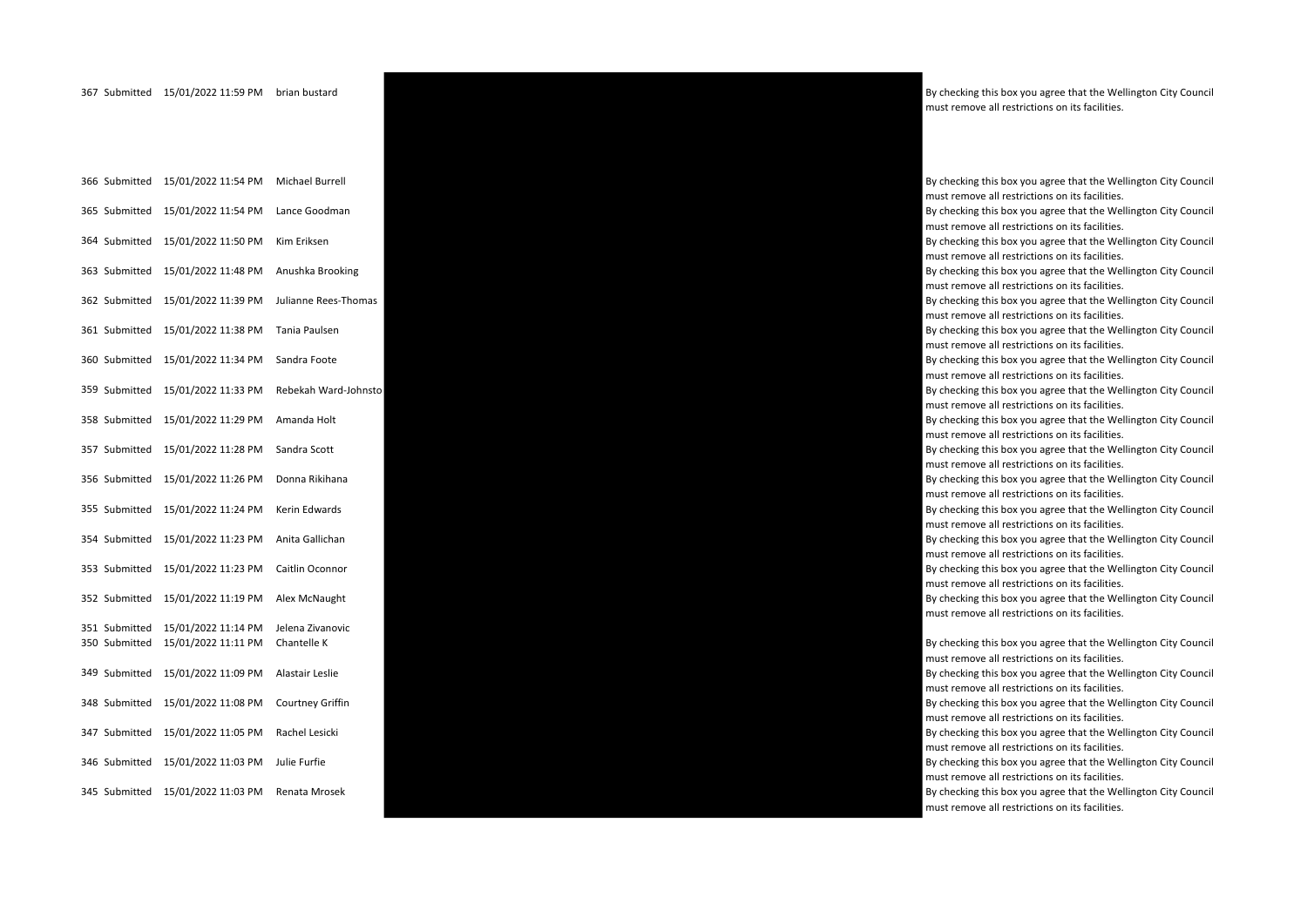| 344 Submitted | 15/01/2022 11:01 PM | Shelley Huria          |
|---------------|---------------------|------------------------|
| 343 Submitted | 15/01/2022 11:00 PM | Tatiana Nikitina       |
| 342 Submitted | 15/01/2022 10:59 PM | Jenny Gower            |
| 341 Submitted | 15/01/2022 10:58 PM | Helena Faust           |
| 340 Submitted | 15/01/2022 10:57 PM | Matt Richardson        |
| 339 Submitted | 15/01/2022 10:56 PM | <b>Bradley Farrow</b>  |
| 338 Submitted | 15/01/2022 10:55 PM | Dominique Nollen       |
| 337 Submitted | 15/01/2022 10:54 PM | Colin Rooney           |
| 336 Submitted | 15/01/2022 10:53 PM | Anna Griffin           |
| 335 Submitted | 15/01/2022 10:52 PM | Andrew Kouka           |
| 334 Submitted | 15/01/2022 10:52 PM | Danae Shadbolt-Be      |
| 333 Submitted | 15/01/2022 10:52 PM | <b>Matthew McGrego</b> |
| 332 Submitted | 15/01/2022 10:50 PM | Daniela De Falco       |
| 331 Submitted | 15/01/2022 10:50 PM | Patricia Te Whetu      |
| 330 Submitted | 15/01/2022 10:47 PM | Marina Bull            |
| 329 Submitted | 15/01/2022 10:46 PM | haille denniston       |
| 328 Submitted | 15/01/2022 10:45 PM | Carmen P               |
| 327 Submitted | 15/01/2022 10:44 PM | alex sefton            |
| 326 Submitted | 15/01/2022 10:37 PM | Shirley Milward        |
| 325 Submitted | 15/01/2022 10:37 PM | Liam Healey            |
| 324 Submitted | 15/01/2022 10:37 PM | Katherine Harris       |
| 323 Submitted | 15/01/2022 10:36 PM | Celeste Cook           |
| 322 Submitted | 15/01/2022 10:35 PM | Christina Cotogni      |
| 321 Submitted | 15/01/2022 10:27 PM | Melissa Bartram        |
| 320 Submitted | 15/01/2022 10:27 PM | Rebecca Tyler          |



must remove all restrictions on its facilities. By checking this box you agree that the Wellington City Council must remove all restrictions on its facilities. By checking this box you agree that the Wellington City Council must remove all restrictions on its facilities. By checking this box you agree that the Wellington City Council must remove all restrictions on its facilities. By checking this box you agree that the Wellington City Council must remove all restrictions on its facilities. By checking this box you agree that the Wellington City Council must remove all restrictions on its facilities. By checking this box you agree that the Wellington City Council must remove all restrictions on its facilities. By checking this box you agree that the Wellington City Council must remove all restrictions on its facilities. By checking this box you agree that the Wellington City Council must remove all restrictions on its facilities. By checking this box you agree that the Wellington City Council must remove all restrictions on its facilities.

must remove all restrictions on its facilities.

must remove all restrictions on its facilities.

By checking this box you agree that the Wellington City Council must remove all restrictions on its facilities.

By checking this box you agree that the Wellington City Council must remove all restrictions on its facilities.

By checking this box you agree that the Wellington City Council must remove all restrictions on its facilities.

By checking this box you agree that the Wellington City Council must remove all restrictions on its facilities.

By checking this box you agree that the Wellington City Council must remove all restrictions on its facilities.

By checking this box you agree that the Wellington City Council must remove all restrictions on its facilities.

By checking this box you agree that the Wellington City Council must remove all restrictions on its facilities.

By checking this box you agree that the Wellington City Council must remove all restrictions on its facilities.

By checking this box you agree that the Wellington City Council must remove all restrictions on its facilities.

By checking this box you agree that the Wellington City Council must remove all restrictions on its facilities.

By checking this box you agree that the Wellington City Council must remove all restrictions on its facilities.

By checking this box you agree that the Wellington City Council must remove all restrictions on its facilities.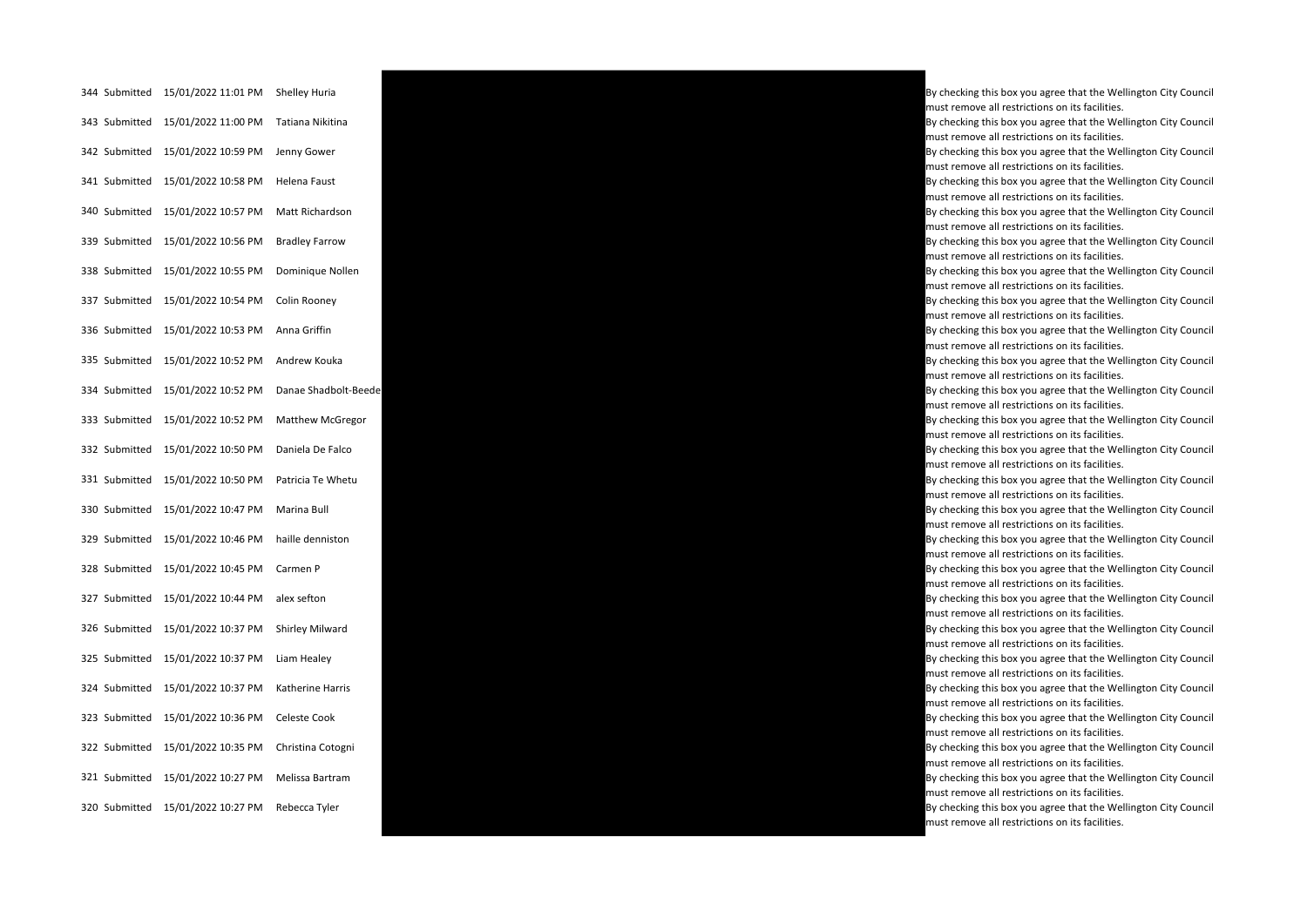| 319 Submitted | 15/01/2022 10:24 PM | Caryn Vautier           |
|---------------|---------------------|-------------------------|
| 318 Submitted | 15/01/2022 10:24 PM | <b>Brittany Curran</b>  |
| 317 Submitted | 15/01/2022 10:22 PM | <b>Bee Taito</b>        |
| 316 Submitted | 15/01/2022 10:22 PM | Kristen Pember          |
| 315 Submitted | 15/01/2022 10:20 PM | Katherine Raymond       |
| 314 Submitted | 15/01/2022 10:19 PM | Juanita Naylor          |
| 313 Submitted | 15/01/2022 10:18 PM | Therese Schollum        |
| 312 Submitted | 15/01/2022 10:18 PM | Tania Woolford          |
| 311 Submitted | 15/01/2022 10:18 PM | Carolyn Gliddon         |
| 310 Submitted | 15/01/2022 10:16 PM | Vaughan Davidson        |
| 309 Submitted | 15/01/2022 10:14 PM | Des Marshall            |
| 308 Submitted | 15/01/2022 10:14 PM | Laura H                 |
| 307 Submitted | 15/01/2022 10:14 PM | Victoria Davidson       |
| 306 Submitted | 15/01/2022 10:11 PM | Mandy Leathers          |
| 305 Submitted | 15/01/2022 10:11 PM | Leesa Palmer            |
| 304 Submitted | 15/01/2022 10:09 PM | Raylene Bradley         |
| 303 Submitted | 15/01/2022 10:06 PM | Wendy Wendy             |
| 302 Submitted | 15/01/2022 10:05 PM | Valmai Dhir             |
| 301 Submitted | 15/01/2022 10:05 PM | <b>Helen Middlemass</b> |
| 300 Submitted | 15/01/2022 10:04 PM | Lee Leighton            |
| 299 Submitted | 15/01/2022 10:02 PM | Andrew Iupati           |
| 298 Submitted | 15/01/2022 10:01 PM | Ashleigh McPartland     |
| 297 Submitted | 15/01/2022 9:59 PM  | Rachel Sarich           |
| 296 Submitted | 15/01/2022 9:59 PM  | Joanne Counihan         |
| 295 Submitted | 15/01/2022 9:59 PM  | Renee McDermott         |



By checking this box you agree that the Wellington City Council must remove all restrictions on its facilities. By checking this box you agree that the Wellington City Council must remove all restrictions on its facilities. By checking this box you agree that the Wellington City Council must remove all restrictions on its facilities. By checking this box you agree that the Wellington City Council must remove all restrictions on its facilities. By checking this box you agree that the Wellington City Council must remove all restrictions on its facilities. By checking this box you agree that the Wellington City Council must remove all restrictions on its facilities. By checking this box you agree that the Wellington City Council must remove all restrictions on its facilities. By checking this box you agree that the Wellington City Council must remove all restrictions on its facilities. By checking this box you agree that the Wellington City Council must remove all restrictions on its facilities. By checking this box you agree that the Wellington City Council must remove all restrictions on its facilities. By checking this box you agree that the Wellington City Council must remove all restrictions on its facilities. By checking this box you agree that the Wellington City Council must remove all restrictions on its facilities. By checking this box you agree that the Wellington City Council must remove all restrictions on its facilities. By checking this box you agree that the Wellington City Council must remove all restrictions on its facilities. By checking this box you agree that the Wellington City Council must remove all restrictions on its facilities. By checking this box you agree that the Wellington City Council must remove all restrictions on its facilities. By checking this box you agree that the Wellington City Council must remove all restrictions on its facilities. By checking this box you agree that the Wellington City Council must remove all restrictions on its facilities. By checking this box you agree that the Wellington City Council must remove all restrictions on its facilities. By checking this box you agree that the Wellington City Council must remove all restrictions on its facilities. By checking this box you agree that the Wellington City Council must remove all restrictions on its facilities. By checking this box you agree that the Wellington City Council must remove all restrictions on its facilities. By checking this box you agree that the Wellington City Council must remove all restrictions on its facilities.

By checking this box you agree that the Wellington City Council must remove all restrictions on its facilities.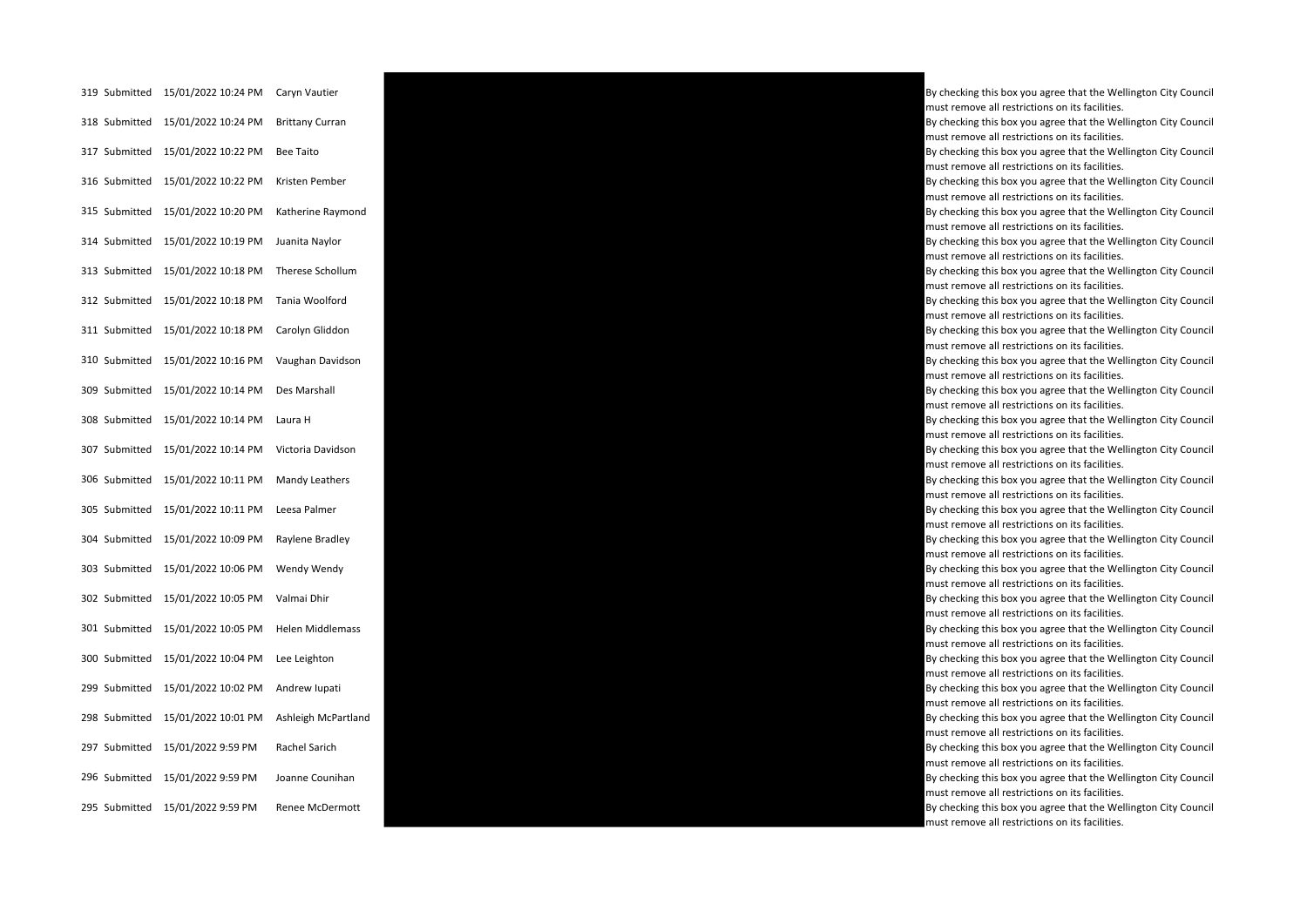| 294 Submitted | 15/01/2022 9:58 PM | Cherry Johnson      |
|---------------|--------------------|---------------------|
| 293 Submitted | 15/01/2022 9:58 PM | Loretta Lewis       |
| 292 Submitted | 15/01/2022 9:56 PM | Megan Telfar        |
| 291 Submitted | 15/01/2022 9:56 PM | Rosemary White      |
| 290 Submitted | 15/01/2022 9:55 PM | Roger Duncum        |
| 289 Submitted | 15/01/2022 9:54 PM | Gail Godtschalk     |
| 288 Submitted | 15/01/2022 9:54 PM | Deborah Willoughby  |
| 287 Submitted | 15/01/2022 9:54 PM | Patricia Healy      |
| 286 Submitted | 15/01/2022 9:53 PM | lan Johnson         |
| 285 Submitted | 15/01/2022 9:53 PM | Luaai Saseve        |
| 284 Submitted | 15/01/2022 9:51 PM | Felisa Roldan       |
| 283 Submitted | 15/01/2022 9:51 PM | Francesca Carney    |
| 282 Submitted | 15/01/2022 9:50 PM | Kris Jeffries       |
| 281 Submitted | 15/01/2022 9:47 PM | Colm Finn           |
| 280 Submitted | 15/01/2022 9:46 PM | Michelle Deerheart  |
| 279 Submitted | 15/01/2022 9:46 PM | Sebastian Cabeza    |
| 278 Submitted | 15/01/2022 9:44 PM | Rod Betts           |
| 277 Submitted | 15/01/2022 9:43 PM | Hannah Milward      |
| 276 Submitted | 15/01/2022 9:43 PM | Emile Van der merwe |
| 275 Submitted | 15/01/2022 9:42 PM | Graeme Demmocks     |
| 274 Submitted | 15/01/2022 9:42 PM | Robynne Ebbett      |
| 273 Submitted | 15/01/2022 9:41 PM | Averil Foote        |
| 272 Submitted | 15/01/2022 9:41 PM | Mirjam Maclean      |
| 271 Submitted | 15/01/2022 9:39 PM | Jeremy Tavendale    |
| 270 Submitted | 15/01/2022 9:39 PM | Jordan Bock         |



By checking this box you agree that the Wellington City Council must remove all restrictions on its facilities. By checking this box you agree that the Wellington City Council must remove all restrictions on its facilities. By checking this box you agree that the Wellington City Council must remove all restrictions on its facilities. By checking this box you agree that the Wellington City Council must remove all restrictions on its facilities. By checking this box you agree that the Wellington City Council must remove all restrictions on its facilities. By checking this box you agree that the Wellington City Council must remove all restrictions on its facilities. By checking this box you agree that the Wellington City Council must remove all restrictions on its facilities. By checking this box you agree that the Wellington City Council must remove all restrictions on its facilities. By checking this box you agree that the Wellington City Council must remove all restrictions on its facilities. By checking this box you agree that the Wellington City Council must remove all restrictions on its facilities. By checking this box you agree that the Wellington City Council must remove all restrictions on its facilities. By checking this box you agree that the Wellington City Council must remove all restrictions on its facilities. By checking this box you agree that the Wellington City Council must remove all restrictions on its facilities. By checking this box you agree that the Wellington City Council must remove all restrictions on its facilities. By checking this box you agree that the Wellington City Council must remove all restrictions on its facilities. By checking this box you agree that the Wellington City Council must remove all restrictions on its facilities. By checking this box you agree that the Wellington City Council must remove all restrictions on its facilities. By checking this box you agree that the Wellington City Council must remove all restrictions on its facilities. By checking this box you agree that the Wellington City Council must remove all restrictions on its facilities. By checking this box you agree that the Wellington City Council must remove all restrictions on its facilities. By checking this box you agree that the Wellington City Council must remove all restrictions on its facilities. By checking this box you agree that the Wellington City Council must remove all restrictions on its facilities. By checking this box you agree that the Wellington City Council must remove all restrictions on its facilities.

By checking this box you agree that the Wellington City Council must remove all restrictions on its facilities.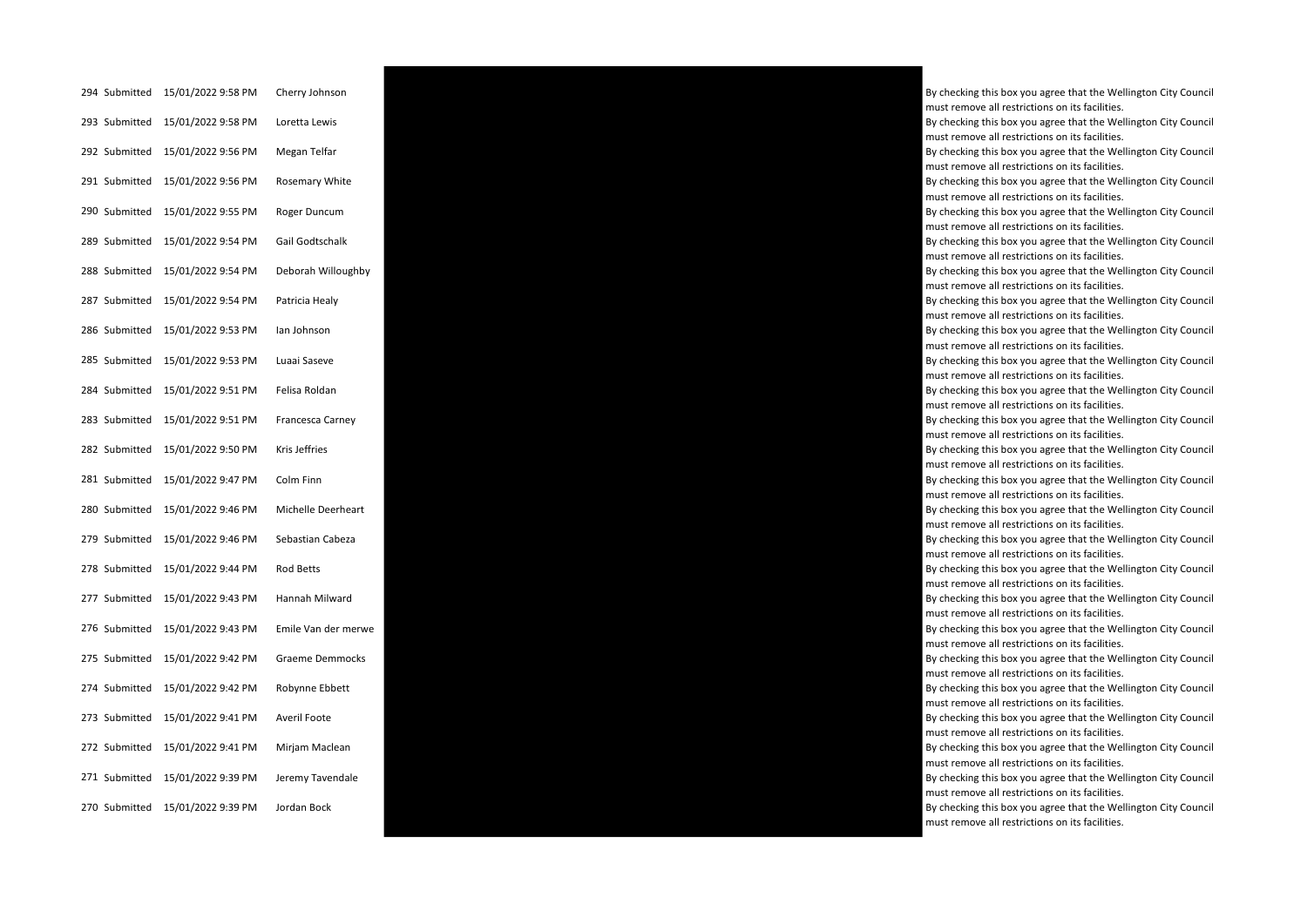| 269 Submitted | 15/01/2022 9:38 PM | Neva Poletti                      |
|---------------|--------------------|-----------------------------------|
| 268 Submitted | 15/01/2022 9:36 PM | Antonia Granger                   |
| 267 Submitted | 15/01/2022 9:35 PM | Hamish MacDonald                  |
| 266 Submitted | 15/01/2022 9:34 PM | Andrea Williams                   |
| 265 Submitted | 15/01/2022 9:33 PM | Chris Avei                        |
| 264 Submitted | 15/01/2022 9:33 PM | Jan Rosie                         |
| 263 Submitted | 15/01/2022 9:32 PM | Natasha Avei                      |
| 262 Submitted | 15/01/2022 9:28 PM | Sharon Yearsley                   |
| 261 Submitted | 15/01/2022 9:26 PM | Kelyne Fisher                     |
| 260 Submitted | 15/01/2022 9:25 PM | Jacqui Ritchie                    |
| 259 Submitted | 15/01/2022 9:24 PM | Oriwia Watson                     |
| 258 Submitted | 15/01/2022 9:23 PM | Amelia Skinner                    |
| 257 Submitted | 15/01/2022 9:23 PM | Guy Holdsworth                    |
| 256 Submitted | 15/01/2022 9:22 PM | Leilani Smith                     |
| 255 Submitted | 15/01/2022 9:22 PM | Simran Singh                      |
| 254 Submitted | 15/01/2022 9:20 PM | Nenabella Sutherland-<br>Demmocks |
| 253 Submitted | 15/01/2022 9:19 PM | Andrea Chapman                    |
| 252 Submitted | 15/01/2022 9:19 PM | Allan Harvey                      |
| 251 Submitted | 15/01/2022 9:18 PM | Sue Smiley                        |
| 250 Submitted | 15/01/2022 9:17 PM | Alessandra Brooke                 |
| 249 Submitted | 15/01/2022 9:16 PM | Helen Tanga                       |
| 248 Submitted | 15/01/2022 9:16 PM | Kim Myhill                        |
| 247 Submitted | 15/01/2022 9:16 PM | <b>Bridget Geraghty</b>           |
| 246 Submitted | 15/01/2022 9:16 PM | Hemi Tanuvasa                     |
| 245 Submitted | 15/01/2022 9:15 PM | Chanelle Kenney                   |



must remove all restrictions on its facilities. By checking this box you agree that the Wellington City Council must remove all restrictions on its facilities. By checking this box you agree that the Wellington City Council must remove all restrictions on its facilities. By checking this box you agree that the Wellington City Council must remove all restrictions on its facilities. By checking this box you agree that the Wellington City Council must remove all restrictions on its facilities. By checking this box you agree that the Wellington City Council must remove all restrictions on its facilities. By checking this box you agree that the Wellington City Council must remove all restrictions on its facilities. By checking this box you agree that the Wellington City Council must remove all restrictions on its facilities. By checking this box you agree that the Wellington City Council must remove all restrictions on its facilities. By checking this box you agree that the Wellington City Council must remove all restrictions on its facilities. By checking this box you agree that the Wellington City Council must remove all restrictions on its facilities. By checking this box you agree that the Wellington City Council must remove all restrictions on its facilities. By checking this box you agree that the Wellington City Council must remove all restrictions on its facilities. By checking this box you agree that the Wellington City Council must remove all restrictions on its facilities. By checking this box you agree that the Wellington City Council must remove all restrictions on its facilities. By checking this box you agree that the Wellington City Council must remove all restrictions on its facilities. By checking this box you agree that the Wellington City Council must remove all restrictions on its facilities. By checking this box you agree that the Wellington City Council must remove all restrictions on its facilities. By checking this box you agree that the Wellington City Council must remove all restrictions on its facilities. By checking this box you agree that the Wellington City Council must remove all restrictions on its facilities. By checking this box you agree that the Wellington City Council must remove all restrictions on its facilities.

By checking this box you agree that the Wellington City Council

By checking this box you agree that the Wellington City Council

must remove all restrictions on its facilities.

By checking this box you agree that the Wellington City Council must remove all restrictions on its facilities.

By checking this box you agree that the Wellington City Council must remove all restrictions on its facilities.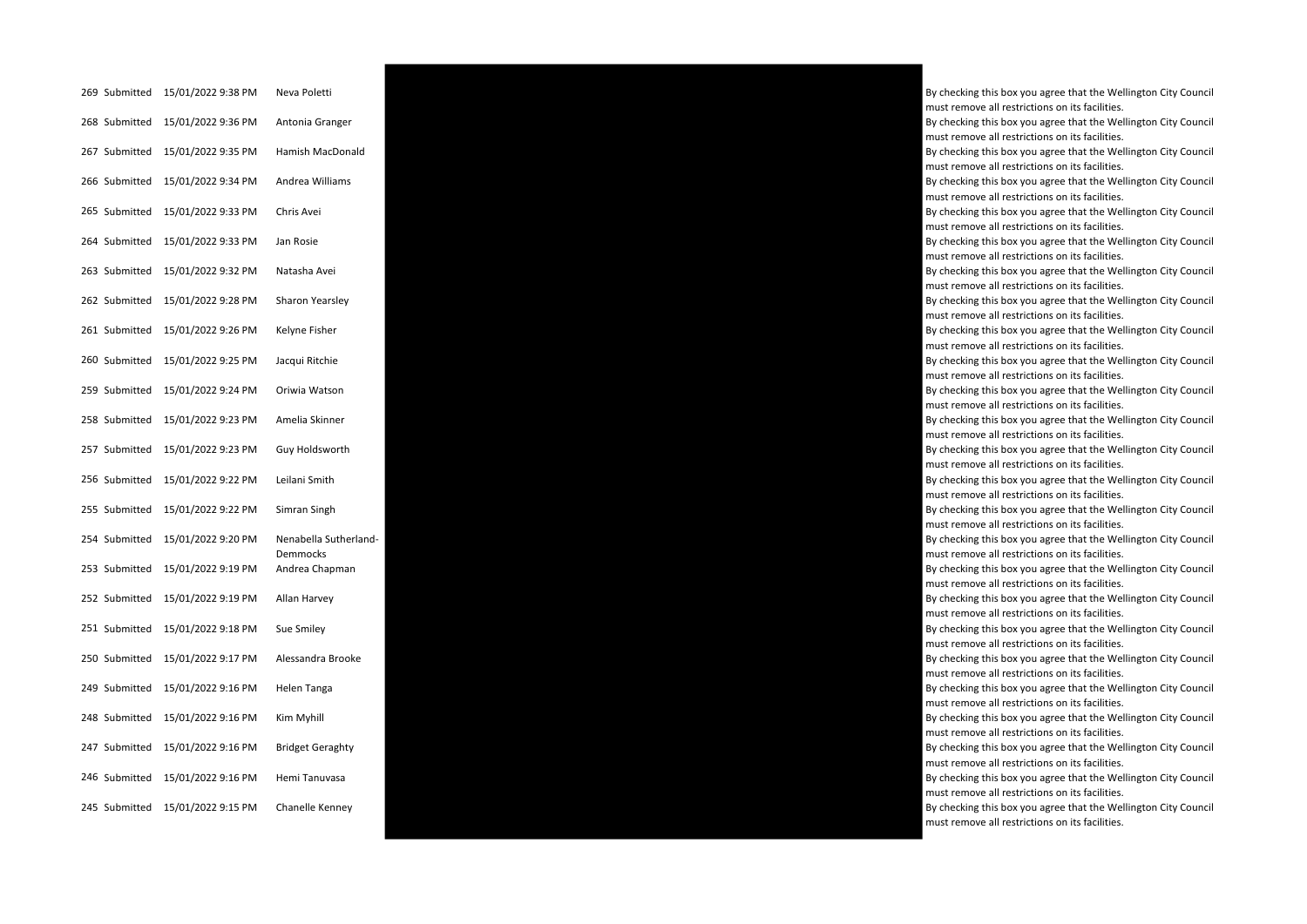| 244 Submitted | 15/01/2022 9:13 PM | Megan Kingston-Bur   |
|---------------|--------------------|----------------------|
| 243 Submitted | 15/01/2022 9:12 PM | Rob Wilkinson        |
| 242 Submitted | 15/01/2022 9:11 PM | George Faingaa       |
| 241 Submitted | 15/01/2022 9:11 PM | Veronique Morris     |
| 240 Submitted | 15/01/2022 9:10 PM | Lizanie De Villiers  |
| 239 Submitted | 15/01/2022 9:10 PM | Joe Smiley           |
| 238 Submitted | 15/01/2022 9:09 PM | Lena Muller          |
| 237 Submitted | 15/01/2022 9:08 PM | Sylvia Hodgson       |
| 236 Submitted | 15/01/2022 9:06 PM | Linda Patel          |
| 235 Submitted | 15/01/2022 9:01 PM | :Adrian. Jensen      |
| 234 Submitted | 15/01/2022 8:58 PM | <b>Ruth Pink</b>     |
| 233 Submitted | 15/01/2022 8:55 PM | Anna Scott           |
| 232 Submitted | 15/01/2022 8:55 PM | <b>Dillon Haines</b> |
| 231 Submitted | 15/01/2022 8:53 PM | Roni Ioata           |
| 230 Submitted | 15/01/2022 8:52 PM | Jane Stewart         |
| 229 Submitted | 15/01/2022 8:50 PM | <b>Taih Trann</b>    |
| 228 Submitted | 15/01/2022 8:49 PM | Hunter H             |
| 227 Submitted | 15/01/2022 8:49 PM | Genieve Morrison     |
| 226 Submitted | 15/01/2022 8:48 PM | <b>Brian Smith</b>   |
| 225 Submitted | 15/01/2022 8:48 PM | Olivia Wilkinson     |
| 224 Submitted | 15/01/2022 8:47 PM | sheryn mcmurray      |
| 223 Submitted | 15/01/2022 8:47 PM | <b>Gary Philip</b>   |
| 222 Submitted | 15/01/2022 8:47 PM | Alice Conway         |
| 221 Submitted | 15/01/2022 8:46 PM | Vicky Roache         |
| 220 Submitted | 15/01/2022 8:46 PM | Elena Lark           |



must remove all restrictions on its facilities. By checking this box you agree that the Wellington City Council must remove all restrictions on its facilities. By checking this box you agree that the Wellington City Council must remove all restrictions on its facilities. By checking this box you agree that the Wellington City Council must remove all restrictions on its facilities. By checking this box you agree that the Wellington City Council must remove all restrictions on its facilities. By checking this box you agree that the Wellington City Council must remove all restrictions on its facilities. By checking this box you agree that the Wellington City Council must remove all restrictions on its facilities. By checking this box you agree that the Wellington City Council must remove all restrictions on its facilities. By checking this box you agree that the Wellington City Council must remove all restrictions on its facilities. By checking this box you agree that the Wellington City Council must remove all restrictions on its facilities. By checking this box you agree that the Wellington City Council must remove all restrictions on its facilities. By checking this box you agree that the Wellington City Council must remove all restrictions on its facilities. By checking this box you agree that the Wellington City Council must remove all restrictions on its facilities. By checking this box you agree that the Wellington City Council must remove all restrictions on its facilities. By checking this box you agree that the Wellington City Council must remove all restrictions on its facilities. By checking this box you agree that the Wellington City Council must remove all restrictions on its facilities. By checking this box you agree that the Wellington City Council must remove all restrictions on its facilities. By checking this box you agree that the Wellington City Council must remove all restrictions on its facilities. By checking this box you agree that the Wellington City Council must remove all restrictions on its facilities. By checking this box you agree that the Wellington City Council must remove all restrictions on its facilities. By checking this box you agree that the Wellington City Council must remove all restrictions on its facilities. By checking this box you agree that the Wellington City Council must remove all restrictions on its facilities. By checking this box you agree that the Wellington City Council must remove all restrictions on its facilities. By checking this box you agree that the Wellington City Council must remove all restrictions on its facilities.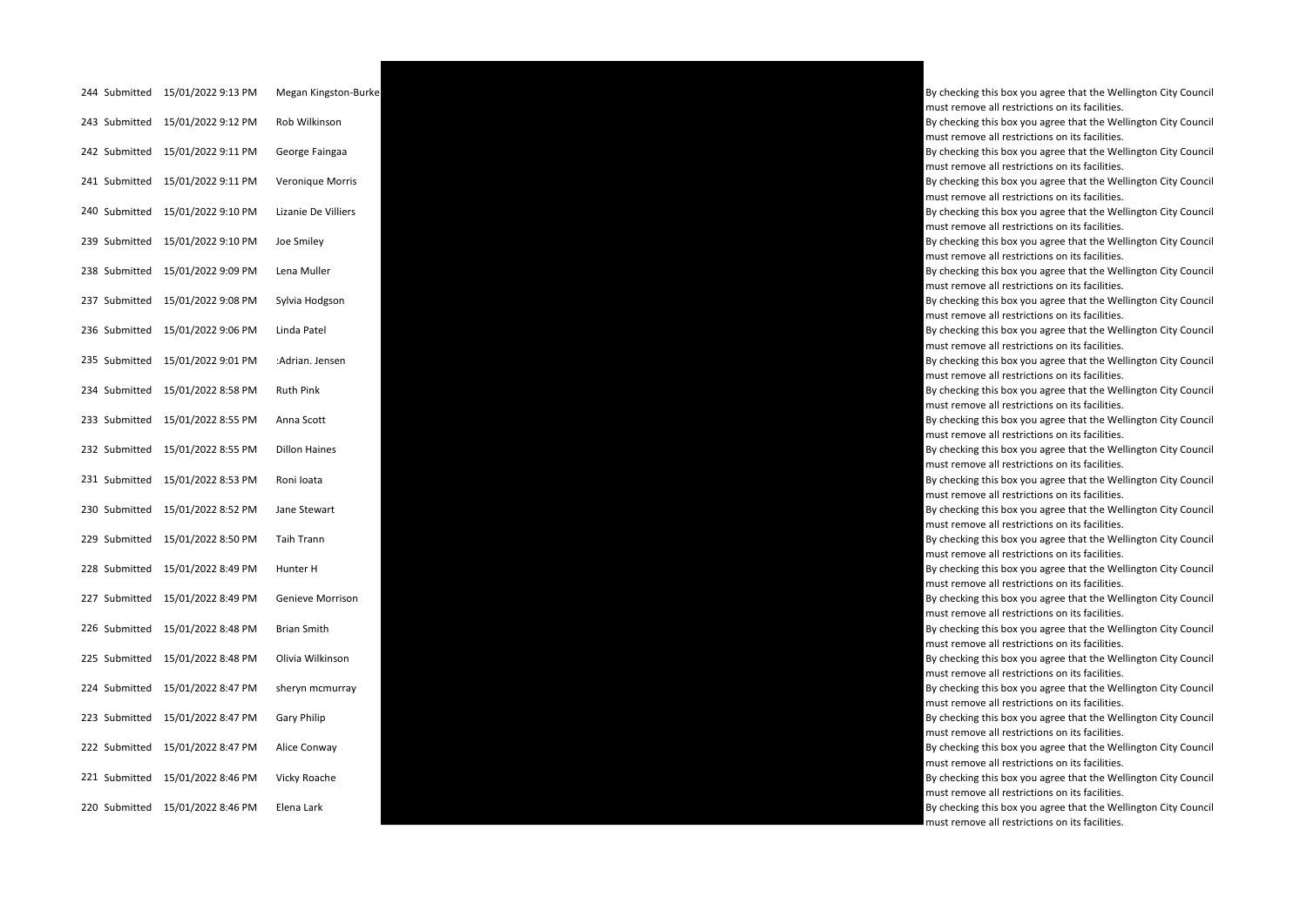| 219 Submitted | 15/01/2022 8:43 PM               | Katerina L             |
|---------------|----------------------------------|------------------------|
|               | 218 Submitted 15/01/2022 8:43 PM | c de windt             |
| 217 Submitted | 15/01/2022 8:43 PM               | Clemence Latour        |
| 216 Submitted | 15/01/2022 8:43 PM               | Anastasiia Kozlova     |
| 215 Submitted | 15/01/2022 8:43 PM               | Freya Paterson         |
| 214 Submitted | 15/01/2022 8:40 PM               | Tim Manu               |
| 213 Submitted | 15/01/2022 8:38 PM               | Liz Still              |
| 212 Submitted | 15/01/2022 8:37 PM               | Alyshia Archer         |
| 211 Submitted | 15/01/2022 8:37 PM               | Helene Orchard         |
| 210 Submitted | 15/01/2022 8:37 PM               | Olga Malakhova         |
| 209 Submitted | 15/01/2022 8:37 PM               | Phil Reid              |
| 208 Submitted | 15/01/2022 8:36 PM               | Gabrielle Evans        |
| 207 Submitted | 15/01/2022 8:36 PM               | Sandra Stevenson       |
| 206 Submitted | 15/01/2022 8:36 PM               | Andrew Scott           |
| 205 Submitted | 15/01/2022 8:34 PM               | June Simpson           |
| 204 Submitted | 15/01/2022 8:33 PM               | Michaela Draper        |
| 203 Submitted | 15/01/2022 8:33 PM               | Lesley Simpson         |
| 202 Submitted | 15/01/2022 8:33 PM               | Naomi Saito            |
| 201 Submitted | 15/01/2022 8:32 PM               | Maureen Collins-Lucio  |
| 200 Submitted | 15/01/2022 8:32 PM               | Marina Pillado Villanu |
| 199 Submitted | 15/01/2022 8:31 PM               | Amanda Chadwick        |
| 198 Submitted | 15/01/2022 8:30 PM               | Mike ILES              |
| 197 Submitted | 15/01/2022 8:30 PM               | Katrina Reeve          |
| 196 Submitted | 15/01/2022 8:30 PM               | Anna Melnikova         |
| 195 Submitted | 15/01/2022 8:29 PM               | Simon Marshall         |



By checking this box you agree that the Wellington City Council must remove all restrictions on its facilities. By checking this box you agree that the Wellington City Council must remove all restrictions on its facilities. By checking this box you agree that the Wellington City Council must remove all restrictions on its facilities. By checking this box you agree that the Wellington City Council must remove all restrictions on its facilities. By checking this box you agree that the Wellington City Council must remove all restrictions on its facilities. By checking this box you agree that the Wellington City Council must remove all restrictions on its facilities. By checking this box you agree that the Wellington City Council must remove all restrictions on its facilities. By checking this box you agree that the Wellington City Council must remove all restrictions on its facilities. By checking this box you agree that the Wellington City Council must remove all restrictions on its facilities. By checking this box you agree that the Wellington City Council must remove all restrictions on its facilities. By checking this box you agree that the Wellington City Council must remove all restrictions on its facilities. By checking this box you agree that the Wellington City Council must remove all restrictions on its facilities. By checking this box you agree that the Wellington City Council must remove all restrictions on its facilities. By checking this box you agree that the Wellington City Council must remove all restrictions on its facilities. By checking this box you agree that the Wellington City Council must remove all restrictions on its facilities. By checking this box you agree that the Wellington City Council must remove all restrictions on its facilities. By checking this box you agree that the Wellington City Council must remove all restrictions on its facilities. By checking this box you agree that the Wellington City Council must remove all restrictions on its facilities. By checking this box you agree that the Wellington City Council must remove all restrictions on its facilities. must remove all restrictions on its facilities. By checking this box you agree that the Wellington City Council must remove all restrictions on its facilities. By checking this box you agree that the Wellington City Council must remove all restrictions on its facilities. By checking this box you agree that the Wellington City Council must remove all restrictions on its facilities.

By checking this box you agree that the Wellington City Council must remove all restrictions on its facilities.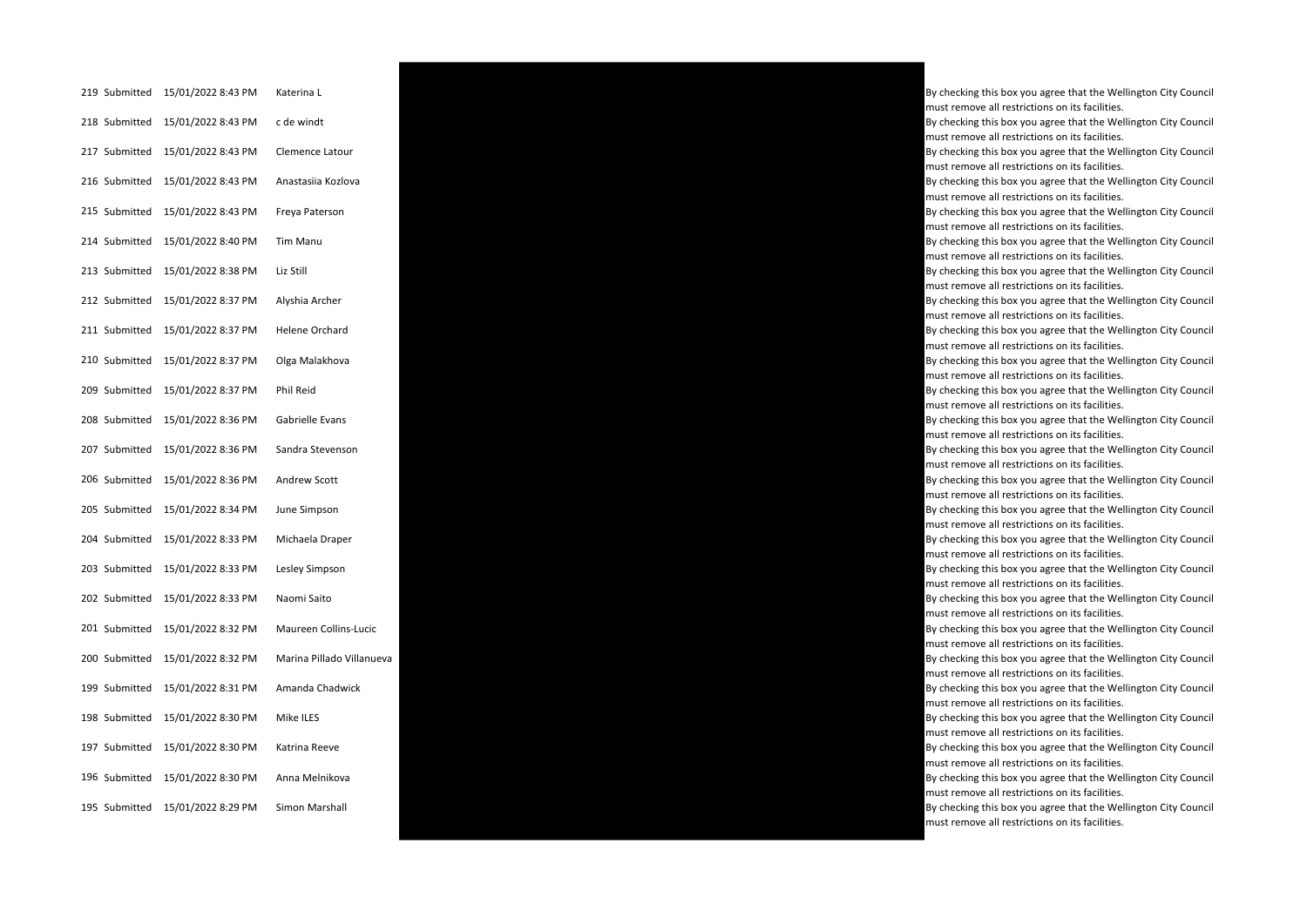| 194 Submitted | 15/01/2022 8:28 PM | Amanda Wilson                                                             |
|---------------|--------------------|---------------------------------------------------------------------------|
| 193 Submitted | 15/01/2022 8:28 PM | Penny Marshall                                                            |
| 192 Submitted | 15/01/2022 8:28 PM | Sue Harris                                                                |
| 191 Submitted | 15/01/2022 8:25 PM | Gayle MacDonald                                                           |
| 190 Submitted | 15/01/2022 8:24 PM | By: Nicola-Anne : Hawkins<br>authorized agent of<br><b>NICOLA HAWKINS</b> |
| 189 Submitted | 15/01/2022 8:24 PM | Lucy Thomas                                                               |
| 188 Submitted | 15/01/2022 8:24 PM | Pip Mitchell                                                              |
| 187 Submitted | 15/01/2022 8:23 PM | Rachael Mitchell                                                          |
| 186 Submitted | 15/01/2022 8:20 PM | Jo Woodcock                                                               |
| 185 Submitted | 15/01/2022 8:19 PM | Kharga Libang                                                             |
| 184 Submitted | 15/01/2022 8:17 PM | Holly Winton                                                              |
| 183 Submitted | 15/01/2022 8:14 PM | Talitha Le Roux                                                           |
| 182 Submitted | 15/01/2022 8:14 PM | <b>Stephen Gibbs</b>                                                      |
| 181 Submitted | 15/01/2022 8:13 PM | Cristina Pop                                                              |
| 180 Submitted | 15/01/2022 8:09 PM | David Hume                                                                |
| 179 Submitted | 15/01/2022 8:07 PM | Maya Turetsky                                                             |
| 178 Submitted | 15/01/2022 8:06 PM | Sue Biskowiak                                                             |
| 177 Submitted | 15/01/2022 8:05 PM | Pania Dewes                                                               |
| 176 Submitted | 15/01/2022 8:03 PM | Dougal McLellan                                                           |
| 175 Submitted | 15/01/2022 8:03 PM | Dora Bosma                                                                |
| 174 Submitted | 15/01/2022 8:02 PM | Saskia Ymker                                                              |
| 173 Submitted | 15/01/2022 8:00 PM | Helen Waddington                                                          |
| 172 Submitted | 15/01/2022 7:58 PM | Nigel Telford                                                             |
| 171 Submitted | 15/01/2022 7:57 PM | Anna Callaghan                                                            |



By checking this box you agree that the Wellington City Council must remove all restrictions on its facilities.

By checking this box you agree that the Wellington City Council must remove all restrictions on its facilities.

By checking this box you agree that the Wellington City Council must remove all restrictions on its facilities.

By checking this box you agree that the Wellington City Council must remove all restrictions on its facilities.

By checking this box you agree that the Wellington City Council must remove all restrictions on its facilities.

By checking this box you agree that the Wellington City Council must remove all restrictions on its facilities.

By checking this box you agree that the Wellington City Council must remove all restrictions on its facilities.

By checking this box you agree that the Wellington City Council must remove all restrictions on its facilities.

By checking this box you agree that the Wellington City Council must remove all restrictions on its facilities.

By checking this box you agree that the Wellington City Council must remove all restrictions on its facilities.

By checking this box you agree that the Wellington City Council must remove all restrictions on its facilities.

By checking this box you agree that the Wellington City Council must remove all restrictions on its facilities.

By checking this box you agree that the Wellington City Council must remove all restrictions on its facilities.

By checking this box you agree that the Wellington City Council must remove all restrictions on its facilities.

By checking this box you agree that the Wellington City Council must remove all restrictions on its facilities.

By checking this box you agree that the Wellington City Council must remove all restrictions on its facilities.

By checking this box you agree that the Wellington City Council must remove all restrictions on its facilities.

By checking this box you agree that the Wellington City Council must remove all restrictions on its facilities.

By checking this box you agree that the Wellington City Council must remove all restrictions on its facilities.

By checking this box you agree that the Wellington City Council must remove all restrictions on its facilities.

By checking this box you agree that the Wellington City Council must remove all restrictions on its facilities.

By checking this box you agree that the Wellington City Council must remove all restrictions on its facilities.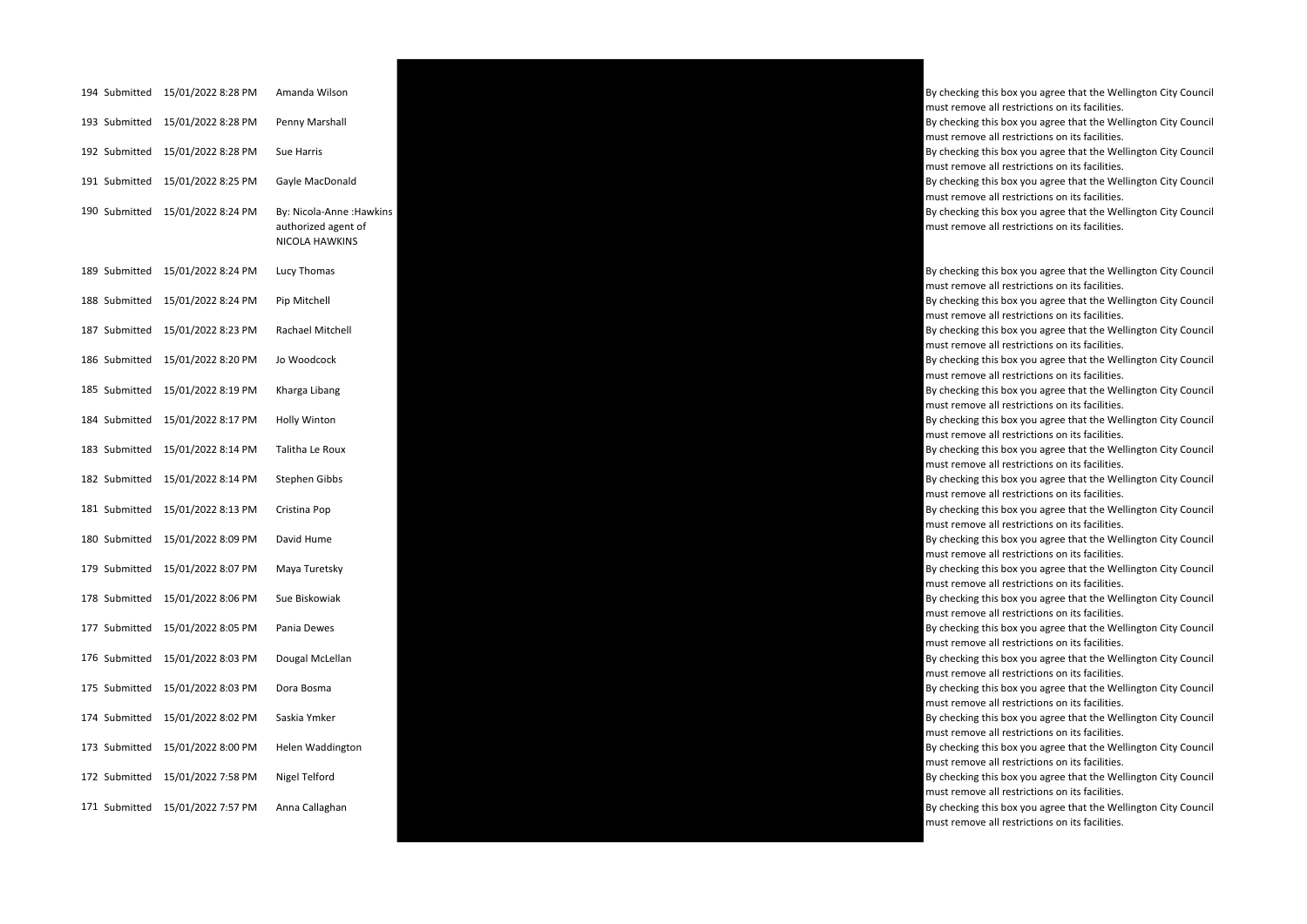| 170 Submitted                  | 15/01/2022 7:57 PM                       | Penitala Bryce                           |
|--------------------------------|------------------------------------------|------------------------------------------|
| 169 Submitted                  | 15/01/2022 7:57 PM                       | Sharon Bosma                             |
| 168 Submitted                  | 15/01/2022 7:54 PM                       | Amy Harris                               |
| 167 Submitted                  | 15/01/2022 7:54 PM                       | Joel Sison                               |
| 166 Submitted                  | 15/01/2022 7:53 PM                       | Emilee D                                 |
| 165 Submitted                  | 15/01/2022 7:53 PM                       | Ruby Tufuga                              |
| 164 Submitted                  | 15/01/2022 7:52 PM                       | Vivienne Varouhas                        |
| 163 Submitted                  | 15/01/2022 7:51 PM                       | Ana Priestley                            |
| 162 Submitted                  | 15/01/2022 7:50 PM                       | Poppy Rice                               |
| 161 Submitted                  | 15/01/2022 7:50 PM                       | Andrew Wood                              |
| 160 Submitted                  | 15/01/2022 7:50 PM                       | Alyssia Anae                             |
| 159 Submitted                  | 15/01/2022 7:48 PM                       | Patrick White                            |
| 158 Submitted<br>157 Submitted | 15/01/2022 7:46 PM<br>15/01/2022 7:45 PM | Susan Fogarty<br><b>Isabelle Maloret</b> |
| 156 Submitted                  | 15/01/2022 7:45 PM                       | Pita Silao                               |
| 155 Submitted                  | 15/01/2022 7:45 PM                       | Cary Milkop                              |
| 154 Submitted                  | 15/01/2022 7:43 PM                       | Joss Preston                             |
| 153 Submitted                  | 15/01/2022 7:42 PM                       | Carmen Fabrik                            |
| 152 Submitted                  | 15/01/2022 7:40 PM                       | Tania Wilson                             |
| 151 Submitted                  | 15/01/2022 7:40 PM                       | <b>Philip Banks</b>                      |
| 150 Submitted                  | 15/01/2022 7:40 PM                       | <b>Brandon Maybury</b>                   |
| 149 Submitted                  | 15/01/2022 7:39 PM                       | Julia Brooke                             |
| 148 Submitted                  | 15/01/2022 7:37 PM                       | Sarah Morgan                             |
| 147 Submitted                  | 15/01/2022 7:32 PM                       | Maureen Macnamar                         |
| 146 Submitted                  | 15/01/2022 7:30 PM                       | Cassandra Palmer                         |



By checking this box you agree that the Wellington City Council must remove all restrictions on its facilities.

By checking this box you agree that the Wellington City Council must remove all restrictions on its facilities.

By checking this box you agree that the Wellington City Council must remove all restrictions on its facilities.

By checking this box you agree that the Wellington City Council must remove all restrictions on its facilities.

By checking this box you agree that the Wellington City Council must remove all restrictions on its facilities.

By checking this box you agree that the Wellington City Council must remove all restrictions on its faicitlies.

By checking this box you agree that the Wellington City Council must remove all restrictions on its facilities.

By checking this box you agree that the Wellington City Council must remove all restrictions on its facilities.

By checking this box you agree that the Wellington City Council must remove all restrictions on its facilities.

By checking this box you agree that the Wellington City Council must remove all restrictions on its facilities.

By checking this box you agree that the Wellington City Council must remove all restrictions on its facilities.

By checking this box you agree that the Wellington City Council must remove all restrictions on its facilities.

By checking this box you agree that the Wellington City Council must remove all restrictions on its facilities.

By checking this box you agree that the Wellington City Council must remove all restrictions on its facilities.

By checking this box you agree that the Wellington City Council must remove all restrictions on its facilities.

By checking this box you agree that the Wellington City Council must remove all restrictions on its facilities.

By checking this box you agree that the Wellington City Council must remove all restrictions on its facilities.

By checking this box you agree that the Wellington City Council must remove all restrictions on its facilities.

By checking this box you agree that the Wellington City Council must remove all restrictions on its facilities.

By checking this box you agree that the Wellington City Council must remove all restrictions on its faicitlies.

By checking this box you agree that the Wellington City Council must remove all restrictions on its faicitlies.

must remove all restrictions on its faicitlies.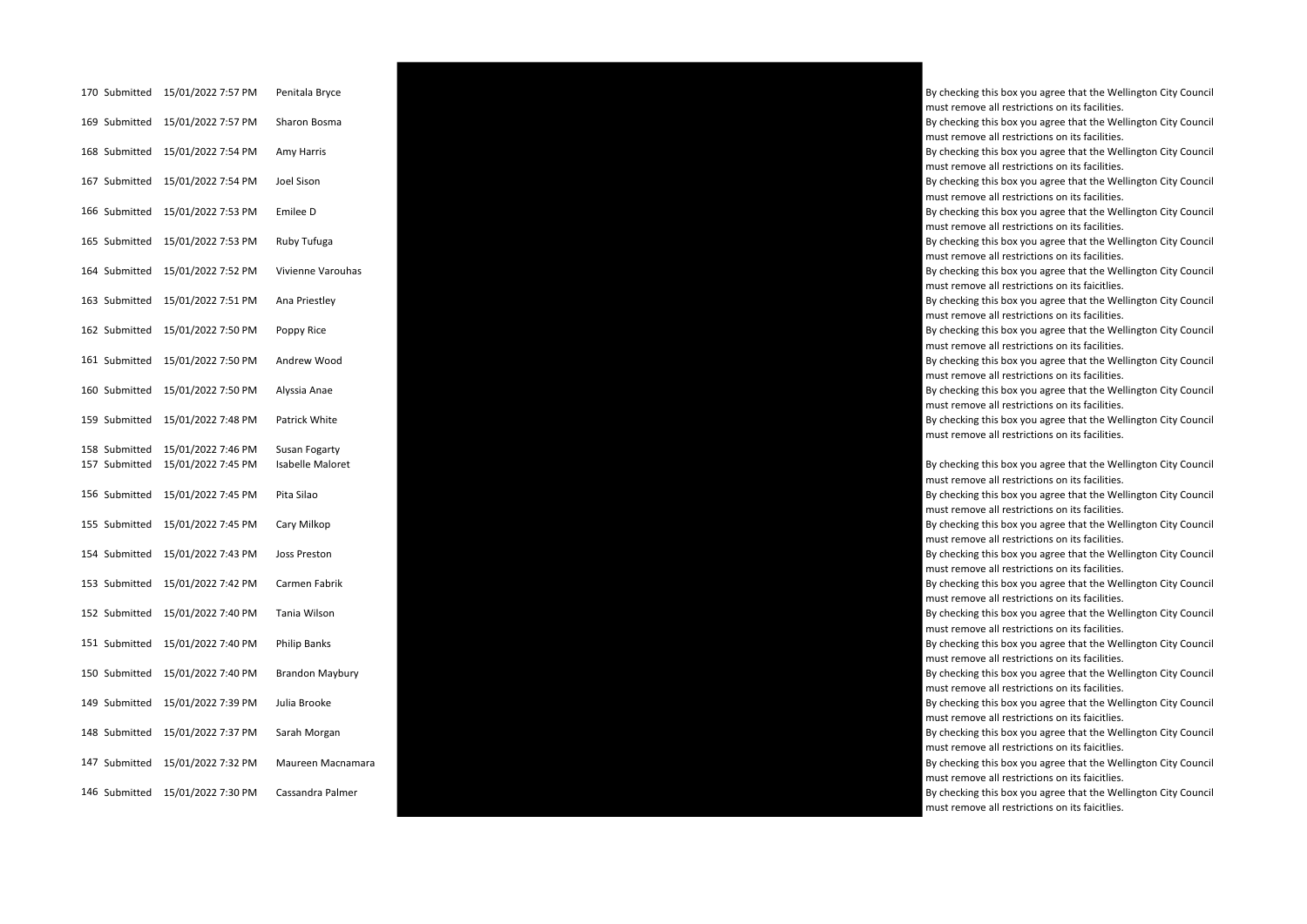| 145 Submitted | 15/01/2022 7:29 PM | <b>Anthony Neary</b>           |
|---------------|--------------------|--------------------------------|
| 144 Submitted | 15/01/2022 7:26 PM | Claire Waldron                 |
| 143 Submitted | 15/01/2022 7:22 PM | Mike Wynne-Jones               |
| 142 Submitted | 15/01/2022 7:18 PM | Leila Fitzwilliams             |
| 141 Submitted | 15/01/2022 7:16 PM | Emma Pitt                      |
| 140 Submitted | 15/01/2022 7:14 PM | Carolyn Scott                  |
| 139 Submitted | 15/01/2022 7:10 PM | Rebecca Bailey                 |
| 138 Submitted | 15/01/2022 7:03 PM | Anastasia Gratsounas-<br>Povey |
| 137 Submitted | 15/01/2022 7:02 PM | Megan Mcmillan                 |
| 136 Submitted | 15/01/2022 7:01 PM | Dianne Parsonage               |
| 135 Submitted | 15/01/2022 6:59 PM | Nicola Taylor                  |
| 134 Submitted | 15/01/2022 6:55 PM | Nikki Wilkinson                |
| 133 Submitted | 15/01/2022 6:54 PM | Benny Edlund                   |
| 132 Submitted | 15/01/2022 6:51 PM | Raphaelle Stockwell            |
| 131 Submitted | 15/01/2022 6:50 PM | Teresa (Terri) Grimme          |
| 130 Submitted | 15/01/2022 6:50 PM | <b>Suzanne Harris</b>          |
| 129 Submitted | 15/01/2022 6:46 PM | Stephanie Parker               |
| 128 Submitted | 15/01/2022 6:39 PM | Kristi Barnett                 |
| 127 Submitted | 15/01/2022 6:38 PM | Bela Doe                       |
| 126 Submitted | 15/01/2022 6:36 PM | Penny Hopkins                  |
| 125 Submitted | 15/01/2022 6:36 PM | Jacqui Shrimpton               |
| 124 Submitted | 15/01/2022 6:35 PM | Kate A                         |
| 123 Submitted | 15/01/2022 6:34 PM | Sarah Rule                     |
| 122 Submitted | 15/01/2022 6:28 PM | James Alderson                 |
| 121 Submitted | 15/01/2022 6:28 PM | Eleni Yiasoumi                 |



must remove all restrictions on its faicitlies. By checking this box you agree that the Wellington City Council must remove all restrictions on its faicitlies. By checking this box you agree that the Wellington City Council must remove all restrictions on its faicitlies. By checking this box you agree that the Wellington City Council must remove all restrictions on its faicitlies. By checking this box you agree that the Wellington City Council must remove all restrictions on its faicitlies. By checking this box you agree that the Wellington City Council must remove all restrictions on its faicitlies. By checking this box you agree that the Wellington City Council must remove all restrictions on its faicitlies. By checking this box you agree that the Wellington City Council must remove all restrictions on its faicitlies. By checking this box you agree that the Wellington City Council must remove all restrictions on its faicitlies. By checking this box you agree that the Wellington City Council must remove all restrictions on its faicitlies. By checking this box you agree that the Wellington City Council must remove all restrictions on its faicitlies. By checking this box you agree that the Wellington City Council must remove all restrictions on its faicitlies. By checking this box you agree that the Wellington City Council must remove all restrictions on its faicitlies. must remove all restrictions on its faicitlies. By checking this box you agree that the Wellington City Council must remove all restrictions on its faicitlies. By checking this box you agree that the Wellington City Council must remove all restrictions on its faicitlies. By checking this box you agree that the Wellington City Council must remove all restrictions on its faicitlies. By checking this box you agree that the Wellington City Council must remove all restrictions on its faicitlies. By checking this box you agree that the Wellington City Council must remove all restrictions on its faicitlies. By checking this box you agree that the Wellington City Council must remove all restrictions on its faicitlies. By checking this box you agree that the Wellington City Council must remove all restrictions on its faicitlies. By checking this box you agree that the Wellington City Council must remove all restrictions on its faicitlies. By checking this box you agree that the Wellington City Council must remove all restrictions on its faicitlies. By checking this box you agree that the Wellington City Council must remove all restrictions on its faicitlies.

By checking this box you agree that the Wellington City Council

By checking this box you agree that the Wellington City Council

must remove all restrictions on its faicitlies.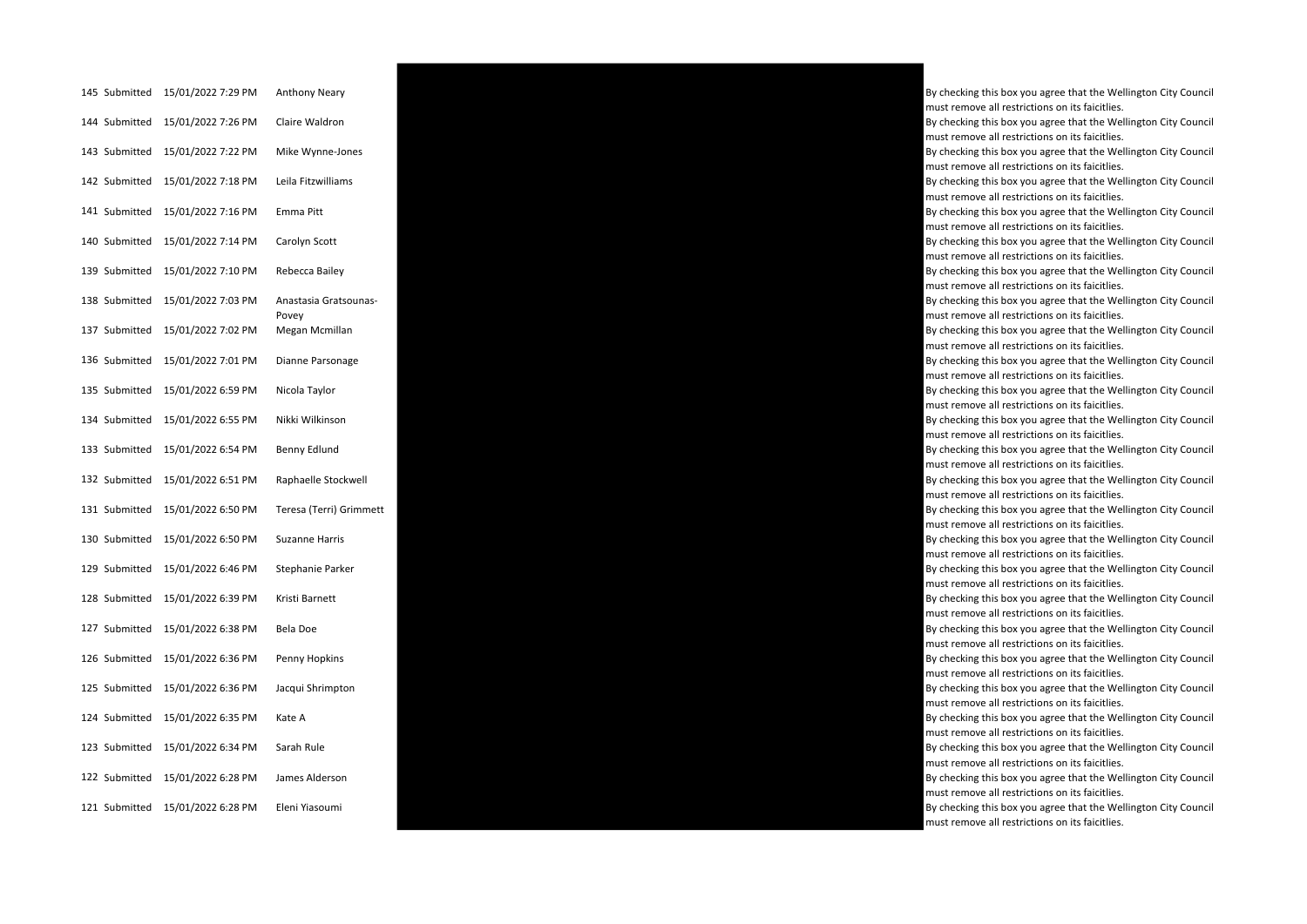|    | 120 Submitted | 15/01/2022 6:28 PM | Rachel Alderson        |
|----|---------------|--------------------|------------------------|
|    | 119 Submitted | 15/01/2022 6:23 PM | Rachael Stevens        |
|    | 118 Submitted | 15/01/2022 6:22 PM | Elaine Fox             |
|    | 117 Submitted | 15/01/2022 6:21 PM | Simon Williams         |
|    | 116 Submitted | 15/01/2022 6:18 PM | Dave King              |
|    | 115 Submitted | 15/01/2022 6:16 PM | Ian Smith              |
|    | 114 Submitted | 15/01/2022 6:14 PM | <b>Belinda Desmond</b> |
|    | 113 Submitted | 15/01/2022 6:14 PM | Kylie-jane Hanna       |
|    | 112 Submitted | 15/01/2022 6:14 PM | Rebekah Yeoman         |
|    | 111 Submitted | 15/01/2022 6:13 PM | Murray Grindlay        |
|    | 110 Submitted | 15/01/2022 6:12 PM | <b>Susan Stiles</b>    |
|    | 109 Submitted | 15/01/2022 6:11 PM | Faye Palmer            |
|    | 108 Submitted | 15/01/2022 6:09 PM | Charmaine Hawke        |
|    | 107 Submitted | 15/01/2022 6:06 PM | Natalia Gruzdeva       |
|    | 106 Submitted | 15/01/2022 5:58 PM | Alan Hollows           |
|    | 105 Submitted | 15/01/2022 5:56 PM | Sam Hannah             |
|    | 104 Submitted | 15/01/2022 5:53 PM | Ramon Hawke            |
|    | 103 Submitted | 15/01/2022 5:51 PM | Cailey Mills           |
|    | 102 Submitted | 15/01/2022 5:50 PM | David Hoyle            |
|    | 101 Submitted | 15/01/2022 5:47 PM | J Holliws              |
|    | 100 Submitted | 15/01/2022 5:47 PM | <b>Will Harris</b>     |
| 99 | Submitted     | 15/01/2022 5:42 PM | Ching-Wei Yeoh         |
| 98 | Submitted     | 15/01/2022 5:29 PM | Ulrich Kohler          |
| 97 | Submitted     | 15/01/2022 5:24 PM | Jim Boniface           |
| 96 | Submitted     | 15/01/2022 5:19 PM | <b>Kelly Guest</b>     |



By checking this box you agree that the Wellington City Council must remove all restrictions on its faicitlies.

By checking this box you agree that the Wellington City Council must remove all restrictions on its faicitlies.

By checking this box you agree that the Wellington City Council must remove all restrictions on its faicitlies.

By checking this box you agree that the Wellington City Council must remove all restrictions on its faicitlies.

By checking this box you agree that the Wellington City Council must remove all restrictions on its faicitlies.

By checking this box you agree that the Wellington City Council must remove all restrictions on its faicitlies.

By checking this box you agree that the Wellington City Council must remove all restrictions on its faicitlies.

By checking this box you agree that the Wellington City Council must remove all restrictions on its faicitlies.

By checking this box you agree that the Wellington City Council must remove all restrictions on its faicitlies.

By checking this box you agree that the Wellington City Council must remove all restrictions on its faicitlies.

By checking this box you agree that the Wellington City Council must remove all restrictions on its faicitlies.

By checking this box you agree that the Wellington City Council must remove all restrictions on its faicitlies.

By checking this box you agree that the Wellington City Council must remove all restrictions on its faicitlies.

By checking this box you agree that the Wellington City Council must remove all restrictions on its faicitlies.

By checking this box you agree that the Wellington City Council must remove all restrictions on its faicitlies.

By checking this box you agree that the Wellington City Council must remove all restrictions on its faicitlies.

### By checking this box you agree that the Wellington City Council

must remove all restrictions on its faicitlies.

By checking this box you agree that the Wellington City Council must remove all restrictions on its faicitlies.

By checking this box you agree that the Wellington City Council must remove all restrictions on its faicitlies.

By checking this box you agree that the Wellington City Council must remove all restrictions on its faicitlies.

By checking this box you agree that the Wellington City Council must remove all restrictions on its faicitlies.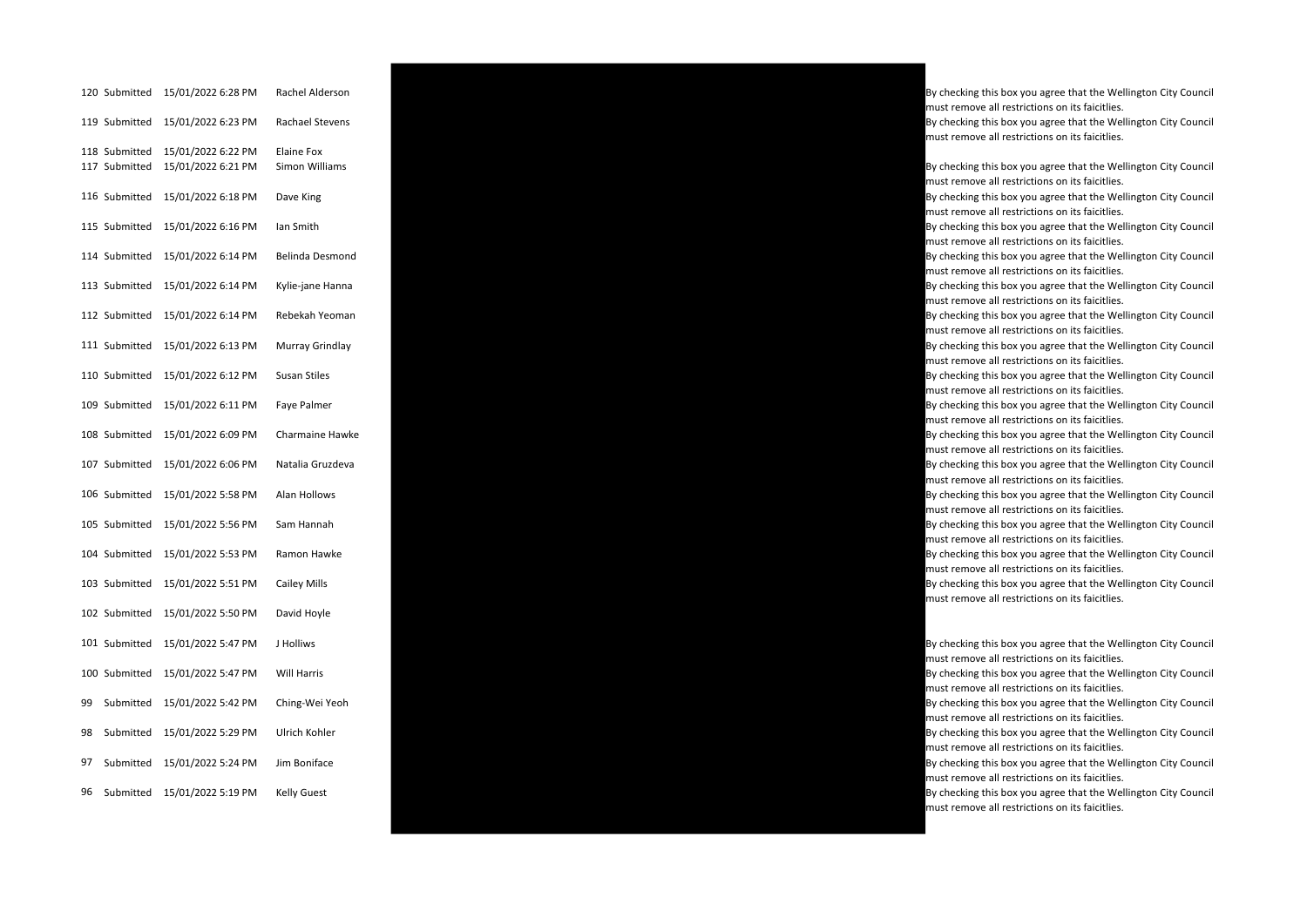| 95 | Submitted | 15/01/2022 5:03 PM  | M Eller              |
|----|-----------|---------------------|----------------------|
| 94 | Submitted | 15/01/2022 5:03 PM  | Kirill Volkov        |
| 93 | Submitted | 15/01/2022 5:01 PM  | Stefan Tyler         |
| 92 | Submitted | 15/01/2022 4:45 PM  | Joel Sison           |
| 91 | Submitted | 15/01/2022 4:39 PM  | Lynne Bickley        |
| 90 | Submitted | 15/01/2022 4:35 PM  | Patricia Sison       |
| 89 | Submitted | 15/01/2022 4:20 PM  | Faye Tohbyn          |
| 88 | Submitted | 15/01/2022 4:15 PM  | Simon Cunliffe       |
| 87 | Submitted | 15/01/2022 4:00 PM  | Ana Nieuwoudt        |
| 86 | Submitted | 15/01/2022 3:04 PM  | <b>Tim Ross</b>      |
| 85 | Submitted | 15/01/2022 2:26 PM  | Gabor Borocz         |
| 84 | Submitted | 15/01/2022 1:32 PM  | Cheryl Gibbs         |
| 83 | Submitted | 15/01/2022 1:26 PM  | Claire Serpebois     |
| 82 | Submitted | 15/01/2022 1:13 PM  | <b>Atom Emet</b>     |
| 81 | Submitted | 15/01/2022 12:58 PM | Joshua Birch         |
| 80 | Submitted | 15/01/2022 12:57 PM | Simone Till          |
| 79 | Submitted | 15/01/2022 12:42 PM | Aulama Su'a          |
| 78 | Submitted | 15/01/2022 12:23 PM | Aaron Sergeant       |
| 77 | Submitted | 15/01/2022 12:06 PM | Natalia Vidyakina    |
| 76 | Submitted | 15/01/2022 11:40 AM | Camille Pattersor    |
| 75 | Submitted | 15/01/2022 11:33 AM | Rachel Ching         |
| 74 | Submitted | 15/01/2022 11:28 AM | <b>Neil Bartlett</b> |
| 73 | Submitted | 15/01/2022 11:28 AM | Lynne Keane          |
| 72 | Submitted | 15/01/2022 11:19 AM | Nicholas Hancox      |
| 71 | Submitted | 15/01/2022 11:19 AM | Irina Shpilman       |



By checking this box you agree that the Wellington City Council must remove all restrictions on its faicitlies.

By checking this box you agree that the Wellington City Council must remove all restrictions on its faicitlies.

By checking this box you agree that the Wellington City Council must remove all restrictions on its faicitlies.

By checking this box you agree that the Wellington City Council must remove all restrictions on its faicitlies.

By checking this box you agree that the Wellington City Council must remove all restrictions on its faicitlies.

By checking this box you agree that the Wellington City Council must remove all restrictions on its faicitlies.

By checking this box you agree that the Wellington City Council must remove all restrictions on its faicitlies.

By checking this box you agree that the Wellington City Council must remove all restrictions on its faicitlies.

By checking this box you agree that the Wellington City Council must remove all restrictions on its faicitlies.

By checking this box you agree that the Wellington City Council must remove all restrictions on its faicitlies.

By checking this box you agree that the Wellington City Council must remove all restrictions on its faicitlies.

By checking this box you agree that the Wellington City Council must remove all restrictions on its faicitlies.

By checking this box you agree that the Wellington City Council must remove all restrictions on its faicitlies.

By checking this box you agree that the Wellington City Council must remove all restrictions on its faicitlies.

By checking this box you agree that the Wellington City Council must remove all restrictions on its faicitlies.

By checking this box you agree that the Wellington City Council must remove all restrictions on its faicitlies.

By checking this box you agree that the Wellington City Council must remove all restrictions on its faicitlies.

By checking this box you agree that the Wellington City Council must remove all restrictions on its faicitlies.

By checking this box you agree that the Wellington City Council must remove all restrictions on its faicitlies.

By checking this box you agree that the Wellington City Council must remove all restrictions on its faicitlies.

By checking this box you agree that the Wellington City Council must remove all restrictions on its faicitlies.

By checking this box you agree that the Wellington City Council must remove all restrictions on its faicitlies.

By checking this box you agree that the Wellington City Council must remove all restrictions on its faicitlies.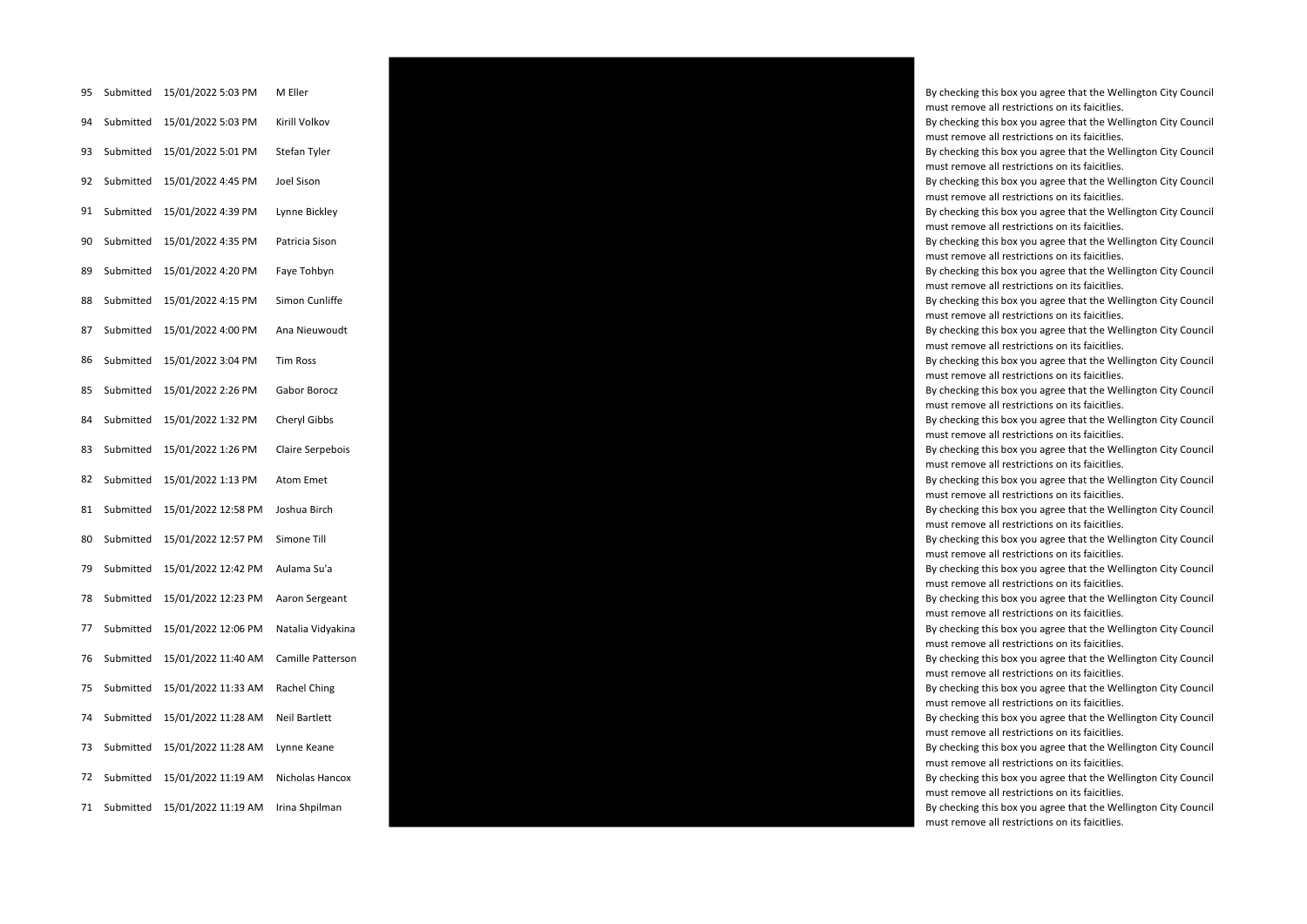| 70 | Submitted | 15/01/2022 11:18 AM | Nico Buitendijk       |
|----|-----------|---------------------|-----------------------|
| 69 | Submitted | 15/01/2022 11:12 AM | Essra Fayeh           |
| 68 | Submitted | 15/01/2022 11:10 AM | <b>Henry Brittany</b> |
| 67 | Submitted | 15/01/2022 11:09 AM | Klimt Schmidt         |
| 66 | Submitted | 15/01/2022 11:08 AM | Roger Walker          |
| 65 | Submitted | 15/01/2022 11:08 AM | Charissa Bartlett     |
| 64 | Submitted | 15/01/2022 11:07 AM | Fiona Colquhoun       |
| 63 | Submitted | 15/01/2022 11:07 AM | Nikk Bunckenburg      |
| 62 | Submitted | 15/01/2022 11:07 AM | Isla Walker           |
| 61 | Submitted | 15/01/2022 11:00 AM | Gail Bunckenburg      |
| 60 | Submitted | 15/01/2022 10:53 AM | Daryl Cockburn        |
| 59 | Submitted | 15/01/2022 10:47 AM | <b>Pauline Nunns</b>  |
| 58 | Submitted | 15/01/2022 10:44 AM | Caroline T            |
| 57 | Submitted | 15/01/2022 10:39 AM | Rochelle Nunns        |
| 56 | Submitted | 15/01/2022 10:39 AM | Anne Bush             |
| 55 | Submitted | 15/01/2022 10:39 AM | Christiana van Dor    |
| 54 | Submitted | 15/01/2022 10:38 AM | Veronica Price        |
| 53 | Submitted | 15/01/2022 10:30 AM | M Randell             |
| 52 | Submitted | 15/01/2022 10:30 AM | Dean Young            |
| 51 | Submitted | 15/01/2022 10:27 AM | Daniel Clarke         |
| 50 | Submitted | 15/01/2022 10:25 AM | Liz Askin             |
| 49 | Submitted | 15/01/2022 10:21 AM | Olivia Gale-Flynn     |
| 48 | Submitted | 15/01/2022 10:18 AM | Ingrid Wierenga       |
| 47 | Submitted | 15/01/2022 10:17 AM | Karen Kim             |
| 46 | Submitted | 15/01/2022 10:17 AM | Lio Bar               |



By checking this box you agree that the Wellington City Council must remove all restrictions on its faicitlies.

By checking this box you agree that the Wellington City Council must remove all restrictions on its faicitlies.

By checking this box you agree that the Wellington City Council must remove all restrictions on its faicitlies.

By checking this box you agree that the Wellington City Council must remove all restrictions on its faicitlies.

By checking this box you agree that the Wellington City Council must remove all restrictions on its faicitlies.

By checking this box you agree that the Wellington City Council must remove all restrictions on its faicitlies.

By checking this box you agree that the Wellington City Council must remove all restrictions on its faicitlies.

By checking this box you agree that the Wellington City Council must remove all restrictions on its faicitlies.

By checking this box you agree that the Wellington City Council must remove all restrictions on its faicitlies.

By checking this box you agree that the Wellington City Council must remove all restrictions on its faicitlies.

By checking this box you agree that the Wellington City Council must remove all restrictions on its faicitlies.

By checking this box you agree that the Wellington City Council must remove all restrictions on its faicitlies.

By checking this box you agree that the Wellington City Council must remove all restrictions on its faicitlies.

By checking this box you agree that the Wellington City Council must remove all restrictions on its faicitlies.

must remove all restrictions on its faicitlies.

By checking this box you agree that the Wellington City Council must remove all restrictions on its faicitlies.

By checking this box you agree that the Wellington City Council must remove all restrictions on its faicitlies.

By checking this box you agree that the Wellington City Council must remove all restrictions on its faicitlies.

By checking this box you agree that the Wellington City Council must remove all restrictions on its faicitlies.

By checking this box you agree that the Wellington City Council must remove all restrictions on its faicitlies.

By checking this box you agree that the Wellington City Council must remove all restrictions on its faicitlies.

By checking this box you agree that the Wellington City Council must remove all restrictions on its faicitlies.

By checking this box you agree that the Wellington City Council must remove all restrictions on its faicitlies.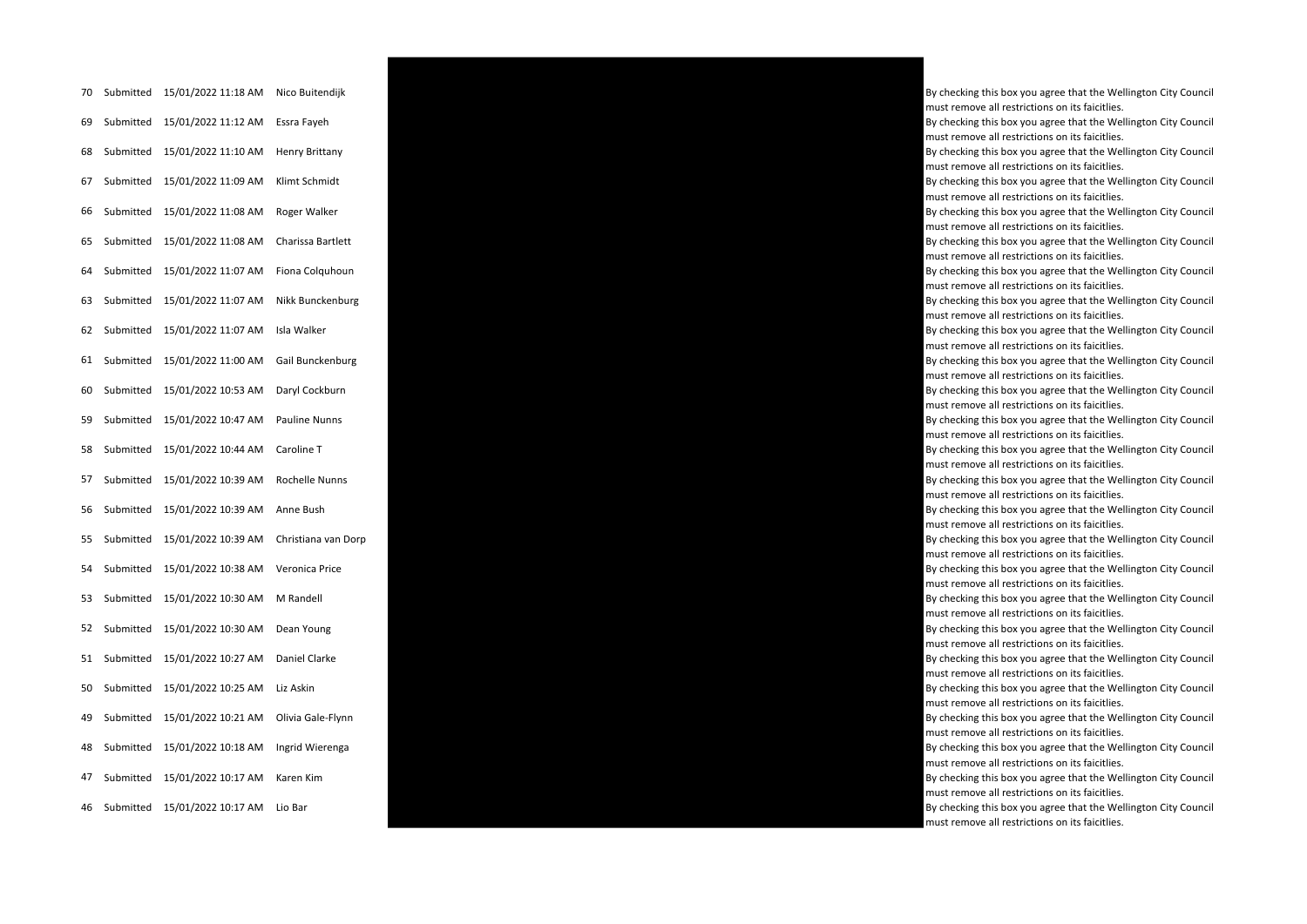| 45 | Submitted | 15/01/2022 10:15 AM | Jess Galloway          |
|----|-----------|---------------------|------------------------|
| 44 | Submitted | 15/01/2022 10:13 AM | Rahel Williams         |
| 43 | Submitted | 15/01/2022 10:12 AM | Sarah Horne            |
| 42 | Submitted | 15/01/2022 10:11 AM | Jennifer Channing      |
| 41 | Submitted | 15/01/2022 10:10 AM | Charlotte Watson       |
| 40 | Submitted | 15/01/2022 10:08 AM | Honey Thomas           |
| 39 | Submitted | 15/01/2022 10:07 AM | Maria Nagrampa         |
| 38 | Submitted | 15/01/2022 10:04 AM | Chanel Simpson         |
| 37 | Submitted | 15/01/2022 10:03 AM | Rachel Wilson          |
| 36 | Submitted | 15/01/2022 10:03 AM | <b>Christine Grant</b> |
| 35 | Submitted | 15/01/2022 10:01 AM | Gina Lenferna de la M  |
| 34 | Submitted | 15/01/2022 10:01 AM | Marina Shiltsova       |
| 33 | Submitted | 15/01/2022 10:00 AM | Janis White            |
| 32 | Submitted | 15/01/2022 9:57 AM  | Ynes Schwarz           |
| 31 | Submitted | 15/01/2022 9:54 AM  | Mark Toomer            |
| 30 | Submitted | 15/01/2022 9:54 AM  | Sue Wilton             |
| 29 | Submitted | 15/01/2022 9:54 AM  | Mathieson Moller       |
| 28 | Submitted | 15/01/2022 9:53 AM  | Elena Gasseti          |
| 27 | Submitted | 15/01/2022 9:51 AM  | Sanja Antonijevic      |
| 26 | Submitted | 15/01/2022 9:51 AM  | Jocelyn Baldwin        |
| 25 | Submitted | 15/01/2022 9:50 AM  | Petrus Mulder          |
| 24 | Submitted | 15/01/2022 9:50 AM  | Klayton Sara           |
| 23 | Submitted | 15/01/2022 9:49 AM  | <b>Emily Fisher</b>    |
| 22 | Submitted | 15/01/2022 9:48 AM  | Rayna Simpson          |
| 21 | Submitted | 15/01/2022 9:46 AM  | Nalini Singh           |



By checking this box you agree that the Wellington City Council must remove all restrictions on its faicitlies.

By checking this box you agree that the Wellington City Council must remove all restrictions on its faicitlies.

By checking this box you agree that the Wellington City Council must remove all restrictions on its faicitlies.

By checking this box you agree that the Wellington City Council must remove all restrictions on its faicitlies.

By checking this box you agree that the Wellington City Council must remove all restrictions on its faicitlies.

By checking this box you agree that the Wellington City Council must remove all restrictions on its faicitlies.

By checking this box you agree that the Wellington City Council must remove all restrictions on its faicitlies.

By checking this box you agree that the Wellington City Council must remove all restrictions on its faicitlies.

By checking this box you agree that the Wellington City Council must remove all restrictions on its faicitlies.

must remove all restrictions on its faicitlies.

By checking this box you agree that the Wellington City Council must remove all restrictions on its faicitlies.

By checking this box you agree that the Wellington City Council must remove all restrictions on its faicitlies.

By checking this box you agree that the Wellington City Council must remove all restrictions on its faicitlies.

By checking this box you agree that the Wellington City Council must remove all restrictions on its faicitlies.

By checking this box you agree that the Wellington City Council must remove all restrictions on its faicitlies.

By checking this box you agree that the Wellington City Council must remove all restrictions on its faicitlies.

By checking this box you agree that the Wellington City Council must remove all restrictions on its faicitlies.

By checking this box you agree that the Wellington City Council must remove all restrictions on its faicitlies.

By checking this box you agree that the Wellington City Council must remove all restrictions on its faicitlies.

By checking this box you agree that the Wellington City Council must remove all restrictions on its faicitlies.

By checking this box you agree that the Wellington City Council must remove all restrictions on its faicitlies.

By checking this box you agree that the Wellington City Council must remove all restrictions on its faicitlies.